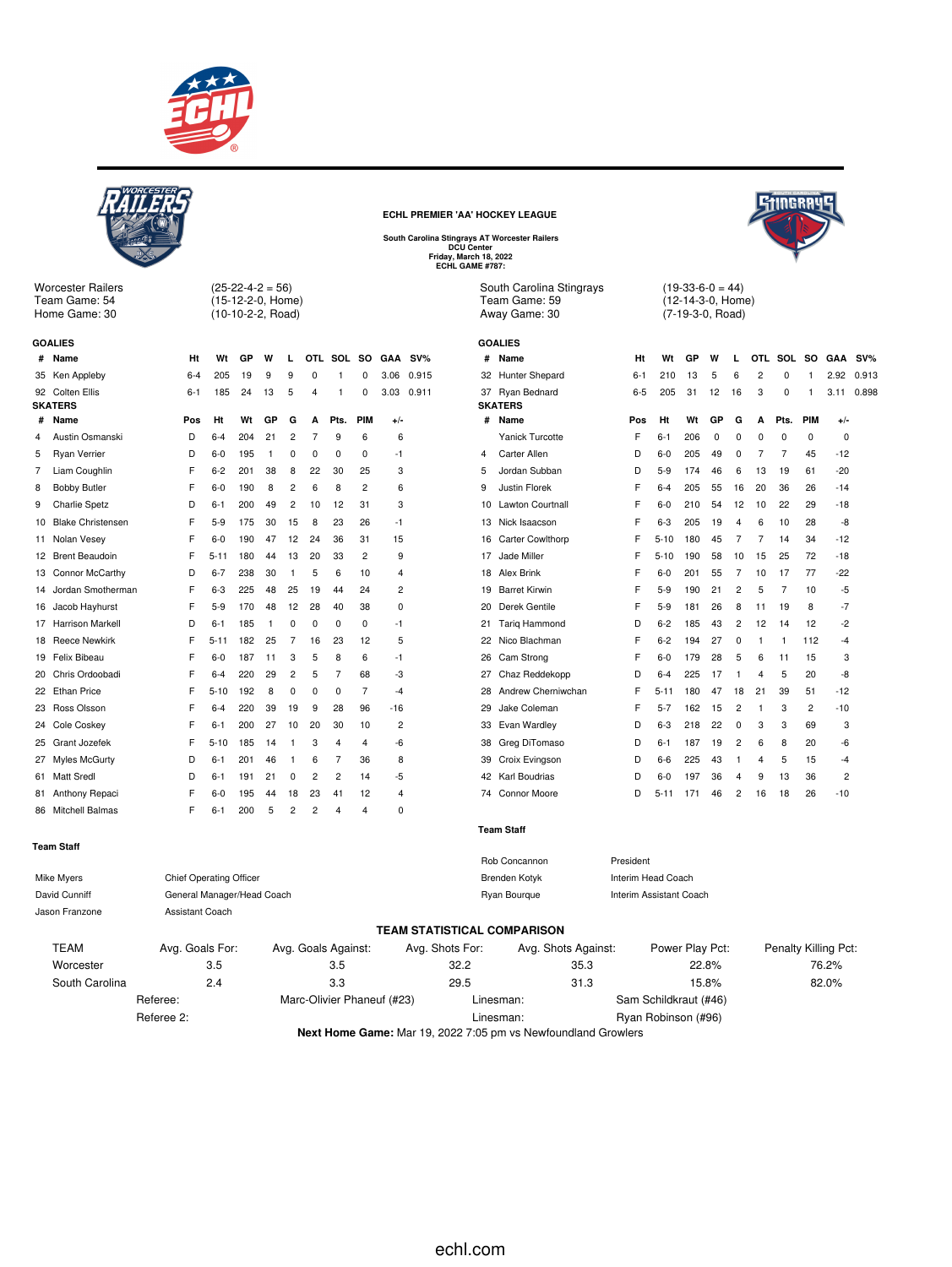#### **Standings**

| Eastern<br><b>North</b> |                                                    |       |           |    |    |                |                |    |            |     |     |            |    |               |         |                   |                   |                 |                 |
|-------------------------|----------------------------------------------------|-------|-----------|----|----|----------------|----------------|----|------------|-----|-----|------------|----|---------------|---------|-------------------|-------------------|-----------------|-----------------|
| Rank                    | Team                                               | GP.   | GR        | W  | L  |                | OTL SOL PTS    |    | <b>PCT</b> | GF  | GA  | <b>PIM</b> |    | <b>RW ROW</b> | S/O     | Home              | Away              | P <sub>10</sub> | <b>STK</b>      |
| 1                       | <b>Reading Royals</b>                              | 53    | 18        | 33 | 12 | 6              | 2              | 74 | 0.698      | 198 | 153 | 493        | 29 | 32            | $1 - 2$ | $15 - 4 - 3 - 1$  | $18-8-3-1$        | $9 - 0 - 0 - 1$ | $10-0-1-1$      |
| 2                       | Newfoundland Growlers                              | 52 15 |           | 33 | 16 | 3              | $\Omega$       | 69 | 0.663      | 204 | 147 | 693        | 30 | 32            | $1 - 0$ | $16 - 8 - 2 - 0$  | $17 - 8 - 1 - 0$  | $8 - 2 - 0 - 0$ | $4 - 0 - 0 - 0$ |
| 3                       | <b>Worcester Railers</b>                           | 53 18 |           | 25 | 22 | 4              | $\overline{c}$ | 56 | 0.528      | 187 | 187 | 608        | 23 | 24            | $1 - 2$ | 15-12-2-0         | $10-10-2-2$       | $5 - 2 - 2 - 1$ | $3 - 0 - 0 - 0$ |
| 4                       | <b>Maine Mariners</b>                              | 55 17 |           | 25 | 24 | $\overline{4}$ | 2              | 56 | 0.509      | 171 | 191 | 629        | 19 | 24            | $1 - 2$ | $14 - 11 - 1 - 1$ | $11 - 13 - 3 - 1$ | $6 - 4 - 0 - 0$ | $1 - 0 - 0 - 0$ |
| 5                       | Trois-Rivières Lions                               | 52 17 |           | 24 | 24 | 3              | $\mathbf{1}$   | 52 | 0.500      | 181 | 194 | 795        | 18 | 22            | $2 - 1$ | $8 - 14 - 2 - 1$  | $16 - 10 - 1 - 0$ | $1 - 9 - 0 - 0$ | $0 - 5 - 0 - 0$ |
| 6                       | Adirondack Thunder                                 | 55 16 |           | 23 | 30 | $\overline{c}$ | 0              | 48 | 0.436      | 165 | 208 | 685        | 20 | 21            | $2 - 0$ | $14 - 12 - 1 - 0$ | $9 - 18 - 1 - 0$  | $5 - 5 - 0 - 0$ | $0 - 1 - 0 - 0$ |
| South                   |                                                    |       |           |    |    |                |                |    |            |     |     |            |    |               |         |                   |                   |                 |                 |
| Rank                    | Team                                               | GP.   | GR        | W  | L  |                | OTL SOL PTS    |    | <b>PCT</b> | GF  | GA  | PIM        |    | <b>RW ROW</b> | S/O     | Home              | Away              | P10             | <b>STK</b>      |
| $\mathbf{1}$            | Atlanta Gladiators                                 | 58    | 14        | 36 | 18 | 3              |                | 76 | 0.655      | 180 | 146 | 898        | 30 | 34            | $2 - 1$ | $23 - 8 - 1 - 0$  | $13 - 10 - 2 - 1$ | $9 - 1 - 0 - 0$ | $2 - 0 - 0 - 0$ |
| $\overline{c}$          | Florida Everblades                                 | 58    | 14        | 32 | 17 | 5              | $\overline{4}$ | 73 | 0.629      | 196 | 155 | 902        | 28 | 31            | $1 - 4$ | $13 - 12 - 1 - 3$ | $19 - 5 - 4 - 1$  | $7 - 2 - 1 - 0$ | $2 - 0 - 1 - 0$ |
| 3                       | Jacksonville Icemen                                | 56 16 |           | 33 | 19 | $\overline{2}$ | $\overline{2}$ | 70 | 0.625      | 159 | 135 | 691        | 24 | 29            | $4 - 2$ | $17 - 11 - 0 - 1$ | $16 - 8 - 2 - 1$  | $4 - 5 - 0 - 1$ | $1 - 0 - 0 - 0$ |
| 4                       | Orlando Solar Bears                                | 58    | 13        | 29 | 25 | $\overline{4}$ | $\mathbf 0$    | 62 | 0.534      | 160 | 182 | 624        | 22 | 27            | $2 - 0$ | $15 - 10 - 3 - 0$ | $14 - 15 - 1 - 0$ | $4 - 5 - 1 - 0$ | $0 - 3 - 0 - 0$ |
| 5                       | Greenville Swamp Rabbits                           | 55 17 |           | 23 | 25 | $\overline{4}$ | 3              | 53 | 0.482      | 149 | 155 | 747        | 20 | 23            | $0 - 3$ | $13 - 11 - 4 - 0$ | $10-14-0-3$       | $7 - 3 - 0 - 0$ | $0 - 1 - 0 - 0$ |
| 6                       | Norfolk Admirals                                   | 56    | 16        | 20 | 31 | 2              | 3              | 45 | 0.402      | 147 | 206 | 1033       | 14 | -17           | $3-3$   | $9 - 12 - 1 - 2$  | $11 - 19 - 1 - 1$ | $3 - 6 - 0 - 1$ | $0 - 1 - 0 - 0$ |
| $\overline{7}$          | South Carolina Stingrays                           | 58    | 14        | 19 | 33 | 6              | $\Omega$       | 44 | 0.379      | 142 | 194 | 854        | 14 | 16            | $3-0$   | $12 - 14 - 3 - 0$ | $7 - 19 - 3 - 0$  | $2 - 7 - 1 - 0$ | $1 - 0 - 0 - 0$ |
| Western<br>Central      |                                                    |       |           |    |    |                |                |    |            |     |     |            |    |               |         |                   |                   |                 |                 |
| Rank                    | Team                                               | GP    | GR        | W  | L  |                | OTL SOL PTS    |    | <b>PCT</b> | GF  | GA  | <b>PIM</b> |    | <b>RW ROW</b> | S/O     | Home              | Away              | P <sub>10</sub> | <b>STK</b>      |
| 1                       | <b>Toledo Walleye</b>                              | 56    | 16        | 38 | 15 | $\overline{1}$ | 2              | 79 | 0.705      | 214 | 158 | 614        | 31 | 38            | $0 - 2$ | $19 - 8 - 1 - 1$  | $19 - 7 - 0 - 1$  | $5 - 5 - 0 - 0$ | $1 - 0 - 0 - 0$ |
| $\overline{c}$          | Fort Wayne Komets                                  | 56    | 16        | 30 | 20 | 5              | $\mathbf{1}$   | 66 | 0.589      | 206 | 175 | 1013 28    |    | 30            | $0 - 1$ | $20 - 7 - 2 - 0$  | $10-13-3-1$       | $7 - 3 - 0 - 0$ | $1 - 0 - 0 - 0$ |
| 3                       | <b>Wheeling Nailers</b>                            | 55 17 |           | 30 | 24 | $\mathbf{1}$   | 0              | 61 | 0.555      | 190 | 187 | 975        | 22 | 30            | $0 - 0$ | 16-13-0-0         | $14 - 11 - 1 - 0$ | $4 - 6 - 0 - 0$ | $0 - 3 - 0 - 0$ |
| $\overline{4}$          | Cincinnati Cyclones                                | 57 15 |           | 30 | 24 | 3              | 0              | 63 | 0.553      | 199 | 186 | 933        | 26 | 28            | $2 - 0$ | $20 - 10 - 1 - 0$ | $10-14-2-0$       | $5 - 4 - 1 - 0$ | $0 - 2 - 0 - 0$ |
| 5                       | Iowa Heartlanders                                  | 57 15 |           | 26 | 24 | 6              | $\mathbf{1}$   | 59 | 0.518      | 183 | 202 | 880        | 22 | 24            | $2 - 1$ | $13 - 11 - 5 - 1$ | $13 - 13 - 1 - 0$ | $9 - 1 - 0 - 0$ | $2 - 0 - 0 - 0$ |
| 6                       | Kalamazoo Wings                                    | 55 17 |           | 28 | 27 | 0              | 0              | 56 | 0.509      | 171 | 190 | 647        | 25 | 27            | $1 - 0$ | $16 - 10 - 0 - 0$ | 12-17-0-0         | $4 - 6 - 0 - 0$ | $1 - 0 - 0 - 0$ |
| $\overline{7}$          | Indy Fuel                                          | 55 17 |           | 23 | 27 | 2              | 3              | 51 | 0.464      | 169 | 181 | 840 22     |    | 23            | $0 - 3$ | $13 - 11 - 0 - 1$ | 10-16-2-2         | $4 - 5 - 0 - 1$ | $0 - 2 - 0 - 0$ |
| <b>Mountain</b>         |                                                    |       |           |    |    |                |                |    |            |     |     |            |    |               |         |                   |                   |                 |                 |
| Rank                    | Team                                               | GP.   | <b>GR</b> | W  | L  | OTL            | SOL PTS        |    | <b>PCT</b> | GF  | GA  | <b>PIM</b> |    | <b>RW ROW</b> | S/O     | Home              | Away              | P <sub>10</sub> | <b>STK</b>      |
| 1                       | <b>Utah Grizzlies</b>                              | 59    | 13        | 35 | 21 | 2              | -1             | 73 | 0.619      | 200 | 189 | 821        | 28 | 34            | $1 - 1$ | $19-9-0-0$        | $16 - 12 - 2 - 1$ | $6 - 4 - 0 - 0$ | $3 - 0 - 0 - 0$ |
| 2                       | Rapid City Rush                                    | 57 15 |           | 29 | 20 | $\overline{4}$ | $\overline{4}$ | 66 | 0.579      | 186 | 179 | 739        | 25 | 29            | $0 - 4$ | 13-9-3-2          | $16 - 11 - 1 - 2$ | $7 - 1 - 0 - 2$ | $3 - 0 - 0 - 1$ |
| 3                       | Idaho Steelheads                                   | 59 13 |           | 30 | 26 | $\overline{c}$ | -1             | 63 | 0.534      | 174 | 156 | 639        | 24 | 28            | $2 - 1$ | $20 - 7 - 1 - 0$  | $10-19-1-1$       | $2 - 8 - 0 - 0$ | $1 - 0 - 0 - 0$ |
| 4                       | <b>Tulsa Oilers</b>                                | 58 14 |           | 28 | 25 | 3              | 2              | 61 | 0.526      | 174 | 186 | 620        | 22 | 28            | $0 - 2$ | $16 - 12 - 1 - 1$ | $12 - 13 - 2 - 1$ | $4 - 4 - 2 - 0$ | $2 - 0 - 1 - 0$ |
| 5                       | <b>Allen Americans</b>                             | 56    | 16        | 25 | 24 | 6              | $\mathbf{1}$   | 57 | 0.509      | 182 | 193 | 769        | 23 | 24            | $1 - 1$ | $14 - 12 - 2 - 0$ | $11 - 12 - 4 - 1$ | $4 - 5 - 1 - 0$ | $0 - 1 - 0 - 0$ |
| 6                       | Kansas City Mavericks                              | 61    | 11        | 28 | 29 | 3              | $\mathbf{1}$   | 60 | 0.492      | 179 | 206 | 1284       | 20 | 26            | $2 - 1$ | $18 - 13 - 1 - 1$ | $10-16-2-0$       | $5 - 4 - 1 - 0$ | $1 - 0 - 0 - 0$ |
| $\overline{7}$          | Wichita Thunder<br>$x =$ Clinched Playoff Position | 58    | 14        | 24 | 26 | 8              | 0              | 56 | 0.483      | 167 | 192 | 744 19     |    | 21            | $3-0$   | $12 - 13 - 5 - 0$ | 12-13-3-0         | $4 - 5 - 1 - 0$ | $0 - 2 - 0 - 0$ |

x = Clinched Playoff Position y = Clinched Division z = Regular Season Champion

#### **Thursday, March 17 2022**

Newfoundland 4 at Trois-Rivières 1 Final Tulsa 5 at Allen 2 Final Toledo 6 at Wichita 2 Final

#### **Friday, March 18 2022**

Adirondack at Reading 7:00 pm EDT Atlanta at Jacksonville 7:00 pm EDT Iowa at Kalamazoo 7:00 pm EDT Maine at Trois-Rivières 7:00 pm EDT Wheeling at Indy 7:00 pm EDT South Carolina at Worcester 7:05 pm EDT Greenville at Norfolk 7:30 pm EDT Orlando at Florida 7:30 pm EDT Fort Wayne at Cincinnati 7:35 pm EDT Allen at Wichita 7:05 pm CDT Kansas City at Rapid City 7:05 pm MDT Utah at Idaho 7:10 pm MDT

#### **Saturday, March 19 2022**

South Carolina at Maine 6:00 pm EDT Adirondack at Reading 7:00 pm EDT Atlanta at Jacksonville 7:00 pm EDT Iowa at Kalamazoo 7:00 pm EDT Orlando at Florida 7:00 pm EDT Wheeling at Indy 7:00 pm EDT Newfoundland at Worcester 7:05 pm EDT Greenville at Norfolk 7:30 pm EDT Fort Wayne at Cincinnati 7:35 pm EDT Toledo at Tulsa 7:05 pm CDT Kansas City at Rapid City 7:05 pm MDT Utah at Idaho 7:10 pm MDT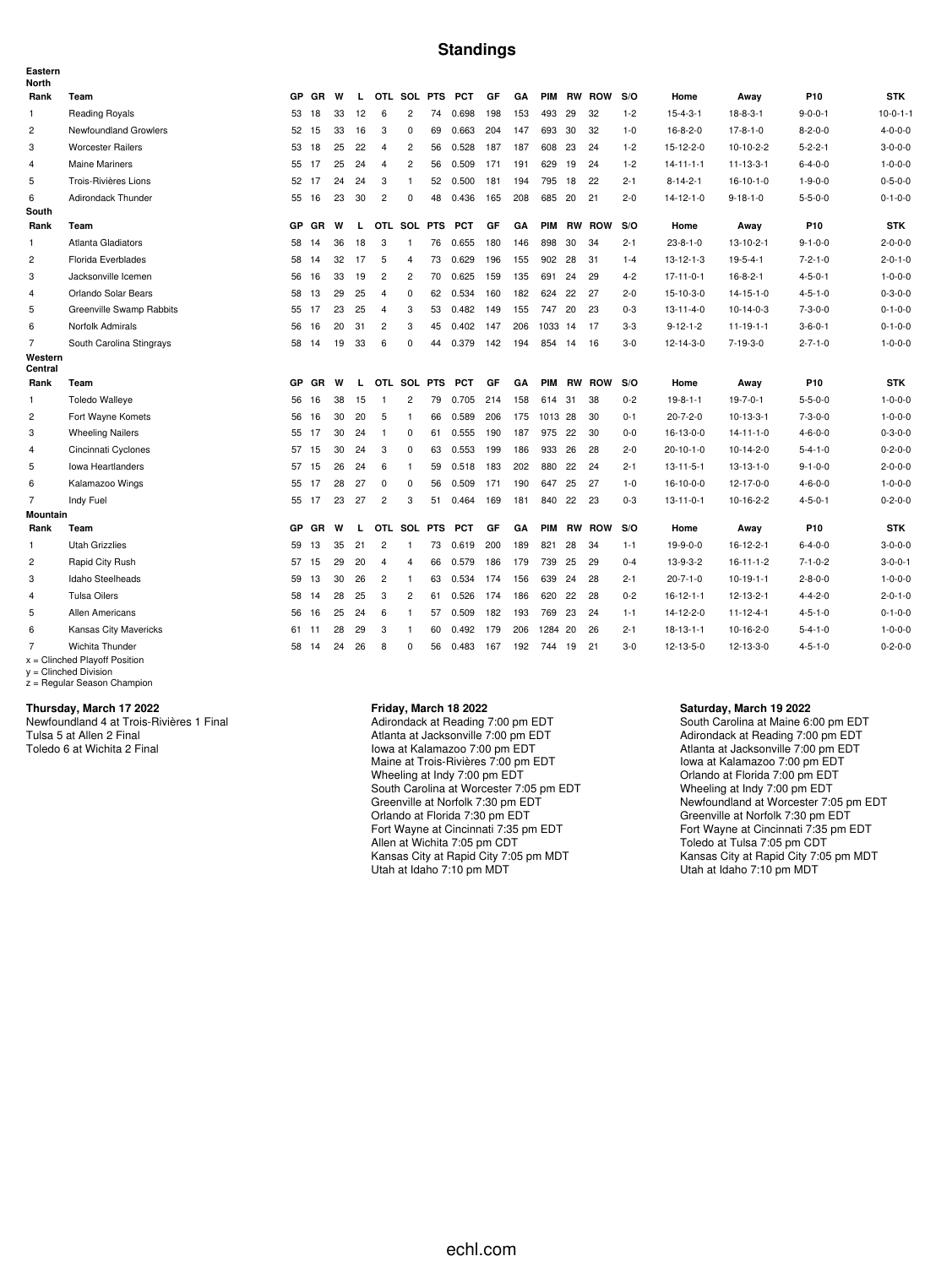# **Conference Standings**

| Eastern        |                                 |     |           |    |              |                |                |    |                      |                |              |            |     |               |                   |                   |                 |                 |
|----------------|---------------------------------|-----|-----------|----|--------------|----------------|----------------|----|----------------------|----------------|--------------|------------|-----|---------------|-------------------|-------------------|-----------------|-----------------|
| Rank           | Team                            | GP. | GR W      |    | $\mathbf{L}$ |                |                |    | OTL SOL PTS PCT      | GF.            |              |            |     | GA S/O RW ROW | Home              | Away              | P <sub>10</sub> | <b>STK</b>      |
| 1              | <b>Reading Royals</b>           | 53  | 18        | 33 | 12           | 6              | $\overline{2}$ | 74 | 0.698                | 198            | 153 1-2 29   |            |     | 32            | $15 - 4 - 3 - 1$  | $18 - 8 - 3 - 1$  | $9 - 0 - 0 - 1$ | $10-0-1-1$      |
| $\overline{c}$ | <b>Newfoundland Growlers</b>    |     | 52 15     |    | 33 16        | 3              | $\Omega$       | 69 | 0.663 204 147 1-0 30 |                |              |            |     | 32            | $16 - 8 - 2 - 0$  | $17 - 8 - 1 - 0$  | $8 - 2 - 0 - 0$ | $4 - 0 - 0 - 0$ |
| 3              | Atlanta Gladiators              |     | 58 14     | 36 | 18           | 3              | 1              | 76 | 0.655 180 146        |                |              | $2 - 1$ 30 |     | 34            | $23 - 8 - 1 - 0$  | $13 - 10 - 2 - 1$ | $9 - 1 - 0 - 0$ | $2 - 0 - 0 - 0$ |
| 4              | Florida Everblades              |     | 58 14     |    | 32 17        | 5              | 4              | 73 | 0.629 196 155 1-4 28 |                |              |            |     | 31            | $13 - 12 - 1 - 3$ | $19-5-4-1$        | $7 - 2 - 1 - 0$ | $2 - 0 - 1 - 0$ |
| 5              | Jacksonville Icemen             | 56  | 16        | 33 | 19           | $\overline{c}$ | 2              | 70 | 0.625                | 159            | 135  4-2  24 |            |     | 29            | $17 - 11 - 0 - 1$ | $16 - 8 - 2 - 1$  | $4 - 5 - 0 - 1$ | $1 - 0 - 0 - 0$ |
| 6              | Orlando Solar Bears             | 58  | 13        | 29 | 25           | 4              | 0              | 62 | 0.534 160 182 2-0 22 |                |              |            |     | 27            | 15-10-3-0         | $14 - 15 - 1 - 0$ | $4 - 5 - 1 - 0$ | $0 - 3 - 0 - 0$ |
| $\overline{7}$ | <b>Worcester Railers</b>        | 53  | 18        |    | 25 22        | 4              | $\overline{2}$ | 56 | 0.528 187 187 1-2 23 |                |              |            |     | 24            | 15-12-2-0         | $10-10-2-2$       | $5 - 2 - 2 - 1$ | $3 - 0 - 0 - 0$ |
| 8              | <b>Maine Mariners</b>           | 55  | 17        | 25 | 24           | 4              | $\overline{2}$ | 56 | 0.509                | 171 191 1-2 19 |              |            |     | 24            | $14 - 11 - 1 - 1$ | $11 - 13 - 3 - 1$ | $6 - 4 - 0 - 0$ | $1 - 0 - 0 - 0$ |
| 9              | <b>Trois-Rivières Lions</b>     |     | 52 17     | 24 | 24           | 3              | 1              | 52 | 0.500 181 194 2-1 18 |                |              |            |     | 22            | $8 - 14 - 2 - 1$  | $16-10-1-0$       | $1 - 9 - 0 - 0$ | $0 - 5 - 0 - 0$ |
| 10             | <b>Greenville Swamp Rabbits</b> | 55  | 17        | 23 | -25          | 4              | 3              | 53 | 0.482 149            |                | 155          | $0-3$ 20   |     | 23            | $13 - 11 - 4 - 0$ | $10-14-0-3$       | $7 - 3 - 0 - 0$ | $0 - 1 - 0 - 0$ |
| 11             | <b>Adirondack Thunder</b>       | 55  | 16        | 23 | -30          | $\overline{c}$ | 0              | 48 | 0.436                | 165            | 208          | $2-0$ 20   |     | 21            | $14 - 12 - 1 - 0$ | $9 - 18 - 1 - 0$  | $5 - 5 - 0 - 0$ | $0 - 1 - 0 - 0$ |
| 12             | Norfolk Admirals                | 56  | 16        |    | 20 31        | $\overline{c}$ | 3              | 45 | 0.402 147 206 3-3 14 |                |              |            |     | 17            | $9 - 12 - 1 - 2$  | $11 - 19 - 1 - 1$ | $3 - 6 - 0 - 1$ | $0 - 1 - 0 - 0$ |
| 13             | South Carolina Stingrays        | 58  | 14        | 19 | 33           | 6              | $\Omega$       | 44 | 0.379 142 194 3-0 14 |                |              |            |     | - 16          | 12-14-3-0         | $7 - 19 - 3 - 0$  | $2 - 7 - 1 - 0$ | $1 - 0 - 0 - 0$ |
| Western        |                                 |     |           |    |              |                |                |    |                      |                |              |            |     |               |                   |                   |                 |                 |
| Rank           | Team                            | GP  | <b>GR</b> | W  | L            |                | OTL SOL PTS    |    | <b>PCT</b>           | GF             |              |            |     | GA S/O RW ROW | Home              | Away              | P <sub>10</sub> | <b>STK</b>      |
| $\mathbf{1}$   | <b>Toledo Walleye</b>           | 56  | 16        | 38 | 15           | -1             | $\overline{2}$ | 79 | 0.705 214 158        |                |              | $0 - 2$ 31 |     | 38            | $19-8-1-1$        | $19 - 7 - 0 - 1$  | $5 - 5 - 0 - 0$ | $1 - 0 - 0 - 0$ |
| 2              | <b>Utah Grizzlies</b>           | 59  | 13        | 35 | 21           | $\overline{c}$ | $\mathbf{1}$   | 73 | 0.619                | 200 189        |              | $1 - 1$    | -28 | 34            | $19-9-0-0$        | $16 - 12 - 2 - 1$ | $6 - 4 - 0 - 0$ | $3 - 0 - 0 - 0$ |
| 3              | Fort Wayne Komets               | 56  | 16        | 30 | 20           | 5              | $\mathbf{1}$   | 66 | 0.589 206 175        |                |              | $0-1$ 28   |     | 30            | $20 - 7 - 2 - 0$  | $10-13-3-1$       | $7 - 3 - 0 - 0$ | $1 - 0 - 0 - 0$ |
| 4              | Rapid City Rush                 | 57  | 15        | 29 | 20           | 4              | 4              | 66 | 0.579 186 179        |                |              | $0-4$ 25   |     | 29            | 13-9-3-2          | $16 - 11 - 1 - 2$ | $7 - 1 - 0 - 2$ | $3 - 0 - 0 - 1$ |
| 5              | <b>Wheeling Nailers</b>         | 55  | 17        | 30 | 24           | $\mathbf{1}$   | 0              | 61 | 0.555 190 187        |                |              | $0-0$ 22   |     | 30            | 16-13-0-0         | $14 - 11 - 1 - 0$ | $4 - 6 - 0 - 0$ | $0 - 3 - 0 - 0$ |
| 6              |                                 |     |           |    |              |                |                |    |                      |                |              |            |     |               |                   |                   |                 | $0 - 2 - 0 - 0$ |
|                | Cincinnati Cyclones             |     | 57 15     | 30 | 24           | 3              | 0              | 63 | 0.553 199            |                | 186          | $2 - 0$ 26 |     | 28            | $20 - 10 - 1 - 0$ | $10-14-2-0$       | $5 - 4 - 1 - 0$ |                 |
| 7              | Idaho Steelheads                | 59  | 13        | 30 | 26           | $\overline{c}$ | 1              | 63 | 0.534 174            |                | 156          | $2 - 1$    | -24 | 28            | $20 - 7 - 1 - 0$  | $10-19-1-1$       | $2 - 8 - 0 - 0$ | $1 - 0 - 0 - 0$ |
| 8              | <b>Tulsa Oilers</b>             | 58  | 14        | 28 | 25           | 3              | 2              | 61 | 0.526 174 186 0-2 22 |                |              |            |     | 28            | $16 - 12 - 1 - 1$ | $12 - 13 - 2 - 1$ | $4 - 4 - 2 - 0$ | $2 - 0 - 1 - 0$ |
| 9              | <b>Iowa Heartlanders</b>        |     | 57 15     | 26 | 24           | 6              | $\mathbf{1}$   | 59 | 0.518 183            |                | 202          | $2 - 1$ 22 |     | 24            | $13 - 11 - 5 - 1$ | $13 - 13 - 1 - 0$ | $9 - 1 - 0 - 0$ | $2 - 0 - 0 - 0$ |
| 10             | Kalamazoo Wings                 | 55  | 17        | 28 | 27           | $\Omega$       | $\Omega$       | 56 | 0.509 171 190        |                |              | $1-0$ 25   |     | 27            | $16-10-0-0$       | $12 - 17 - 0 - 0$ | $4 - 6 - 0 - 0$ | $1 - 0 - 0 - 0$ |
| 11             | <b>Allen Americans</b>          | 56  | 16        |    | 25 24        | 6              | 1              | 57 | 0.509 182 193        |                |              | $1-1$ 23   |     | 24            | 14-12-2-0         | $11 - 12 - 4 - 1$ | $4 - 5 - 1 - 0$ | $0 - 1 - 0 - 0$ |
| 12             | <b>Kansas City Mavericks</b>    | 61  | -11       | 28 | 29           | 3              | $\mathbf{1}$   | 60 | 0.492 179            |                | 206          | $2 - 1$    | -20 | 26            | $18 - 13 - 1 - 1$ | $10-16-2-0$       | $5 - 4 - 1 - 0$ | $1 - 0 - 0 - 0$ |
| 13             | Wichita Thunder                 | 58  | 14        | 24 | 26           | 8              | 0              | 56 | 0.483 167 192 3-0 19 |                |              |            |     | 21            | 12-13-5-0         | 12-13-3-0         | $4 - 5 - 1 - 0$ | $0 - 2 - 0 - 0$ |
| 14             | Indy Fuel<br>* Division Loader  |     | 55 17     |    | 23 27        | 2              | 3              | 51 | 0.464 169            |                | 181 0-3 22   |            |     | 23            | $13 - 11 - 0 - 1$ | $10-16-2-2$       | $4 - 5 - 0 - 1$ | $0 - 2 - 0 - 0$ |

\* Division Leader

x = Clinched Playoff Position y = Clinched Division

z = Regular Season Champion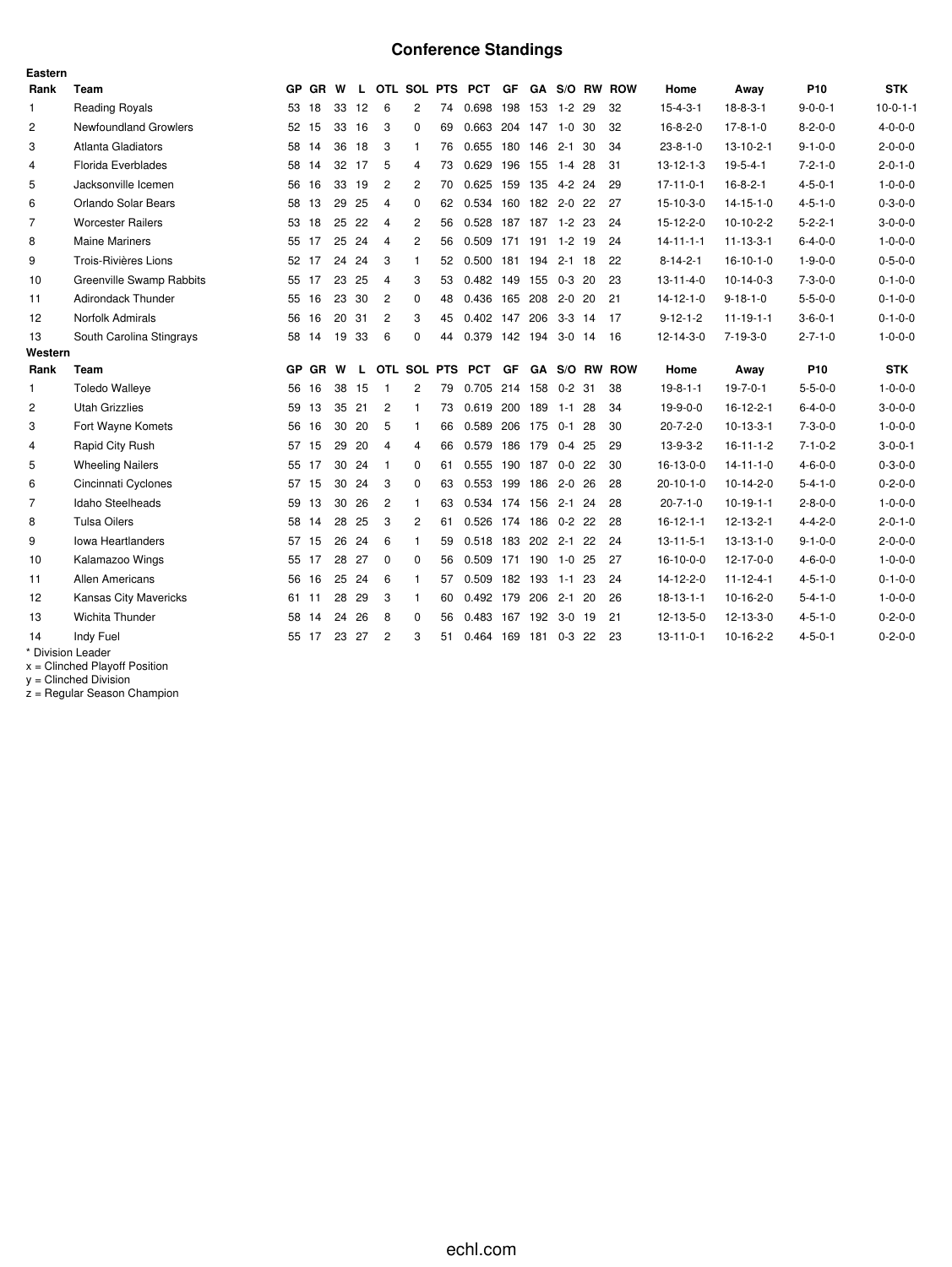## **Attendance Report**

| Team                  | Yesterday | <b>Total</b> | Games | Average |
|-----------------------|-----------|--------------|-------|---------|
| Toledo                |           | 212521       | 29    | 7328    |
| Fort Wayne            |           | 195295       | 29    | 6734    |
| Jacksonville          |           | 178279       | 29    | 6148    |
| Tulsa                 |           | 165951       | 30    | 5532    |
| Florida               |           | 149308       | 29    | 5149    |
| Orlando               |           | 139944       | 28    | 4998    |
| Idaho                 |           | 138886       | 28    | 4960    |
| Cincinnati            |           | 152318       | 31    | 4913    |
| Utah                  |           | 113112       | 28    | 4040    |
| Worcester             |           | 106932       | 29    | 3687    |
| Indy                  |           | 90975        | 25    | 3639    |
| Wichita               | 3017      | 106326       | 30    | 3544    |
| Atlanta               |           | 111606       | 32    | 3488    |
| South Carolina        |           | 97993        | 29    | 3379    |
| Rapid City            |           | 90233        | 27    | 3342    |
| Kalamazoo             |           | 86335        | 26    | 3321    |
| Adirondack            |           | 88510        | 27    | 3278    |
| Reading               |           | 70868        | 23    | 3081    |
| Allen                 | 1730      | 85560        | 28    | 3056    |
| Greenville            |           | 82660        | 28    | 2952    |
| Kansas City           |           | 94447        | 33    | 2862    |
| Norfolk               |           | 65762        | 24    | 2740    |
| Maine                 |           | 71657        | 27    | 2654    |
| <b>Trois-Rivières</b> | 2058      | 60822        | 25    | 2433    |
| lowa                  |           | 56562        | 30    | 1885    |
| Newfoundland          |           | 45264        | 26    | 1741    |
| Wheeling              |           | 46984        | 29    | 1620    |
| League                | 6805      | 2905110      | 759   | 3828    |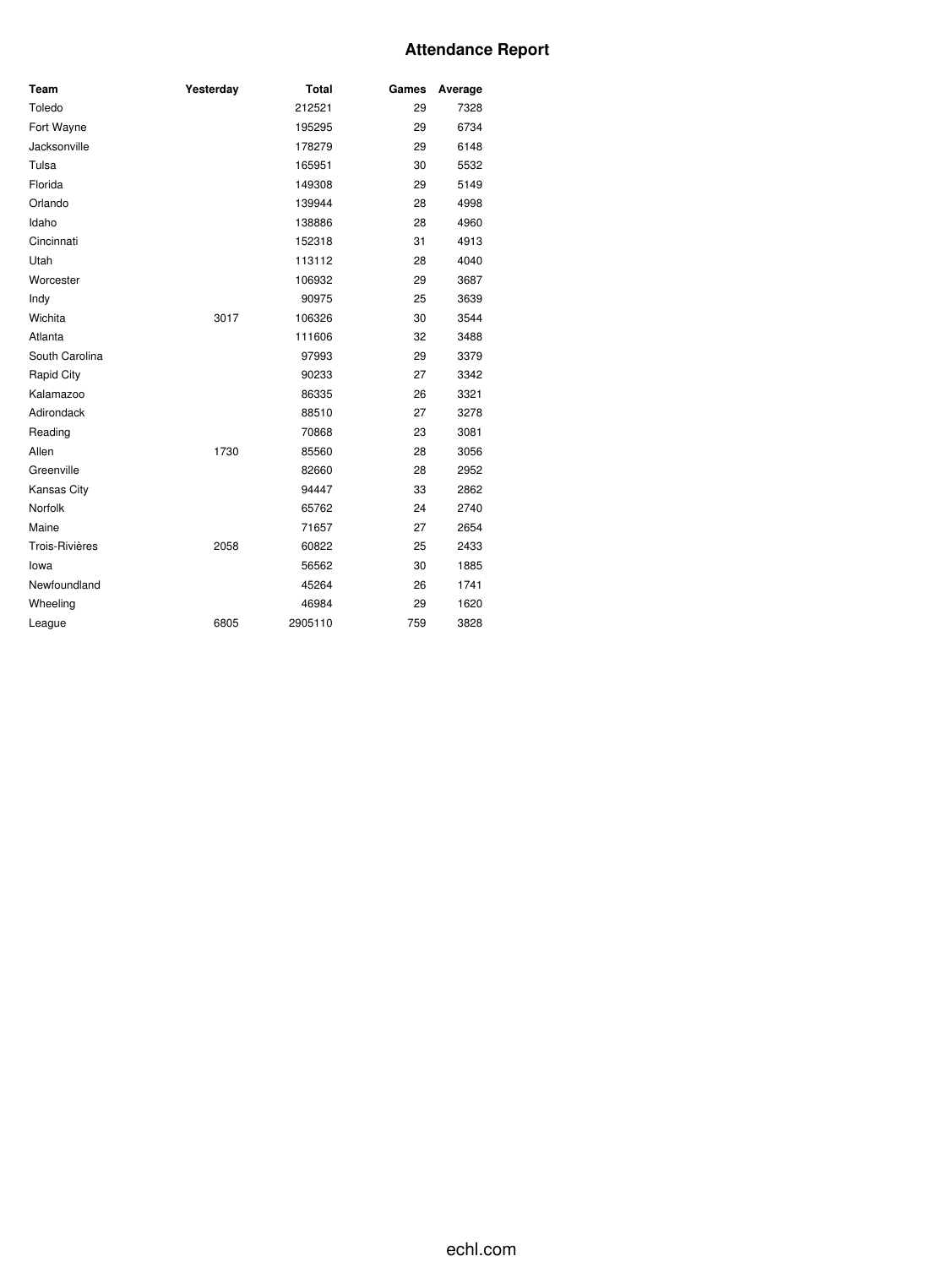#### **Top 20 Scorers**

| Rank                    | Player                    | Team       | GP | G               | А  | <b>PTS</b> |
|-------------------------|---------------------------|------------|----|-----------------|----|------------|
| 1                       | <b>TJ Hensick</b>         | <b>TOL</b> | 51 | 20              | 44 | 64         |
| $\overline{2}$          | Chad Costello             | <b>ALN</b> | 56 | 24              | 39 | 63         |
| 3                       | Will Graber               | <b>FW</b>  | 43 | 15              | 48 | 63         |
| $\overline{\mathbf{4}}$ | <b>Blake Winiecki</b>     | <b>FLA</b> | 54 | 25              | 35 | 60         |
| 5                       | John McCarron             | <b>FLA</b> | 55 | 26              | 33 | 59         |
| 6                       | Darik Angeli              | KC         | 52 | 24              | 35 | 59         |
| 7                       | Zach O'Brien              | <b>NFL</b> | 40 | 22              | 37 | 59         |
| 8                       | Kris Bennett              | IA         | 35 | 27              | 29 | 56         |
| 9                       | Joe Pendenza              | <b>FLA</b> | 58 | 23              | 33 | 56         |
| 10                      | Louie Caporusso           | <b>CIN</b> | 55 | 20              | 36 | 56         |
| 11                      | Jesse Schultz             | <b>CIN</b> | 57 | 18              | 37 | 55         |
| 12                      | Patrick Watling           | <b>WHL</b> | 39 | 21              | 33 | 54         |
| 13                      | Jack Combs                | <b>ALN</b> | 46 | 18              | 36 | 54         |
| 14                      | Patrick Bajkov            | <b>REA</b> | 53 | 19              | 34 | 53         |
| 15                      | Zack Andrusiak            | <b>CIN</b> | 55 | 22              | 30 | 52         |
| 16                      | Cody Sylvester            | ATL        | 48 | 24              | 27 | 51         |
| 17                      | Charle-Edouard D'Astous   | <b>UTA</b> | 45 | 23              | 28 | 51         |
| 18                      | A.J. White                | IDH        | 59 | 22              | 29 | 51         |
| 19                      | Dylan Sadowy              | <b>TUL</b> | 51 | 25              | 25 | 50         |
| 20                      | Jay Dickman               | <b>WIC</b> | 52 | 18              | 32 | 50         |
| <b>Minor Penalties</b>  |                           |            |    |                 |    |            |
| Rank                    | Player                    | Team       | GР | <b>MinPen</b>   |    |            |
| $\mathbf{1}$            | Sam Thibault              | <b>NOR</b> | 54 | 43              |    |            |
| $\overline{2}$          | Andrew Nielsen            | <b>UTA</b> | 36 | 42              |    |            |
| 3                       | Sean Allen                | <b>WIC</b> | 45 | 40              |    |            |
| $\overline{4}$          | Marcus Crawford           | KC         | 52 | 40              |    |            |
| 5                       | Charle-Edouard D'Astous   | <b>UTA</b> | 45 | 40              |    |            |
|                         | <b>Power Play Goals</b>   |            |    |                 |    |            |
| Rank                    | Player                    | Team       | GP | <b>PPG</b>      |    |            |
| $\mathbf{1}$            | Jake Smith                | IA         | 42 | 11              |    |            |
| $\overline{c}$          | Ross Olsson               | <b>WOR</b> | 39 | 10              |    |            |
| 3                       | A.J. White                | <b>IDH</b> | 59 | 10              |    |            |
| 4                       | Justin Taylor             | KAL        | 55 | 9               |    |            |
| 5                       | Several Players Tied      |            |    | 8               |    |            |
| <b>Shots</b>            |                           |            |    |                 |    |            |
| Rank                    | Player                    | Team       |    | <b>GP</b> Shots |    |            |
| $\mathbf{1}$            | Logan Nelson              | <b>RC</b>  | 45 | 222             |    |            |
| $\overline{2}$          | Spencer Watson            | <b>IND</b> | 52 | 206             |    |            |
| 3                       | Jack Doremus              | <b>TUL</b> | 49 | 204             |    |            |
| 4                       | Darik Angeli              | KC         | 52 | 200             |    |            |
| 5                       | Several Players Tied      |            |    | 195             |    |            |
|                         | <b>Game Winning Goals</b> |            |    |                 |    |            |
| Rank                    | Player                    | Team       | GP | GWG             |    |            |
| 1                       | Max Zimmer                | GRN        | 35 | 7               |    |            |
| $\overline{2}$          | Cody Sylvester            | <b>ATL</b> | 48 | 7               |    |            |
| 3                       | Several Players Tied      |            |    | 6               |    |            |

# **Shootout Goals**

| . | .                    | . | -- |
|---|----------------------|---|----|
|   | Several Players Tied |   |    |

**Rank Player Team SOG SOA**

## **Leaders (Overall)**

| Goals                  |                      |            |    |     |
|------------------------|----------------------|------------|----|-----|
| Rank                   | Player               | Team       | GP | G   |
| *<br>1                 | Kris Bennett         | IA         | 35 | 27  |
| 2                      | John McCarron        | <b>FLA</b> | 55 | 26  |
| 3                      | Several Players Tied |            |    | 25  |
| <b>Assists</b>         |                      |            |    |     |
| Rank                   | Player               | Team       | GP | A   |
| 1                      | Will Graber          | <b>FW</b>  | 43 | 48  |
| $\overline{2}$         | <b>TJ</b> Hensick    | TOL        | 51 | 44  |
| 3                      | Chad Costello        | <b>ALN</b> | 56 | 39  |
| 4                      | Zach O'Brien         | <b>NFL</b> | 40 | 37  |
| 5                      | Jesse Schultz        | CIN        | 57 | 37  |
| <b>Penalty Minutes</b> |                      |            |    |     |
| Rank                   | Player               | Team       | GP | PIM |
| 1                      | Mikael Robidoux      | KC         | 35 | 242 |
| 2                      | Luke Nogard          | IA         | 44 | 159 |
| $\star$<br>3           | <b>Riley McKay</b>   | IND.       | 44 | 158 |
| 4                      | Loren Ulett          | KC         | 52 | 151 |
| 5                      | Sean Allen           | <b>WIC</b> | 45 | 140 |

#### **Major Penalties Rank Player Team GP MajPen** Mikael Robidoux KC 35 12 2 \* Nico Blachman SC 27 10 Michael Turner ATL 46 10 Josh Thrower ATL 50 9

| 5            | * Sean Leonard            | NOR.        | 28 9 |  |
|--------------|---------------------------|-------------|------|--|
|              | <b>Short Handed Goals</b> |             |      |  |
| Rank         | Player                    | Team GP SHG |      |  |
| $\mathbf{1}$ | John McCarron             | FI A        | 55 5 |  |
| 2            | Several Players Tied      |             |      |  |

## **Shooting Percentage**

| Rank              |            | Player                     | Team       | <b>GP</b>      | Goals          | <b>Shots</b> | PCT  |
|-------------------|------------|----------------------------|------------|----------------|----------------|--------------|------|
| 1                 | $\star$    | Orrin Centazzo             | <b>NFL</b> | 39             | 22             | 85           | 25.9 |
| $\overline{2}$    |            | J.C. Campagna              | <b>ALN</b> | 13             | 10             | 40           | 25.0 |
| 3                 | $^{\star}$ | Sanghoon Shin              | <b>ATL</b> | 17             | 11             | 45           | 24.4 |
| 4                 | $\star$    | Will Cullen                | <b>IDH</b> | 23             | 8              | 33           | 24.2 |
| 5                 |            | Several Players Tied       |            |                |                |              | 23.8 |
| <b>Plus/Minus</b> |            |                            |            |                |                |              |      |
| Rank              |            | Player                     | Team       | <b>GP</b>      | $+/-$          |              |      |
| 1                 |            | Will Graber                | <b>FW</b>  | 43             | 31             |              |      |
| $\overline{2}$    | $\star$    | Xavier Bouchard            | <b>FLA</b> | 49             | 27             |              |      |
| 3                 | *          | Orrin Centazzo             | <b>NFL</b> | 39             | 26             |              |      |
| 4                 |            | <b>TJ Hensick</b>          | <b>TOL</b> | 51             | 25             |              |      |
| 5                 |            | Charle-Edouard D'Astous    | <b>UTA</b> | 45             | 24             |              |      |
|                   |            | <b>Shootout Percentage</b> |            |                |                |              |      |
| Rank              |            | Player                     | Team       |                | SOG SOA SO%    |              |      |
| 1                 |            | Andrew Cherniwchan         | SC         | $\overline{2}$ | $\overline{2}$ | 100.0        |      |
| 2                 |            | Jay Dickman                | <b>WIC</b> | $\overline{2}$ | $\overline{2}$ | 100.0        |      |
| 3                 |            | Ben Johnson                | КC         | $\overline{2}$ | $\overline{2}$ | 100.0        |      |
| 4                 | $\star$    | Colton Kehler              | <b>IDH</b> | $\overline{2}$ | $\overline{2}$ | 100.0        |      |
| 5                 |            | Tim Söderlund              | <b>WIC</b> | $\overline{2}$ | $\overline{2}$ | 100.0        |      |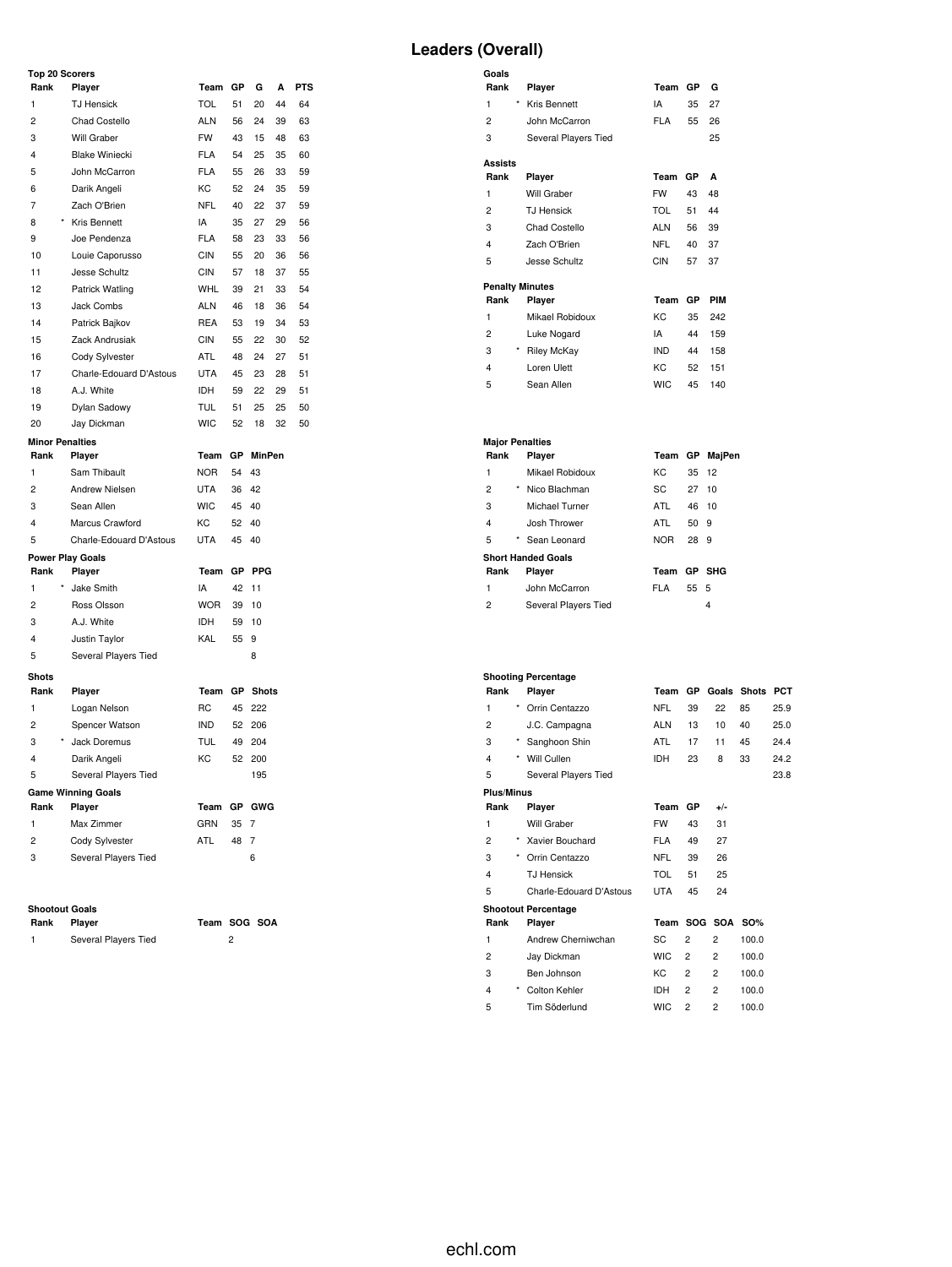# **Leading Goalies**

|                |                 | Top 15 Goalies (by GAA)    |                  |                         |      |    |                |                         |                         |                         |     |                |     |                         |                      |                            |             |      |            |            |                |            |            |
|----------------|-----------------|----------------------------|------------------|-------------------------|------|----|----------------|-------------------------|-------------------------|-------------------------|-----|----------------|-----|-------------------------|----------------------|----------------------------|-------------|------|------------|------------|----------------|------------|------------|
| Rank           |                 | Player                     | Team GP          |                         | Mins | W  | г              |                         | OTL SOL                 | so                      | GΑ  |                |     |                         |                      | GAA SOW SOL SOGA SOA       | <b>SO%</b>  | SA   | <b>SVS</b> | $SV\%$     |                |            |            |
| 1              |                 | <b>Francois Brassard</b>   | <b>JAX</b>       | 20                      | 1219 | 13 | 5              | 1                       | 1                       | $\mathbf{1}$            | 41  | $2.02$ 2       |     | 1                       | $\overline{c}$       | 10                         | 0.800 504   |      | 463        | 0.919      |                |            |            |
| $\overline{2}$ |                 | Keith Petruzzelli          | <b>NFL</b>       | 22                      | 1312 | 15 | 6              | $\mathbf{1}$            | 0                       | $\overline{4}$          | 46  | $2.10 \quad 0$ |     | 0                       | 0                    | 0                          | 0.000 604   |      | 558        | 0.924      |                |            |            |
| 3              |                 | <b>Tyler Parks</b>         | ATL              | 23                      | 1376 | 16 | 4              | $\overline{\mathbf{c}}$ | 1                       | $\overline{\mathbf{c}}$ | 49  | $2.14$ 1       |     | 1                       | $\mathbf{1}$         | 5                          | 0.800 711   |      | 662        | 0.931      |                |            |            |
| 4              |                 | Parker Gahagen             | <b>FLA</b>       | 26                      | 1497 | 13 | 8              | $\overline{2}$          | 1                       | $\overline{4}$          | 57  | 2.28           | - 1 | 1                       | $\mathbf{1}$         | 6                          | 0.833 695   |      | 638        | 0.918      |                |            |            |
| 5              |                 | <b>Charles Williams</b>    | <b>JAX</b>       | 23                      | 1382 | 12 | 10             | 0                       | 1                       | 1                       | 55  | $2.39$ 0       |     | 1                       | $\overline{c}$       | 3                          | 0.333 586   |      | 531        | 0.906      |                |            |            |
| 6              |                 | John Lethemon              | GRN              | 20                      | 1149 | 8  | 9              | $\mathbf{1}$            | $\overline{\mathbf{c}}$ | 2                       | 46  | $2.40 \quad 0$ |     | $\overline{\mathbf{c}}$ | 3                    | 5                          | 0.400 536   |      | 490        | 0.914      |                |            |            |
| $\overline{7}$ |                 | Evan Fitzpatrick           | GRN              | 21                      | 1252 | 7  | 11             | $\overline{c}$          | 0                       | $\overline{\mathbf{c}}$ | 52  | $2.49$ 0       |     | 0                       | $\mathbf 0$          | 0                          | $0.000$ 618 |      | 566        | 0.916      |                |            |            |
| 8              |                 | * Lukas Parik              | RC               | 24                      | 1423 | 11 | $\overline{7}$ | 3                       | 3                       | $\mathbf{1}$            | 60  | $2.53$ 0       |     | 3                       | $\overline{4}$       | 12                         | 0.667 755   |      | 695        | 0.921      |                |            |            |
| 9              |                 | <b>Billy Christopoulos</b> | <b>TOL</b>       | 25                      | 1465 | 18 | 5              | $\mathbf 0$             | $\overline{\mathbf{c}}$ | 0                       | 63  | $2.58$ 0       |     | $\overline{\mathbf{c}}$ | $\overline{4}$       | $\overline{7}$             | 0.429 765   |      | 702        | 0.918      |                |            |            |
| 10             |                 | Jake Kupsky                | <b>IDH</b>       | 27                      | 1436 | 13 | 12             | 0                       | 0                       | $\overline{c}$          | 63  | $2.63$ 0       |     | 0                       | 0                    | $\mathbf 0$                | 0.000 665   |      | 602        | 0.905      |                |            |            |
| 11             |                 | <b>Brad Barone</b>         | ORL              | 43                      | 2429 | 22 | 16             | 3                       | 0                       | 3                       | 107 | $2.64$ 2       |     | 0                       | $\mathbf{1}$         | 5                          | 0.800 1368  |      | 1261       | 0.922      |                |            |            |
| 12             |                 | Mat Robson                 | CIN              | 21                      | 1203 | 11 | $\overline{7}$ | $\mathbf{1}$            | 0                       | 1                       | 53  | $2.64$ 1       |     | 0                       | 0                    | 3                          | 1.000 525   |      | 472        | 0.899      |                |            |            |
| 13             |                 | Daniel Mannella            | TUL              | 39                      | 2275 | 21 | 13             | 2                       | 1                       | 1                       | 103 | $2.72 \quad 0$ |     | 1                       | 3                    | 6                          | 0.500       | 1077 | 974        | 0.904      |                |            |            |
| 14             |                 | * Trent Miner              | <b>UTA</b>       | 19                      | 1087 | 11 | 8              | $\mathbf 0$             | 0                       | $\overline{4}$          | 50  | $2.76 \quad 0$ |     | 0                       | $\mathbf 0$          | 0                          | 0.000       | 543  | 493        | 0.908      |                |            |            |
| 15             |                 | Chris Nell                 | ATL              | 23                      | 1340 | 12 | 10             | $\mathbf 0$             | 0                       | $\overline{\mathbf{c}}$ | 63  | $2.82$ 1       |     | 0                       | 0                    | $\overline{\mathbf{c}}$    | 1.000 640   |      | 577        | 0.902      |                |            |            |
|                |                 |                            |                  |                         |      |    |                |                         |                         |                         |     |                |     |                         |                      |                            |             |      |            |            |                |            |            |
| Wins<br>Rank   |                 | Player                     | Team             | W                       |      |    |                |                         |                         |                         |     |                |     | <b>Saves</b><br>Rank    |                      | Player                     |             |      |            | Team SVS   |                |            |            |
| 1              |                 | <b>Brad Barone</b>         | ORL              | 22                      |      |    |                |                         |                         |                         |     |                |     | 1                       |                      | <b>Brad Barone</b>         |             |      |            | ORL        | 1261           |            |            |
| $\overline{c}$ |                 | Daniel Mannella            | <b>TUL</b>       | 21                      |      |    |                |                         |                         |                         |     |                |     | $\overline{\mathbf{c}}$ |                      | <b>Trevor Gorsuch</b>      |             |      |            | KAL        | 1017           |            |            |
| 3              |                 | <b>Billy Christopoulos</b> | <b>TOL</b>       | 18                      |      |    |                |                         |                         |                         |     |                |     | 3                       |                      | Evan Buitenhuis            |             |      |            | <b>WIC</b> | 974            |            |            |
| 4              |                 | Evan Cormier               | <b>NFL</b>       | 17                      |      |    |                |                         |                         |                         |     |                |     | $\overline{4}$          |                      | Daniel Mannella            |             |      |            | TUL        | 974            |            |            |
| 5              |                 | Several Goaltenders Tied   |                  | 16                      |      |    |                |                         |                         |                         |     |                |     | 5                       |                      | Dylan Wells                |             |      |            | <b>NOR</b> | 963            |            |            |
|                |                 |                            |                  |                         |      |    |                |                         |                         |                         |     |                |     |                         |                      |                            |             |      |            |            |                |            |            |
| Losses         |                 |                            |                  |                         |      |    |                |                         |                         |                         |     |                |     |                         |                      | <b>Save Percentage</b>     |             |      |            |            |                |            |            |
| Rank           |                 | Player                     | Team             | L                       |      |    |                |                         |                         |                         |     |                |     | Rank                    |                      | Player                     |             |      |            | Team       | GA             | <b>SVS</b> | $SV\%$     |
| 1              |                 | <b>Trevor Gorsuch</b>      | KAL              | 18                      |      |    |                |                         |                         |                         |     |                |     | 1                       |                      | <b>Tyler Parks</b>         |             |      |            | ATL        | 49             | 662        | 0.931      |
| $\overline{c}$ |                 | <b>Brad Barone</b>         | ORL              | 16                      |      |    |                |                         |                         |                         |     |                |     | $\overline{c}$          |                      | Keith Petruzzelli          |             |      |            | <b>NFL</b> | 46             | 558        | 0.924      |
| 3              |                 | Dylan Wells                | <b>NOR</b>       | 16                      |      |    |                |                         |                         |                         |     |                |     | 3                       |                      | <b>Brad Barone</b>         |             |      |            | ORL        | 107            | 1261       | 0.922      |
| 4              |                 | Ryan Bednard               | SC               | 16                      |      |    |                |                         |                         |                         |     |                |     | $\overline{4}$          |                      | * Lukas Parik              |             |      |            | <b>RC</b>  | 60             | 695        | 0.921      |
| 5              |                 | Evan Buitenhuis            | <b>WIC</b>       | 15                      |      |    |                |                         |                         |                         |     |                |     | 5                       |                      | Evan Buitenhuis            |             |      |            | <b>WIC</b> | 86             | 974        | 0.919      |
| <b>Mins</b>    |                 |                            |                  |                         |      |    |                |                         |                         |                         |     |                |     |                         |                      |                            |             |      |            |            |                |            |            |
| Rank           |                 | Player                     | <b>Team Mins</b> |                         |      |    |                |                         |                         |                         |     |                |     |                         | <b>Shootout Wins</b> |                            |             |      |            |            |                |            |            |
| 1              |                 | <b>Brad Barone</b>         | ORL              | 2429                    |      |    |                |                         |                         |                         |     |                |     | Rank                    |                      | Player                     |             |      |            | Team SOW   |                |            |            |
| $\overline{c}$ |                 | Daniel Mannella            | <b>TUL</b>       | 2275                    |      |    |                |                         |                         |                         |     |                |     | 1                       |                      | Ryan Bednard               |             |      |            | SC         | 3              |            |            |
| 3              |                 | <b>Trevor Gorsuch</b>      | KAL              | 2032                    |      |    |                |                         |                         |                         |     |                |     | $\overline{c}$          |                      | Dylan Wells                |             |      |            | <b>NOR</b> | 3              |            |            |
| 4              |                 | Dylan Wells                | <b>NOR</b>       | 1857                    |      |    |                |                         |                         |                         |     |                |     | 3                       |                      | Several Goaltenders Tied   |             |      |            |            | $\overline{2}$ |            |            |
| 5              |                 | Ryan Bednard               | SC               | 1834                    |      |    |                |                         |                         |                         |     |                |     |                         |                      |                            |             |      |            |            |                |            |            |
|                |                 |                            |                  |                         |      |    |                |                         |                         |                         |     |                |     |                         |                      |                            |             |      |            |            |                |            |            |
|                | <b>Shutouts</b> |                            |                  |                         |      |    |                |                         |                         |                         |     |                |     |                         |                      | <b>Shootout Percentage</b> |             |      |            |            |                |            |            |
| Rank           |                 | Player                     | Team             | <b>SO</b>               |      |    |                |                         |                         |                         |     |                |     | Rank                    |                      | Player                     |             |      |            |            | Team Saves Att |            | <b>SO%</b> |
| 1              |                 | <b>Trent Miner</b>         | <b>UTA</b>       | 4                       |      |    |                |                         |                         |                         |     |                |     | $\mathbf{1}$            |                      | <b>Tyler Wall</b>          |             |      |            | JAX        | 5              | 5          | 1.000      |
| $\overline{2}$ |                 | Keith Petruzzelli          | <b>NFL</b>       | $\overline{4}$          |      |    |                |                         |                         |                         |     |                |     | $\overline{c}$          |                      | Peyton Jones               |             |      |            | UTA        | $\overline{7}$ | 7          | 1.000      |
| 3              |                 | Parker Gahagen             | <b>FLA</b>       | $\overline{\mathbf{4}}$ |      |    |                |                         |                         |                         |     |                |     | 3                       |                      | Ryan Bednard               |             |      |            | SC         | 8              | 9          | 0.889      |
| 4              |                 | <b>Colton Point</b>        | <b>IDH</b>       | 3                       |      |    |                |                         |                         |                         |     |                |     | $\overline{4}$          |                      | <b>Colton Point</b>        |             |      |            | IDH        | $\overline{7}$ | 8          | 0.875      |
| 5              |                 | <b>Brad Barone</b>         | ORL              | 3                       |      |    |                |                         |                         |                         |     |                |     | 5                       |                      | Parker Gahagen             |             |      |            | <b>FLA</b> | 5              | 6          | 0.833      |

*\* indicates rookie*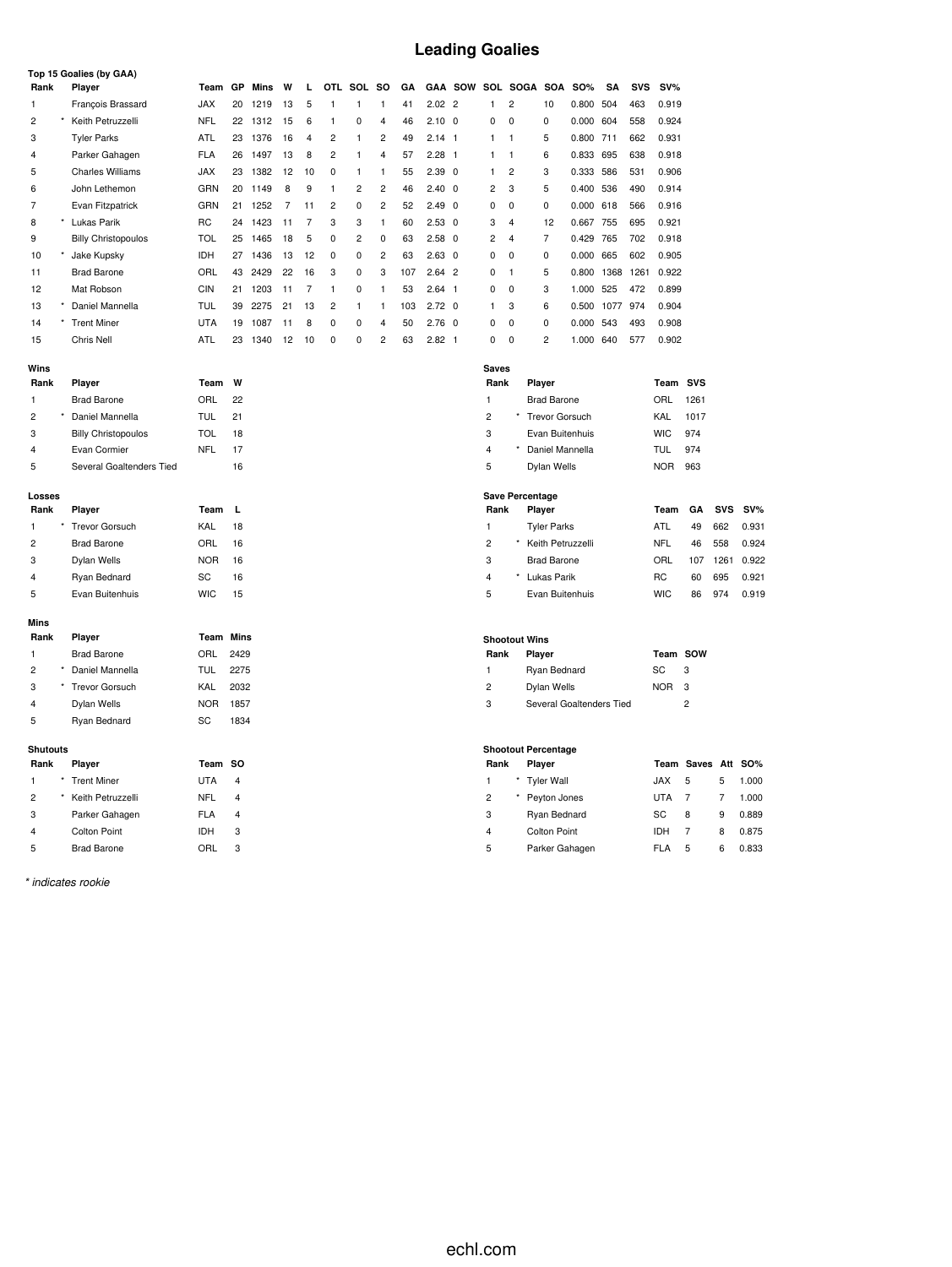## **Top 20 Scorers**

| <b>Leaders (Rookies)</b> |  |
|--------------------------|--|
|--------------------------|--|

| Rank                   |            | Player                              | Team            | GР       | G                   | A  | PTS |
|------------------------|------------|-------------------------------------|-----------------|----------|---------------------|----|-----|
| 1                      | ×          | Kris Bennett                        | IA              | 35       | 27                  | 29 | 56  |
| $\overline{c}$         | $\star$    | Jack Doremus                        | <b>TUL</b>      | 49       | 23                  | 23 | 46  |
| 3                      | ×          | Benjamin Tardif                     | <b>UTA</b>      | 41       | 15                  | 31 | 46  |
| 4                      | $^{\star}$ | Orrin Centazzo                      | <b>NFL</b>      | 39       | 22                  | 21 | 43  |
| 5                      | $\star$    | Kaid Oliver                         | IA              | 55       | 11                  | 32 | 43  |
| 6                      | $^{\star}$ | Patrick Grasso                      | <b>ADK</b>      | 55       | 21                  | 21 | 42  |
| 7                      |            | <b>Mason Mannek</b>                 | <b>UTA</b>      | 59       | 19                  | 23 | 42  |
| 8                      | $^{\star}$ | Josh Maniscalco                     | <b>WHL</b>      | 49       | 14                  | 28 | 42  |
| 9                      | $^{\star}$ | Luc Brown                           | <b>CIN</b>      | 57       | 15                  | 26 | 41  |
| 10                     |            | Jake Smith                          | IA              | 42       | 19                  | 21 | 40  |
| 11                     | $\star$    | Jake Jaremko                        | <b>FLA</b>      | 57       | 13                  | 27 | 40  |
| 12                     | *          | Jacob Hayhurst                      | <b>WOR</b>      | 48       | 12                  | 28 | 40  |
| 13                     |            | Logan Lambdin                       | KAL             | 49       | 22                  | 17 | 39  |
| 14                     | $\star$    | Carter Johnson                      | <b>WIC</b>      | 56       | 15                  | 23 | 38  |
| 15                     | $\star$    | Lincoln Griffin                     | <b>CIN</b>      | 48       | 19                  | 18 | 37  |
| 16                     | $\star$    | <b>Brett Kemp</b>                   | GRN             | 30       | 17                  | 20 | 37  |
| 17                     | $^{\star}$ | Luke Martin                         | <b>UTA</b>      | 46       | 8                   | 29 | 37  |
| 18                     | $\star$    | <b>Brett Gravelle</b>               | <b>RC</b>       | 53       | 19                  | 17 | 36  |
| 19                     |            | <b>Nick Master</b>                  | <b>MNE</b>      | 40       | 12                  | 24 | 36  |
| 20                     |            | Several Players Tied                |                 |          |                     |    | 35  |
| <b>Minor Penalties</b> |            |                                     |                 |          |                     |    |     |
| Rank                   |            | Player                              | Team            | GP       | <b>MinPen</b>       |    |     |
| 1                      | ×          | <b>Riley McKay</b>                  | <b>IND</b>      | 44       | 39                  |    |     |
| $\overline{c}$         | $\star$    | Gabe Guertler                       | ATL             | 55       | 29                  |    |     |
| 3                      | $\star$    | Alex Brink                          | SC              | 55       | 26                  |    |     |
| $\overline{4}$         | *          | Luke Lynch                          | <b>JAX</b>      | 41       | 26                  |    |     |
| 5                      | $^{\star}$ | Jimmy Soper                         | TUL             | 55       | 25                  |    |     |
|                        |            | <b>Power Play Goals</b>             |                 |          |                     |    |     |
| Rank                   | *          | Player                              | Team            | GP       | <b>PPG</b>          |    |     |
| 1<br>$\overline{c}$    | ×          | Jake Smith                          | IA<br>IA        | 42       | 11                  |    |     |
|                        | $\star$    | <b>Bryce Misley</b>                 |                 | 31       | 8                   |    |     |
| 3<br>4                 | $\star$    | Orrin Centazzo                      | <b>NFL</b>      | 39       | 8                   |    |     |
| 5                      |            | Kris Bennett<br>Connor Corcoran     | IA<br><b>FW</b> | 35<br>39 | 7<br>$\overline{7}$ |    |     |
|                        |            |                                     |                 |          |                     |    |     |
| <b>Shots</b>           |            |                                     |                 |          |                     |    |     |
| Rank                   |            | Player                              | Team            | GР       | <b>Shots</b>        |    |     |
| $\mathbf{1}$           | ×          | Jack Doremus                        | TUL             | 49       | 204                 |    |     |
| $\overline{2}$         | $\star$    | Luc Brown                           | <b>CIN</b>      | 57       | 195                 |    |     |
| 3                      | $\star$    | Josh Maniscalco                     | WHL             | 49       | 192                 |    |     |
| $\overline{4}$         | ×          | Patrick Grasso                      | ADK             | 55       | 172                 |    |     |
| 5                      |            | Benjamin Tardif                     | <b>UTA</b>      | 41       | 154                 |    |     |
| Rank                   |            | <b>Game Winning Goals</b><br>Player | Team            | GР       | GWG                 |    |     |
| $\mathbf{1}$           |            | Nick Master                         | <b>MNE</b>      | 40       | 6                   |    |     |
| $\overline{c}$         |            | Several Players Tied                |                 |          | 4                   |    |     |
|                        |            |                                     |                 |          |                     |    |     |

#### **Shootout Goals**

| Rank          | <b>Plaver</b>        | Team SOG SOA |                |   |
|---------------|----------------------|--------------|----------------|---|
| 1             | * Colton Kehler      | IDH          | $\overline{2}$ | 2 |
| $\mathcal{P}$ | * James Sanchez      | $JAX$ 2      |                | 3 |
| 3             | Several Players Tied |              |                |   |

| Team SOG : |   |   |
|------------|---|---|
| IDH        | 2 | ؛ |
| JAX        | 2 | í |
|            |   |   |

| Goals                  |            |                            |             |           |                  |           |      |
|------------------------|------------|----------------------------|-------------|-----------|------------------|-----------|------|
| Rank                   |            | Player                     | Team GP     |           | G                |           |      |
| 1                      |            | * Kris Bennett             | IA          | 35        | 27               |           |      |
| $\overline{c}$         | $\star$    | Jack Doremus               | <b>TUL</b>  | 49        | 23               |           |      |
| 3                      |            | * Orrin Centazzo           | NFL         | 39        | 22               |           |      |
| 4                      | $^\star$   | Logan Lambdin              | <b>KAL</b>  | 49        | 22               |           |      |
| 5                      | $\star$    | Patrick Grasso             | <b>ADK</b>  | 55        | 21               |           |      |
| Assists                |            |                            |             |           |                  |           |      |
| Rank                   |            | Player                     | Team        | GP        | A                |           |      |
| 1                      |            | Kaid Oliver                | IA          | 55        | 32               |           |      |
| 2                      |            | * Benjamin Tardif          | <b>UTA</b>  | 41        | 31               |           |      |
| 3                      |            | * Kris Bennett             | IA          | 35        | 29               |           |      |
| 4                      |            | * Luke Martin              | <b>UTA</b>  | 46        | 29               |           |      |
| 5                      |            | Several Players Tied       |             |           | 28               |           |      |
|                        |            | <b>Penalty Minutes</b>     |             |           |                  |           |      |
| Rank                   |            | Player                     | Team GP     |           | <b>PIM</b>       |           |      |
| 1                      |            | <b>Riley McKay</b>         | <b>IND</b>  | 44        | 158              |           |      |
| 2                      | $^{\star}$ | Nico Blachman              | SC          | 27        | 112              |           |      |
| 3                      | *          | Jack Van Boekel            | <b>IDH</b>  | 34        | 103              |           |      |
| 4                      |            | Noah Corson                | <b>NOR</b>  | 41        | 100              |           |      |
| 5                      |            | Jordan Schneider           | IND         | 45        | 92               |           |      |
| <b>Major Penalties</b> |            |                            |             |           |                  |           |      |
| Rank                   |            | Player                     | Team GP     |           | MajPen           |           |      |
| 1                      | $^\star$   | Nico Blachman              | SC          | 27        | 10               |           |      |
| 2                      |            | * Sean Leonard             | <b>NOR</b>  | 28        | 9                |           |      |
| 3                      |            | * Riley McKay              | <b>IND</b>  | 44        | 8                |           |      |
| 4                      |            | Dawson Butt                | <b>ALN</b>  | 41        | 8                |           |      |
| 5                      |            | Several Players Tied       |             |           | 7                |           |      |
|                        |            | <b>Short Handed Goals</b>  |             |           |                  |           |      |
| Rank                   |            | Player                     | Team GP SHG |           |                  |           |      |
| 1                      | $\star$    | Oliver Cooper              | <b>FW</b>   | 39        | 4                |           |      |
| $\overline{c}$         |            | * Benjamin Tardif          | UTA         | 41        | $\overline{4}$   |           |      |
| 3                      |            | * Brandon Cutler           | <b>UTA</b>  | 23        | 3                |           |      |
| 4                      |            | * William Leblanc          | <b>TR</b>   | 23        | 3                |           |      |
| 5                      |            | Lincoln Griffin            | CIN         | 48        | 3                |           |      |
|                        |            | <b>Shooting Percentage</b> |             |           |                  |           |      |
| Rank                   |            | Player                     | Team        | <b>GP</b> | Goals            | Shots PCT |      |
| 1                      |            | Orrin Centazzo             | <b>NFL</b>  | 39        | 22               | 85        | 25.9 |
| 2                      |            | * Sanghoon Shin            | ATL         | 17        | 11               | 45        | 24.4 |
| 3                      |            | * Will Cullen              | IDH         | 23        | 8                | 33        | 24.2 |
| 4                      | $^{\star}$ | Kenny Hausinger            | REA         | 40        | 10               | 42        | 23.8 |
| 5                      | $\star$    | Yauheni Aksiantsiuk        | <b>IDH</b>  | 31        | 18               | 79        | 22.8 |
| <b>Plus/Minus</b>      |            |                            |             |           |                  |           |      |
| Rank                   |            | Player                     | Team GP     |           | +/-              |           |      |
| 1                      |            | * Xavier Bouchard          | <b>FLA</b>  | 49        | 27               |           |      |
| $\overline{c}$         |            | * Orrin Centazzo           | <b>NFL</b>  | 39        | 26               |           |      |
| 3                      |            | * Luke Martin              | <b>UTA</b>  | 46        | 22               |           |      |
| 4                      |            | * Matthew Cairns           | CIN         | 51        | 19               |           |      |
| 5                      |            | Mason Millman              | <b>REA</b>  | 21        | 18               |           |      |
|                        |            | <b>Shootout Percentage</b> |             |           |                  |           |      |
| Rank                   |            | Player                     |             |           | Team SOG SOA SO% |           |      |
| 1                      |            | Colton Kehler              | IDH         | 2         | 2                | 100.0     |      |

2 \* James Sanchez JAX 2 3 66.7 3 Several Players Tied 50.0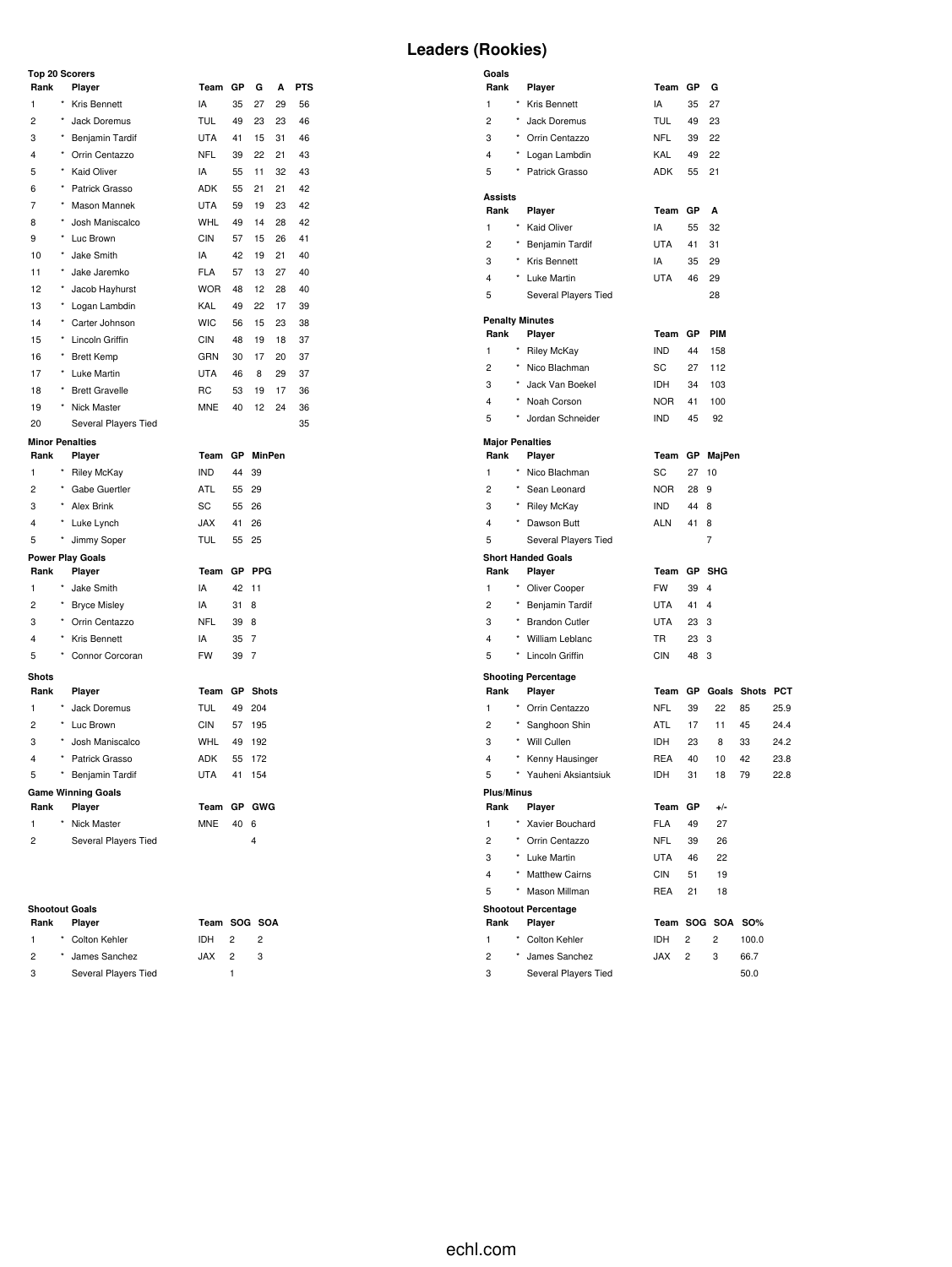## **Top 20 Scorers**

|                |            | <b>TOD 20 SCORPS</b>      |            |    |                |    |            |
|----------------|------------|---------------------------|------------|----|----------------|----|------------|
| Rank           |            | Player                    | Team       | GP | G              | А  | <b>PTS</b> |
| 1              |            | Charle-Edouard D'Astous   | <b>UTA</b> | 45 | 23             | 28 | 51         |
| 2              |            | Mike Lee                  | KC         | 54 | 11             | 32 | 43         |
| 3              |            | Marcus Crawford           | KC         | 52 | 9              | 34 | 43         |
| 4              |            | Josh Maniscalco           | <b>WHL</b> | 49 | 14             | 28 | 42         |
| 5              |            | Randy Gazzola             | <b>TOL</b> | 46 | 12             | 29 | 41         |
| 6              |            | Ben Finkelstein           | <b>NFL</b> | 24 | 8              | 32 | 40         |
| 7              |            | Cam Clarke                | <b>WIC</b> | 55 | 7              | 33 | 40         |
| 8              |            | Tim Davison               | ATL        | 55 | 7              | 31 | 38         |
| 9              |            | Luke Martin               | <b>UTA</b> | 46 | 8              | 29 | 37         |
| 10             |            | Michael Brodzinski        | ORL        | 55 | 7              | 29 | 36         |
| 11             |            | Willie Corrin             | <b>FW</b>  | 51 | 4              | 32 | 36         |
| 12             |            | Connor Corcoran           | <b>FW</b>  | 39 | 18             | 16 | 34         |
| 13             |            | Noel Hoefenmayer          | <b>NFL</b> | 35 | 12             | 22 | 34         |
| 14             |            | Derek Topatigh            | ATL        | 55 | 11             | 23 | 34         |
| 15             | $^{\star}$ | Chris Ortiz               | <b>WHL</b> | 41 | 11             | 22 | 33         |
| 16             |            | Zach Malatesta            | <b>MNE</b> | 47 | 7              | 26 | 33         |
| 17             |            | Jake McLaughlin           | <b>FLA</b> | 47 | 5              | 28 | 33         |
| 18             |            | Olivier Galipeau          | TR         | 45 | 3              | 30 | 33         |
| 19             |            | Dominic Cormier           | <b>REA</b> | 51 | 14             | 17 | 31         |
| 20             |            | Patrick McNally           | <b>REA</b> | 44 | 6              | 25 | 31         |
|                |            | <b>Minor Penalties</b>    |            |    |                |    |            |
| Rank           |            | Player                    | Team       | GР | MinPen         |    |            |
| 1              |            | Sam Thibault              | <b>NOR</b> | 54 | 43             |    |            |
| 2              |            | <b>Andrew Nielsen</b>     | <b>UTA</b> | 36 | 42             |    |            |
| 3              |            | Sean Allen                | <b>WIC</b> | 45 | 40             |    |            |
| 4              |            | Marcus Crawford           | KC         | 52 | 40             |    |            |
| 5              |            | Charle-Edouard D'Astous   | <b>UTA</b> | 45 | 40             |    |            |
|                |            | <b>Power Play Goals</b>   |            |    |                |    |            |
| Rank           |            | Player                    | Team       |    | GP PPG         |    |            |
| 1              |            | Charle-Edouard D'Astous   | UTA        | 45 | 8              |    |            |
| 2              |            | Noel Hoefenmayer          | NFL        | 35 | 7              |    |            |
| 3              |            | Connor Corcoran           | <b>FW</b>  | 39 | $\overline{7}$ |    |            |
| 4              |            | Derek Topatigh            | ATL        | 55 | 6              |    |            |
| 5              |            | Several Players Tied      |            |    | 5              |    |            |
| <b>Shots</b>   |            |                           |            |    |                |    |            |
| Rank           |            | Player                    | Team       | GP | <b>Shots</b>   |    |            |
| 1              |            | Josh Maniscalco           | WHL        | 49 | 192            |    |            |
| 2              |            | Charle-Edouard D'Astous   | <b>UTA</b> | 45 | 163            |    |            |
| 3              |            | Marcus Crawford           | КC         | 52 | 156            |    |            |
| 4              |            | Connor Corcoran           | <b>FW</b>  | 39 | 145            |    |            |
| 5              | $^\star$   | Luke Martin               | <b>UTA</b> | 46 | 142            |    |            |
|                |            | <b>Game Winning Goals</b> |            |    |                |    |            |
| Rank           |            | Player                    | Team       |    | GP GWG         |    |            |
| 1              |            | Charle-Edouard D'Astous   | <b>UTA</b> | 45 | 6              |    |            |
| $\overline{c}$ |            | Jake Ryczek               | ADK        | 44 | 4              |    |            |
| 3              |            | Randy Gazzola             | <b>TOL</b> | 46 | $\overline{4}$ |    |            |
| $\overline{4}$ |            | Josh Maniscalco           | <b>WHL</b> | 49 | $\overline{4}$ |    |            |
| 5              |            | Kris Myllari              | <b>ALN</b> | 56 | $\overline{4}$ |    |            |
|                |            | <b>Shootout Goals</b>     |            |    |                |    |            |
| Rank           |            | Player                    | Team       |    | SOG SOA        |    |            |
| 1              |            | Several Players Tied      |            | 1  |                |    |            |

| Goals                  |                           |            |      |                |  |  |  |  |  |
|------------------------|---------------------------|------------|------|----------------|--|--|--|--|--|
| Rank                   | Player                    | Team       | GP   | G              |  |  |  |  |  |
| 1                      | Charle-Edouard D'Astous   | UTA        | 45   | 23             |  |  |  |  |  |
| ×<br>$\overline{c}$    | Connor Corcoran           | <b>FW</b>  | 39   | 18             |  |  |  |  |  |
| 3                      | * Josh Maniscalco         | <b>WHL</b> | 49   | 14             |  |  |  |  |  |
| 4                      | Dominic Cormier           | REA        | 51   | 14             |  |  |  |  |  |
| 5                      | Several Players Tied      |            |      | 12             |  |  |  |  |  |
| <b>Assists</b>         |                           |            |      |                |  |  |  |  |  |
| Rank                   | Player                    | Team       | GP   | A              |  |  |  |  |  |
| 1                      | Marcus Crawford           | KC.        | 52   | 34             |  |  |  |  |  |
| $\overline{c}$         | Cam Clarke                | <b>WIC</b> | 55   | 33             |  |  |  |  |  |
| 3                      | Ben Finkelstein           | <b>NFL</b> | 24   | 32             |  |  |  |  |  |
| 4                      | <b>Willie Corrin</b>      | <b>FW</b>  | 51   | 32             |  |  |  |  |  |
| 5                      | Mike Lee                  | KC         | 54   | 32             |  |  |  |  |  |
| <b>Penalty Minutes</b> |                           |            |      |                |  |  |  |  |  |
| Rank                   | Player                    | Team       | GP   | PIM            |  |  |  |  |  |
| 1                      | Sean Allen                | <b>WIC</b> | 45   | 140            |  |  |  |  |  |
| 2                      | Mathieu Gagnon            | <b>TR</b>  | 37   | 135            |  |  |  |  |  |
| 3                      | <b>Willie Corrin</b>      | <b>FW</b>  | 51   | 126            |  |  |  |  |  |
| 4                      | Andrew Nielsen            | <b>UTA</b> | 36   | 114            |  |  |  |  |  |
| 5                      | Garrett Clarke            | KC.        | 24   | 111            |  |  |  |  |  |
| <b>Major Penalties</b> |                           |            |      |                |  |  |  |  |  |
| Rank                   | Player                    | Team       | GР   | MajPen         |  |  |  |  |  |
| 1                      | Josh Thrower              | <b>ATL</b> | 50   | 9              |  |  |  |  |  |
| $\overline{c}$         | * Sean Leonard            | NOR        | 28   | 9              |  |  |  |  |  |
| 3<br>$\star$           | Jimmy Mazza               | ADK        | 55 7 |                |  |  |  |  |  |
| 4<br>$^{\star}$        | <b>Austin Crossley</b>    | UTA        | 32   | $\overline{7}$ |  |  |  |  |  |
| 5                      | Chays Ruddy               | KC.        | 39   | $\overline{7}$ |  |  |  |  |  |
|                        | <b>Short Handed Goals</b> |            |      |                |  |  |  |  |  |
| Rank                   | Player                    | Team       | GP   | <b>SHG</b>     |  |  |  |  |  |
| 1                      | Charle-Edouard D'Astous   | UTA        | 45   | $\overline{c}$ |  |  |  |  |  |
| 2                      | Several Players Tied      |            |      | 1              |  |  |  |  |  |
|                        |                           |            |      |                |  |  |  |  |  |

# **Shooting Percentage**

|                         |         | onoomig i oroomago         |            |     |                  |              |            |
|-------------------------|---------|----------------------------|------------|-----|------------------|--------------|------------|
| Rank                    |         | Player                     | Team       | GP. | Goals            | <b>Shots</b> | <b>PCT</b> |
| 1                       | $\star$ | Will Cullen                | <b>IDH</b> | 23  | 8                | 33           | 24.2       |
| 2                       |         | <b>Cliff Watson</b>        | <b>IND</b> | 11  | 4                | 27           | 14.8       |
| 3                       |         | Michael Prapavessis        | <b>IDH</b> | 30  | 5                | 35           | 14.3       |
| $\overline{\mathbf{4}}$ |         | Charle-Edouard D'Astous    | <b>UTA</b> | 45  | 23               | 163          | 14.1       |
| 5                       |         | Noel Hoefenmayer           | <b>NFL</b> | 35  | 12               | 86           | 14.0       |
| Plus/Minus              |         |                            |            |     |                  |              |            |
| Rank                    |         | Player                     | Team       | GP  | $+/-$            |              |            |
| 1                       | *       | Xavier Bouchard            | <b>FLA</b> | 49  | 27               |              |            |
| $\overline{c}$          |         | Charle-Edouard D'Astous    | <b>UTA</b> | 45  | 24               |              |            |
| 3                       | $\star$ | Luke Martin                | <b>UTA</b> | 46  | 22               |              |            |
| $\overline{\mathbf{4}}$ |         | Dominic Cormier            | <b>REA</b> | 51  | 22               |              |            |
| 5                       |         | Jake McLaughlin            | <b>FLA</b> | 47  | 21               |              |            |
|                         |         | <b>Shootout Percentage</b> |            |     |                  |              |            |
| Rank                    |         | Player                     |            |     | Team SOG SOA SO% |              |            |
| 1                       |         | Jordan Subban              | SC         | 1   | $\overline{2}$   | 50.0         |            |
| $\overline{c}$          |         | Eric Williams              | <b>NOR</b> | 1   | 3                | 33.3         |            |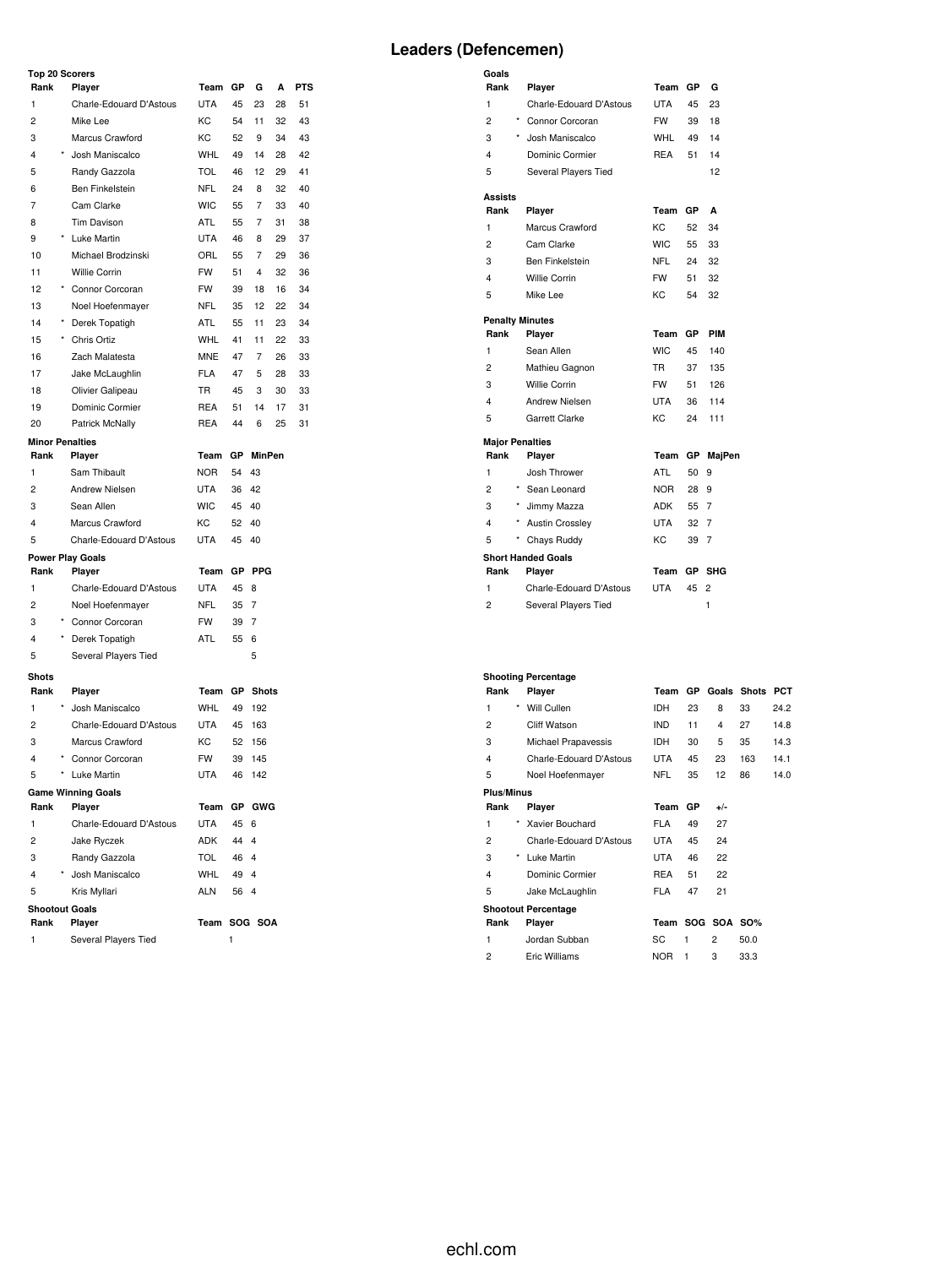#### **Specialty Team Records**

|    | <b>Team Power Play</b>       |     |        |    |                   |                 | <b>Team Penalty Kill</b> |                              |     |        |                   |         |                |
|----|------------------------------|-----|--------|----|-------------------|-----------------|--------------------------|------------------------------|-----|--------|-------------------|---------|----------------|
|    | Rank Team                    | GP. |        |    |                   | ADV GF PP% SHGA |                          | Rank Team                    | GP. |        | TSH PPGA PK% SHGF |         |                |
| -1 | <b>Newfoundland Growlers</b> | 52  | 200    | 54 | 27.0 <sub>5</sub> |                 | 1                        | Jacksonville Icemen          | 56  | 181    | 26                | 85.6    | 10             |
| 2  | <b>Maine Mariners</b>        |     | 55 177 | 45 | $25.4$ 7          |                 | $\overline{2}$           | Rapid City Rush              | 57  | 205    | 31                | 84.9 8  |                |
| 3  | Iowa Heartlanders            | 57  | 219    | 54 | 24.7 <sub>6</sub> |                 | 3                        | Florida Everblades           | 58  | 251    | 38                | 84.9 11 |                |
| 4  | <b>Toledo Walleye</b>        | 56  | 185    | 45 | $24.3\quad6$      |                 | 4                        | <b>Newfoundland Growlers</b> | 52  | 193    | 30                | 84.5    | 10             |
| 5  | <b>Worcester Railers</b>     | 53  | 184    | 42 | $22.8$ 2          |                 | 5                        | Greenville Swamp Rabbits     | 55  | 206    | 34                | 83.5 4  |                |
| 6  | Fort Wayne Komets            | 56  | 220    | 48 | $21.8$ 7          |                 | 6                        | Atlanta Gladiators           | 58  | 226    | 39                | 82.7 18 |                |
| 7  | Wichita Thunder              | 58  | 203    | 44 | $21.7$ 7          |                 | $\overline{7}$           | Wichita Thunder              | 58  | 216    | 38                | 82.4 8  |                |
| 8  | <b>Adirondack Thunder</b>    | 55  | 199    | 43 | $21.6$ 8          |                 | 8                        | <b>Idaho Steelheads</b>      | 59  | 178    | 32                | 82.0 5  |                |
| 9  | <b>Reading Royals</b>        | 53  | 196    | 42 | 21.4 <sub>6</sub> |                 | 9                        | <b>Iowa Heartlanders</b>     | 57  | 200    | 36                | 82.0    | $\overline{4}$ |
| 10 | Rapid City Rush              | 57  | 222    | 47 | $21.2$ 8          |                 | 10                       | South Carolina Stingrays     | 58  | 200    | 36                | 82.0 5  |                |
| 11 | <b>Idaho Steelheads</b>      | 59  | 224    | 47 | 21.06             |                 | 11                       | <b>Tulsa Oilers</b>          | 58  | 207    | 38                | 81.6 5  |                |
| 12 | <b>Wheeling Nailers</b>      | 55  | 236    | 49 | $20.8$ 9          |                 | 12                       | Fort Wayne Komets            | 56  | 227    | 42                | 81.5    | 14             |
| 13 | <b>Florida Everblades</b>    | 58  | 225    | 46 | 20.4 15           |                 | 13                       | Orlando Solar Bears          | 58  | 186    | 35                | 81.2 9  |                |
| 14 | <b>Atlanta Gladiators</b>    | 58  | 195    | 39 | 20.0              | 7               | 14                       | <b>Toledo Walleye</b>        | 56  | 178    | 34                | 80.9 6  |                |
| 15 | Trois-Rivières Lions         | 52  | 194    | 38 | 19.6 7            |                 | 15                       | <b>Maine Mariners</b>        | 55  | 173    | 34                | 80.3 5  |                |
| 16 | Kalamazoo Wings              | 55  | 183    | 35 | $19.1\quad 8$     |                 | 16                       | <b>Allen Americans</b>       | 56  | 209    | 42                | 79.9 7  |                |
| 17 | Allen Americans              | 56  | 212    | 39 | 18.4              | -18             | 17                       | Cincinnati Cyclones          | 57  | 216    | 45                | 79.2 7  |                |
| 18 | Cincinnati Cyclones          | 57  | 214    | 39 | 18.2 11           |                 | 18                       | <b>Wheeling Nailers</b>      | 55  | 228    | 48                | 78.9 5  |                |
| 19 | <b>Utah Grizzlies</b>        | 59  | 188    | 34 | 18.1 9            |                 | 19                       | Kansas City Mavericks        | 61. | 289    | 62                | 78.5 7  |                |
| 20 | Indy Fuel                    | 55  | 201    | 36 | 17.9 <sub>6</sub> |                 | 20                       | Indy Fuel                    | 55  | 230    | 50                | 78.3 11 |                |
| 21 | Orlando Solar Bears          | 58  | 179    | 32 | 17.9 8            |                 | 21                       | Norfolk Admirals             | 56  | 220    | 49                | 77.7 7  |                |
| 22 | Jacksonville Icemen          | 56  | 215    | 38 | 17.7 <sub>6</sub> |                 | 22                       | <b>Reading Royals</b>        | 53  | 147    | 34                | 76.9 4  |                |
| 23 | <b>Tulsa Oilers</b>          | 58  | 186    | 30 | 16.1 10           |                 | 23                       | Trois-Rivières Lions         |     | 52 219 | 51                | 76.7 9  |                |
| 24 | Kansas City Mavericks        | 61  | 276    | 44 | 15.9 8            |                 | 24                       | <b>Utah Grizzlies</b>        | 59  | 245    | 58                | 76.3    | 20             |
| 25 | South Carolina Stingrays     | 58  | 203    | 32 | 15.8              | -10             | 25                       | <b>Worcester Railers</b>     | 53. | 189    | 45                | 76.2 6  |                |
| 26 | Greenville Swamp Rabbits     | 55  | 240    | 35 | $14.6\quad8$      |                 | 26                       | Kalamazoo Wings              | 55  | 164    | 45                | 72.6 9  |                |
| 27 | Norfolk Admirals             | 56  | 199    | 29 | $14.6\quad 8$     |                 | 27                       | <b>Adirondack Thunder</b>    | 55  | 192    | 54                | 71.9    | $\overline{2}$ |

## **Rank Team GP W L SW SOL PTS PCT** 1 Wheeling Nailers 1 0 9 8 1 0 0 17 0.944 Toledo Walleye 10 7 1 0 2 17 0.850 Utah Grizzlies 10 6 2 1 1 17 0.850 Kansas City Mavericks 12 6 3 2 1 20 0.833 Tulsa Oilers 11 6 3 0 2 17 0.773 Jacksonville Icemen 13 5 2 4 2 22 0.846 Maine Mariners 12 5 4 1 2 18 0.750 Orlando Solar Bears 11 5 4 2 0 18 0.818 Idaho Steelheads 9 4 2 2 1 15 0.833 Atlanta Gladiators 10 4 3 2 1 16 0.800 Trois-Rivières Lions 10 4 3 2 1 16 0.800 12 Rapid City Rush 12 4 4 0 4 16 0.667 Norfolk Admirals 11 3 2 3 3 17 0.773 Greenville Swamp Rabbits 10 3 4 0 3 13 0.650 Florida Everblades 13 3 5 1 4 17 0.654 Reading Royals 12 3 6 1 2 16 0.667 Kalamazoo Wings 3 2 0 1 0 6 1.000 18 Cincinnati Cyclones 7 2 3 2 0 11 0.786 Newfoundland Growlers 6 2 3 1 0 9 0.750 Fort Wayne Komets 8 2 5 0 1 10 0.625 Iowa Heartlanders 11 2 6 2 1 15 0.682 South Carolina Stingrays 11 2 6 3 0 16 0.727 Wichita Thunder 13 2 8 3 0 18 0.692 Adirondack Thunder 5 1 2 2 0 8 0.800 Indy Fuel 6 1 2 0 3 7 0.583 Worcester Railers 8 1 4 1 2 10 0.625 Allen Americans 9 1 6 1 1 11 0.611

**Team Overtime Performance**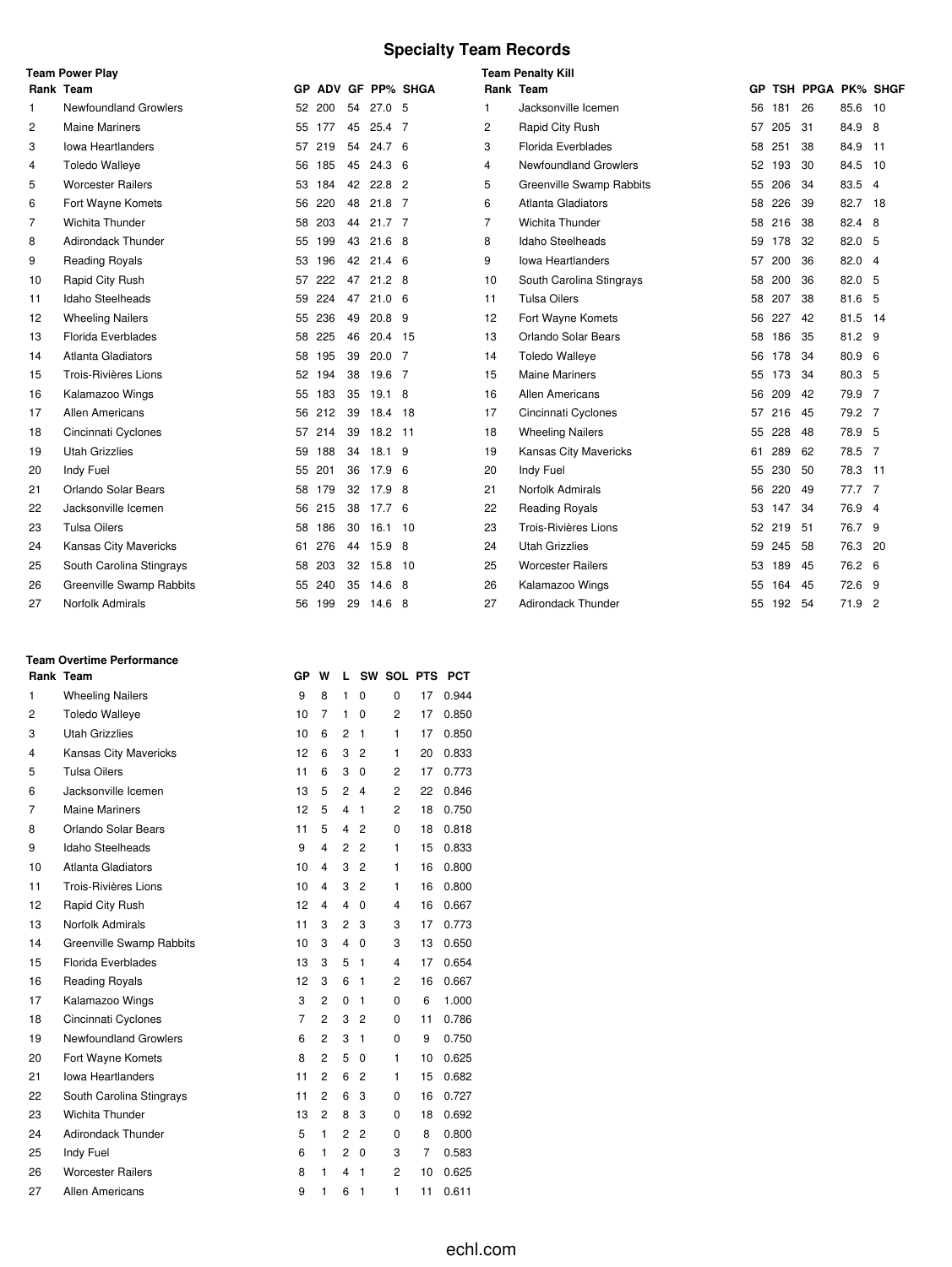# **Player Streaks**

|                |            |       | <b>Player Goal Streaks (Current)</b>      |            |              |              |                |                             |                             |
|----------------|------------|-------|-------------------------------------------|------------|--------------|--------------|----------------|-----------------------------|-----------------------------|
| Rank           |            |       | <b>GP Player</b>                          | Team       | <b>From</b>  | To           |                |                             | <b>Goals Assists Points</b> |
| 1              |            | 5     | Drake Rymsha                              | <b>FW</b>  | Mar 4, 2022  | Mar 13, 2022 | 9              |                             | 5<br>14                     |
| $\overline{c}$ | $^{\star}$ | 5     | Pavel Gogolev                             | <b>NFL</b> | Mar 9, 2022  | Mar 17, 2022 | 5              |                             | 3<br>8                      |
| 3              |            | 4     | Charle-Edouard D'Astous                   | <b>UTA</b> | Mar 6, 2022  | Mar 12, 2022 | 4              |                             | 4<br>8                      |
| $\overline{4}$ |            | 3     | Several Players Tied                      |            |              |              |                |                             |                             |
|                |            |       | <b>Player Goal Streaks (All Season)</b>   |            |              |              |                |                             |                             |
| Rank           |            |       | <b>GP</b> Player                          | Team       | <b>From</b>  | To           |                | <b>Goals Assists Points</b> |                             |
| 1              |            | 7     | Cody Sylvester                            | <b>ATL</b> | Jan 30, 2022 | Feb 20, 2022 | 8              | 5                           | 13                          |
| $\overline{2}$ |            | * 7   | Sanghoon Shin                             | <b>ATL</b> | Feb 18, 2022 | Mar 4, 2022  | $\overline{7}$ | $\overline{c}$              | 9                           |
| 3              |            | 6     | Several Players Tied                      |            |              |              |                |                             |                             |
|                |            |       | <b>Player Assist Streaks (Current)</b>    |            |              |              |                |                             |                             |
| Rank           |            |       | <b>GP Player</b>                          | Team       | From         | To           |                | <b>Goals Assists Points</b> |                             |
| 1              |            | $*$ 9 | Christian Hausinger                       | <b>NOR</b> | Feb 25, 2022 | Mar 16, 2022 | 1              | 11                          | 12                          |
| $\overline{c}$ |            | 6     | <b>Will Graber</b>                        | <b>FW</b>  | Mar 2, 2022  | Mar 13, 2022 | 1              | 9                           | 10                          |
| 3              |            | 6     | Ryan Zuhlsdorf                            | RC         | Feb 25, 2022 | Mar 6, 2022  | $\mathbf{1}$   | $\overline{7}$              | 8                           |
| $\overline{4}$ |            | 5     | Cody Milan                                | <b>NOR</b> | Mar 5, 2022  | Mar 16, 2022 | $\overline{2}$ | 6                           | 8                           |
| 5              |            | 4     | Several Players Tied                      |            |              |              |                |                             |                             |
|                |            |       | <b>Player Assist Streaks (All Season)</b> |            |              |              |                |                             |                             |
| Rank           |            |       | <b>GP Player</b>                          | Team       | From         | To           |                | <b>Goals Assists Points</b> |                             |
| 1              |            | 13    | Ryan Kuffner                              | IA         | Feb 2, 2022  | Mar 5, 2022  | 5              | 22                          | 27                          |
| $\overline{2}$ |            | 9     | Ben Finkelstein                           | <b>NFL</b> | Feb 20, 2022 | Mar 6, 2022  | $\overline{2}$ | 15                          | 17                          |
| 3              |            | $*$ 9 | Christian Hausinger                       | <b>NOR</b> | Feb 25, 2022 | Mar 16, 2022 | $\mathbf{1}$   | 11                          | 12                          |
| $\overline{4}$ |            | 8     | Several Players Tied                      |            |              |              |                |                             |                             |
|                |            |       | <b>Player Point Streaks (Current)</b>     |            |              |              |                |                             |                             |
| Rank           |            |       | <b>GP Player</b>                          | Team       | From         | Τo           |                | <b>Goals Assists Points</b> |                             |
| 1              |            | $*10$ | Christian Hausinger                       | <b>NOR</b> | Feb 23, 2022 | Mar 16, 2022 | 2              | 11                          | 13                          |
| $\overline{c}$ |            | 9     | Peter Abbandonato                         | TR         | Nov 19, 2021 | Dec 18, 2021 | 8              | 10                          | 18                          |
| 3              |            | 8     | Nick Boka                                 | <b>CIN</b> | Dec 12, 2021 | Feb 6, 2022  | 3              | 6                           | 9                           |
| 4              |            | $*$ 7 | Pavel Gogolev                             | <b>NFL</b> | Mar 5, 2022  | Mar 17, 2022 | 6              | 7                           | 13                          |
| 5              |            | $*$ 7 | <b>Brandon Cutler</b>                     | UTA        | Dec 4, 2021  | Dec 19, 2021 | 2              | $\overline{7}$              | 9                           |
|                |            |       | <b>Player Point Streaks (All Season)</b>  |            |              |              |                |                             |                             |
| Rank           |            |       | <b>GP</b> Player                          | Team       | <b>From</b>  | To           |                | <b>Goals Assists Points</b> |                             |
| 1              |            | 22    | Liam Pecararo                             | <b>GRN</b> | Nov 19, 2021 | Feb 15, 2022 | 18             | 19                          | 37                          |
| 2              |            | 17    | Ryan Kuffner                              | IA         | Jan 7, 2022  | Mar 5, 2022  | 8              | 24                          | 32                          |
| 3              |            | 16    | Nick Hutchison                            | <b>WHL</b> | Nov 7, 2021  | Jan 22, 2022 | 9              | 19                          | 28                          |
| 4              |            | 14    | Jared Thomas                              | <b>IND</b> | Nov 20, 2021 | Dec 28, 2021 | 5              | 16                          | 21                          |

13 Several Players Tied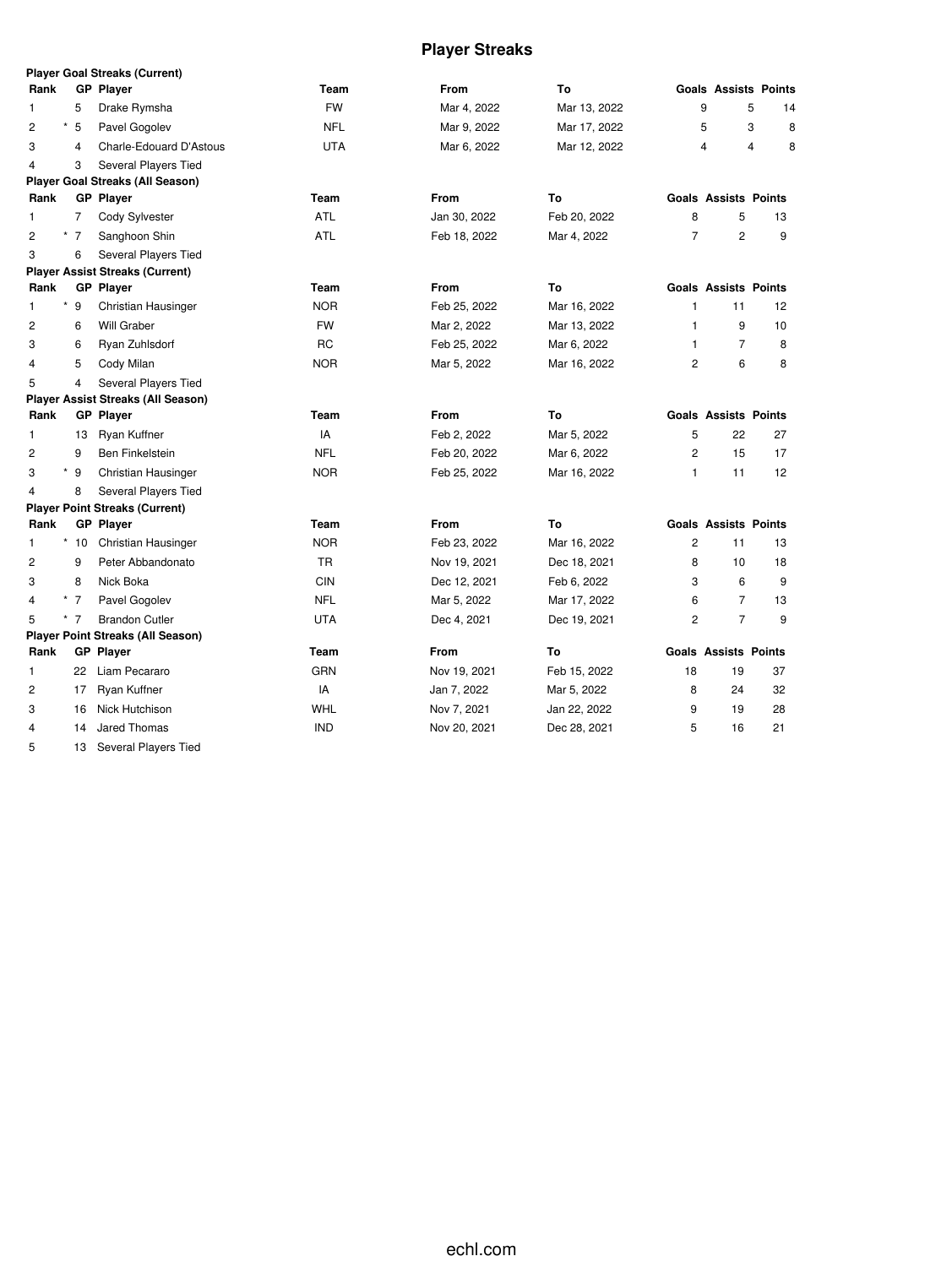# **South Carolina Stingrays Roster**

|     | <b>PLAYERS</b>          |                                    |   |              |          |                       |                      |
|-----|-------------------------|------------------------------------|---|--------------|----------|-----------------------|----------------------|
| #   | Name                    | Pronunciation Pos. Sh. Ht.         |   |              |          | Wt. Birthdate         | <b>Birthtown</b>     |
|     | Yanick Turcotte         |                                    | F | R            | $6 - 1$  | 206 Jun 25, 1996      | Quebec, QC           |
| 4   | <b>Carter Allen</b>     |                                    | D | L            | $6-0$    | 205 Oct 12, 1996      | Lambton Shores, ON   |
| 5   | Jordan Subban           |                                    | D | R            | $5-9$    | 174 Mar 3, 1995       | Rexdale, ON          |
| 9   | Justin Florek           |                                    | F | L            | $6 - 4$  | 205 May 18, 1990      | Marquette, MI        |
| 10  | <b>Lawton Courtnall</b> | cort-nall                          | F | L            | $6-0$    | 210 Mar 7, 1996       | Westlake Village, CA |
| 13. | Nick Isaacson           |                                    | F | L            | $6 - 3$  | 205 Aug 11, 1999      | Oakville, ON         |
| 16  | <b>Carter Cowlthorp</b> |                                    | F | R            | $5 - 10$ | 180 Mar 27, 1996      | Boissevain, MB       |
| 17  | Jade Miller             |                                    | F | L            |          | 5-10 190 Jul 1, 1995  | Minto, ND            |
|     | 18 Alex Brink           |                                    | F | R            | $6-0$    | 201 Jun 12, 1994      | Hamilton, NY         |
| 19  | <b>Barret Kirwin</b>    |                                    | F | R            | $5-9$    | 190 Feb 18, 2000      | Barrie, ON           |
| 20  | Derek Gentile           |                                    | F | R            | $5-9$    | 181 Apr 9, 1999       | Sydney, NS           |
| 21  | <b>Tarig Hammond</b>    | <b>TARE-rick</b><br><b>HAMMOND</b> | D | L            | $6 - 2$  | 185 Dec 5, 1993       | Calgary, AB          |
| 22  | Nico Blachman           |                                    | F | R            | $6 - 2$  | 194 Apr 11, 1998      | Aventura, FL         |
| 26  | Cam Strong              |                                    | F | L            | $6-0$    | 179 Mar 19, 1995      | Billings, MT         |
| 27  | Chaz Reddekopp          | REDD-uh-kopp                       | D | L            | 6-4      | 225 Jan 1, 1997       | West Kelowna, BC     |
| 28  | Andrew Cherniwchan      | CHERN-ih-chin                      | F | R            |          | 5-11 180 Apr 20, 1989 | Hinton, AB           |
| 29  | Jake Coleman            |                                    | F | R            | $5 - 7$  | 162 Apr 29, 1997      | Moon Township, PA    |
| 32  | Hunter Shepard          |                                    | G | R            | $6 - 1$  | 210 Nov 7, 1995       | Coleraine, MN        |
| 33  | Evan Wardley            |                                    | D | R            | $6 - 3$  | 218 Apr 26, 1994      | Vulcan, AB           |
| 37  | Ryan Bednard            | BED-nahrd                          | G | R            | $6 - 5$  | 205 Mar 31, 1997      | Macomb Township, MI  |
| 38  | Greg DiTomaso           |                                    | D | R            | 6-1      | 187 Mar 12, 1996      | Toronto, ON, Canada  |
| 39. | Croix Evingson          |                                    | D | L            | $6-6$    | 225 Aug 28, 1997      | Anchorage, AK        |
|     | 42 Karl Boudrias        |                                    | D | L            | $6-0$    | 197 Apr 1, 2000       | Chateauguay, QC      |
| 74  | <b>Connor Moore</b>     |                                    | D | $\mathsf{R}$ |          | 5-11 171 Jul 4, 1997  | Cumming, GA          |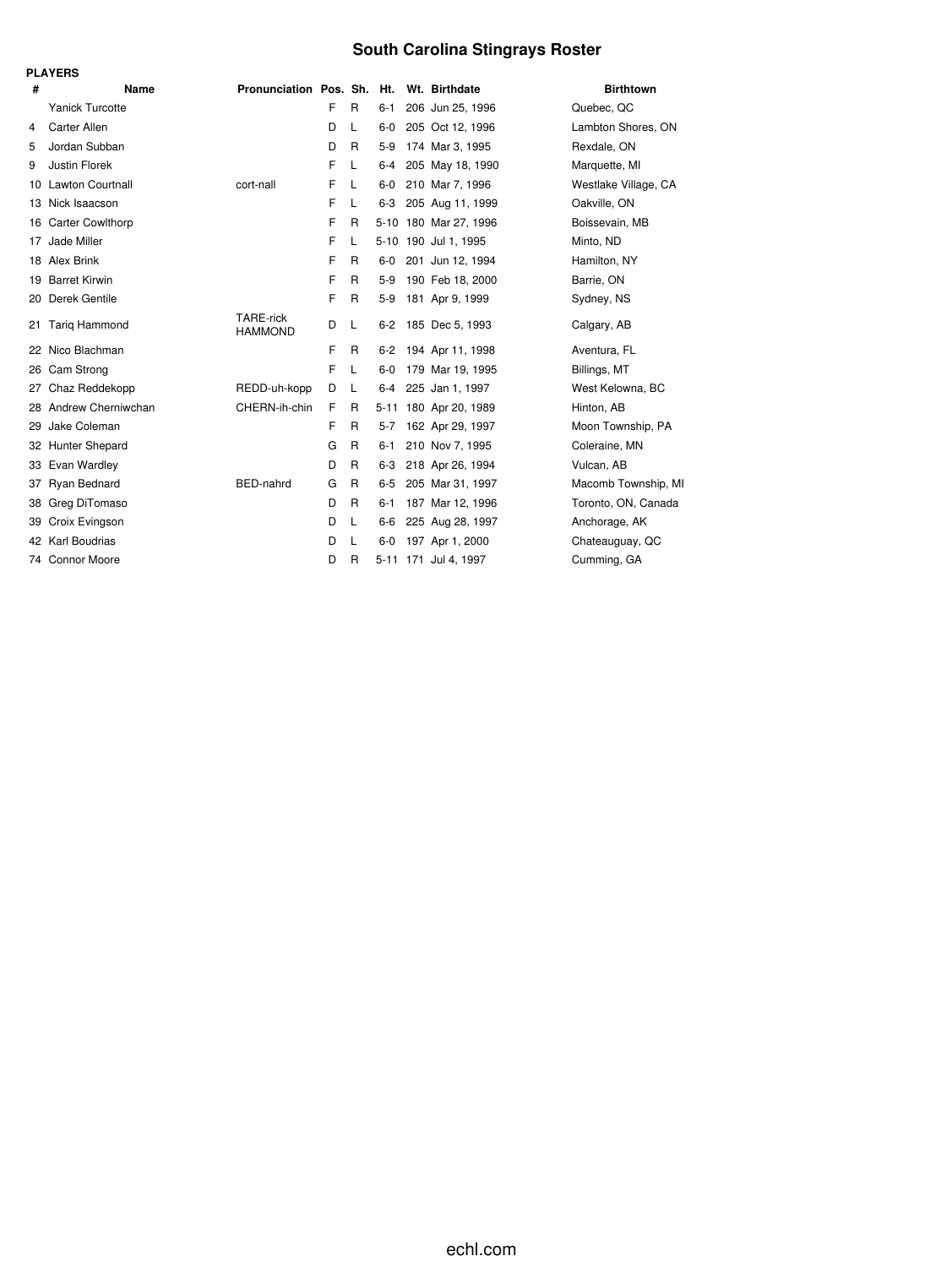## **Worcester Railers Roster**

|     | <b>PLAYERS</b>           |                            |   |              |         |                       |                                 |
|-----|--------------------------|----------------------------|---|--------------|---------|-----------------------|---------------------------------|
| #   | <b>Name</b>              | Pronunciation Pos. Sh. Ht. |   |              |         | Wt. Birthdate         | <b>Birthtown</b>                |
| 4   | Austin Osmanski          |                            | D | L            | $6-4$   | 204 Apr 30, 1998      | East Aurora, NY                 |
| 5   | <b>Ryan Verrier</b>      |                            | D | L            | $6-0$   | 195 Nov 19, 1998      | Reading, MA                     |
| 7   | Liam Coughlin            |                            | F | L            | $6 - 2$ | 201 Sep 19, 1994      | South Boston, MA, United States |
| 8   | <b>Bobby Butler</b>      |                            | F | R            | $6-0$   | 190 Mar 28, 1987      | Marlborough, MA                 |
| 9   | <b>Charlie Spetz</b>     |                            | D | L            | 6-1     | 200 Sep 12, 1996      | Oak Ridge, NJ                   |
| 10  | <b>Blake Christensen</b> |                            | F | L            | 5-9     | 175 Sep 15, 1995      | Coral Springs, FL               |
| 11  | Nolan Vesey              |                            | F | L            | $6-0$   | 190 Mar 28, 1995      | North Reading, MA               |
|     | 12 Brent Beaudoin        |                            | F | L            |         | 5-11 180 Feb 29, 1996 | Londonderry, NH                 |
|     | 13 Connor McCarthy       |                            | D | $\mathsf{R}$ | $6 - 7$ | 238 May 7, 1996       | LaSalle, QC                     |
| 14  | Jordan Smotherman        |                            | F | L            | $6-3$   | 225 May 11, 1986      | Corvallis, OR                   |
|     | 16 Jacob Hayhurst        |                            | F | L            | $5-9$   | 170 Jan 20, 1997      | Mississauga, ON                 |
| 17  | <b>Harrison Markell</b>  |                            | D | R            | $6 - 1$ | 185 Feb 12, 1997      | Andover, MA                     |
|     | 18 Reece Newkirk         |                            | F | L            |         | 5-11 182 Feb 20, 2001 | Moose Jaw, SK                   |
| 19  | Felix Bibeau             |                            | F | L            | $6-0$   | 187 Mar 31, 1999      | Mercier, QC                     |
| 20  | Chris Ordoobadi          |                            | F | R            | $6 - 4$ | 220 Sep 26, 1994      | Washington, DC, United States   |
|     | 22 Ethan Price           |                            | F | R            |         | 5-10 192 Jan 17, 1997 | Lincoln, NE                     |
| 23  | Ross Olsson              |                            | F | L            | $6 - 4$ | 220 Nov 22, 1994      | Billerica, MA                   |
|     | 24 Cole Coskey           |                            | F | R            | $6 - 1$ | 200 Jun 1, 1999       | Zion, IL                        |
| 25  | Grant Jozefek            |                            | F | L            |         | 5-10 185 Oct 25, 1997 | Chester, NJ                     |
| 27  | <b>Myles McGurty</b>     |                            | D | R            | 6-1     | 201 Feb 28, 1994      | Weehawken, NJ                   |
| 35  | Ken Appleby              |                            | G | L            | $6 - 4$ | 205 Apr 10, 1995      | North Bay, ON                   |
| 61  | <b>Matt Sredl</b>        |                            | D | R            | 6-1     | 191 Apr 22, 2002      | Raleigh, NC                     |
| 81. | Anthony Repaci           |                            | F | L            | $6-0$   | 195 Sep 15, 1994      | Toronto, ON                     |
| 86  | <b>Mitchell Balmas</b>   |                            | F | L            | $6 - 1$ | 200 Mar 19, 1998      | Sydney, NS                      |
|     | 92 Colten Ellis          |                            | G | L            | $6 - 1$ | 185 Oct 5, 2000       | River Denys, NS                 |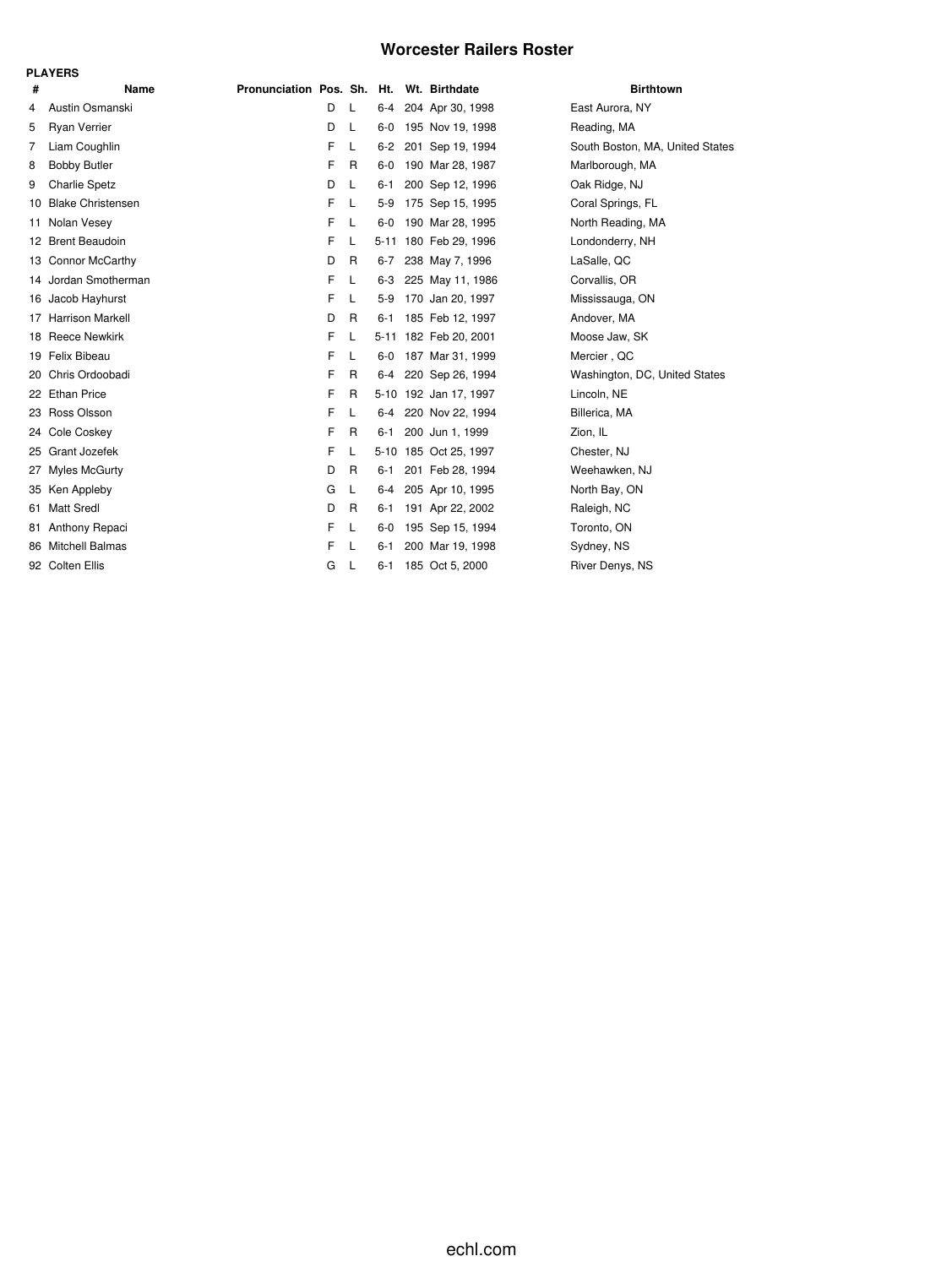## **2021-22 Regular Season Team Statistics South Carolina Stingrays**

|         | <b>PLAYERS</b> |                                             |                                          |          |                     |              |                         |                |                |              |            |           |              |                                |        |        |                |                |        |        |        |             |                     |                   |              |                |            |
|---------|----------------|---------------------------------------------|------------------------------------------|----------|---------------------|--------------|-------------------------|----------------|----------------|--------------|------------|-----------|--------------|--------------------------------|--------|--------|----------------|----------------|--------|--------|--------|-------------|---------------------|-------------------|--------------|----------------|------------|
|         | #              | Name                                        | Pos                                      | GP       | G                   | A            | <b>PTS</b>              | $+/-$          | <b>PIM</b>     | <b>PPG</b>   | <b>PPA</b> | <b>SH</b> | <b>SHA</b>   | GW                             | FG     | ΙG     | OT             | UA             | EN     | SOG    | SOA    | <b>SOGW</b> | <b>SO%</b>          |                   | Pt/G PIMPG   | <b>SA</b>      | SH%        |
|         | 28             | Andrew Cherniwchan                          | F                                        | 47       | 18                  | 21           | 39                      | -12            | -51            | 6            | 5          | 2         | 0            | 3                              | 2      | 1      | $\overline{c}$ | 1              | 0      | 2      | 2      | 1           | 100.0               | 0.83              | 1.09         | 134            | 13.4       |
|         | 9              | Justin Florek                               | F                                        | 55       | 16                  | 20           | 36                      | -14            | 26             | 6            | 2          | 0         | 1            | 2                              | 3      | 1      | 0              | 0              | 0      | 0      | 0      | 0           | 0.0                 | 0.65              | 0.47         | 195            | 8.2        |
|         | 17             | Jade Miller                                 | F                                        | 58       | 10                  | 15           | 25                      | -18            | 72             | 0            | 0          | 2         | -1           | 0                              | 5      | 0      | 0              | 0              | 0      | 0      | 0      | 0           | 0.0                 | 0.43              | 1.24         | 84             | 11.9       |
| Х       | 15             | Ryan Dmowski                                | F                                        | 24       | 16                  | 7            | 23                      | -1             | 19             | 3            | 1          | 0         | 0            | -1                             | 1      | 2      | 0              | 0              | 2      | 0      | 1      | 0           | 0.0                 | 0.96              | 0.79         | 113            | 14.2       |
|         | 10             | Lawton Courtnall                            | F                                        | 54       | 12                  | -10          | 22                      | -18            | 29             | 1            | 6          | 0         | 0            | -1                             | 1      | 1      | 0              | 1              | 2      | 0      | 0      | 0           | 0.0                 | 0.41              | 0.54         | 159            | 7.5        |
|         | 20             | Derek Gentile                               | F                                        | 26       | 8                   | 11           | 19                      | -7             | 8              | 2            | 6          | 0         | 0            | -1                             | 1      | 0      | 0              | 1              | 0      | 0      | 1      | 0           | 0.0                 | 0.73              | 0.31         | 66             | 12.1       |
|         | 5              | Jordan Subban                               | D                                        | 46       | 6                   | 13           | 19                      | -20            | 61             | 3<br>2       | 6          | 0         | $\mathbf{1}$ | $\overline{c}$<br>$\mathbf{1}$ | 0      | 0      | 0              | 0              | 0      | 1      | 2<br>0 | 1           | 50.0                | 0.41              | 1.33<br>1.29 | 78             | 7.7        |
| X       | 23<br>74       | <b>Ben Holmstrom</b><br><b>Connor Moore</b> | С<br>D                                   | 38<br>46 | 5<br>$\overline{c}$ | 14           | 19                      | -18<br>-10     | 49<br>26       | 1            | 6<br>4     | 0<br>0    | 0<br>1       | 0                              | 1<br>1 | 0<br>1 | 0<br>0         | 0<br>1         | 1<br>1 | 0<br>0 | 0      | 0<br>0      | 0.0<br>0.0          | 0.50<br>0.39      | 0.57         | 91<br>58       | 5.5<br>3.4 |
|         | 18             | Alex Brink                                  | F                                        | 55       | 7                   | 16<br>10     | 18<br>17                | -22            | 77             | 2            | 2          | 1         | 0            | 0                              | 2      | 1      | 0              | $\overline{c}$ | 0      | 0      | 1      | 0           | 0.0                 | 0.31              | 1.40         | 101            | 6.9        |
|         | 16             | <b>Carter Cowlthorp</b>                     | F                                        | 45       | 7                   | 7            | 14                      | -12            | 34             | 0            | 2          | 0         | 0            | $\mathbf{1}$                   | 1      | 0      | 0              | $\overline{c}$ | 0      | 0      | 0      | 0           | 0.0                 | 0.31              | 0.76         | 48             | 14.6       |
|         | 21             | <b>Tarig Hammond</b>                        | D                                        | 43       | $\overline{c}$      | 12           | 14                      | -2             | 12             | $\mathbf{1}$ | 6          | 0         | 0            | 0                              | 0      | 0      | 0              | 0              | 0      | 0      | 0      | 0           | 0.0                 | 0.33              | 0.28         | 73             | 2.7        |
|         | 42             | Karl Boudrias (total)                       | D                                        | 36       | 4                   | 9            | 13                      | $\overline{c}$ | 36             | 0            | 3          | 0         | 0            | $\overline{c}$                 | 1      | 0      | 0              | 0              | 0      | 0      | 0      | 0           | 0.0                 | 0.36              | 1.00         | 49             | 8.2        |
|         |                | <b>WOR</b>                                  | D                                        | 23       | 0                   | 8            | 8                       | 4              | 15             | 0            | 3          | 0         | 0            | 0                              | 0      | 0      | 0              | 0              | 0      | 0      | 0      | 0           | 0.000               | 0.35              | 0.65         | 23             | 0.0        |
|         |                | SC                                          | D                                        | 13       | 4                   | 1            | 5                       | -2             | 21             | 0            | 0          | 0         | 0            | $\overline{c}$                 | 1      | 0      | 0              | 0              | 0      | 0      | 0      | 0           | 0.000               | 0.38              | 1.62         | 26             | 15.4       |
| *X.     | $\overline{c}$ | Patrick Holway                              | D                                        | 17       | 1                   | 12           | 13                      | -3             | 12             | 0            | 3          | 0         | 0            | 0                              | 0      | 0      | 0              | 0              | 0      | 0      | 0      | 0           | 0.0                 | 0.76              | 0.71         | 36             | 2.8        |
|         | 26             | Cam Strong (total)                          | F                                        | 28       | 5                   | 6            | 11                      | 3              | 15             | 0            | 0          | 0         | 1            | 0                              | 2      | 1      | 0              | 0              | 0      | 0      | 0      | 0           | 0.0                 | 0.39              | 0.54         | 45             | 11.1       |
|         |                | <b>REA</b>                                  | F                                        | 19       | 4                   | 5            | 9                       | 1              | 13             | 0            | 0          | 0         | 1            | 0                              | 2      | 1      | 0              | 0              | 0      | 0      | 0      | 0           | 0.000               | 0.47              | 0.68         | 32             | 12.5       |
|         |                | SC                                          | F                                        | 9        | 1                   | 1            | 2                       | 2              | 2              | 0            | 0          | 0         | 0            | 0                              | 0      | 0      | 0              | 0              | 0      | 0      | 0      | 0           | 0.000               | 0.22              | 0.22         | 13             | 7.7        |
|         | 13             | Nick Isaacson                               | F                                        | 19       | 4                   | 6            | 10                      | -8             | 28             | 2            | 1          | 0         | 0            | $\overline{c}$                 | 1      | 0      | 0              | 1              | 0      | 1      | 1      | 1           | 100.0               | 0.53              | 1.47         | 57             | 7.0        |
|         | *X 19          | Dominick Sacco                              | F                                        | 24       | 4                   | 5            | 9                       | -6             | 2              | 1            | 4          | 0         | 0            | 0                              | 0      | 0      | 0              | 1              | 0      | 0      | 0      | 0           | 0.0                 | 0.38              | 0.08         | 52             | 7.7        |
| *X 6    |                | Nate Pionk                                  | F                                        | 29       | 2                   | 7            | 9                       | -11            | 12             | 0            | 1          | 0         | 0            | 0                              | 0      | 0      | 0              | 0              | 0      | 0      | 0      | 0           | 0.0                 | 0.31              | 0.41         | 45             | 4.4        |
|         | 38             | Greg DiTomaso                               | D                                        | 19       | $\overline{c}$      | 6            | 8                       | -6             | 20             | 0            | 2          | 0         | 0            | 0                              | 1      | 1      | 0              | 0              | 0      | 0      | 0      | 0           | 0.0                 | 0.42              | 1.05         | 27             | 7.4        |
|         | 19             | <b>Barret Kirwin</b>                        | F                                        | 21       | $\overline{c}$      | 5            | 7                       | -5             | 10             | 0            | 1          | 0         | 0            | 0                              | 0      | 1      | 0              | 0              | 0      | 0      | 0      | 0           | 0.0                 | 0.33              | 0.48         | 35             | 5.7        |
|         | 4              | <b>Carter Allen</b>                         | D                                        | 49       | 0                   | 7            | 7                       | -12            | 45             | 0            | 0          | 0         | 0            | 0                              | 0      | 0      | 0              | 0              | 0      | 0      | 0      | 0           | 0.0                 | 0.14              | 0.92         | 54             | 0.0        |
|         | 27             | Chaz Reddekopp                              | D                                        | 17       | 1                   | 4            | 5                       | -8             | 20             | 0            | 0          | 0         | 0            | 0                              | 0      | 0      | 0              | 0              | 0      | 0      | 0      | 0           | 0.0                 | 0.29              | 1.18         | 18             | 5.6        |
|         | 39             | Croix Evingson (total)                      | D                                        | 43       | 1                   | 4            | 5                       | -4             | 15             | 1            | 1          | 0         | 0            | 0                              | 0      | 0      | 0              | 0              | 0      | 0      | 0      | 0           | 0.0                 | 0.12              | 0.35         | 57             | 1.8        |
|         |                | <b>JAX</b>                                  | D                                        | 40       | 1                   | 4            | 5                       | -4             | 15             | 1            | 1          | 0         | 0            | 0                              | 0      | 0      | 0              | 0              | 0      | 0      | 0      | 0           | 0.000               | 0.13              | 0.38         | 49             | 2.0        |
|         |                | SC                                          | D                                        | 3        | 0                   | 0            | 0                       | 0              | 0              | 0            | 0          | 0         | 0            | 0                              | 0      | 0      | 0              | 0              | 0      | 0      | 0      | 0           | 0.000               | 0.00              | 0.00         | 8              | 0.0        |
|         | *X 11          | Victor Hadfield                             | D                                        | 16       | 2                   | 2            | 4                       | -8             | 10             | 0            | 2          | 0         | 0            | 0                              | 0      | 0      | 0              | 1              | 0      | 0      | 0      | 0           | 0.0                 | 0.25              | 0.63         | 21             | 9.5        |
|         | 29             | Jake Coleman                                | F                                        | 15       | 2                   | 1            | 3                       | -10            | $\overline{c}$ | 0            | 0          | 0         | 0            | 0                              | 0      | 0      | 0              | 0              | 0      | 0      | 0      | 0           | 0.0                 | 0.20              | 0.13         | 27             | 7.4        |
|         | *X 25          | <b>Bryce Martin</b>                         | D                                        | 27       | 2                   | 1            | 3                       | -7             | 30             | 0            | 0          | 0         | 0            | 0                              | 1      | 0      | 0              | 0              | 0      | 0      | 0      | 0           | 0.0                 | 0.11              | 1.11         | 14             | 14.3       |
|         | 33             | Evan Wardley (total)                        | D                                        | 22       | 0                   | 3            | 3                       | 3              | 69             | 0            | 0          | 0         | 0            | 0                              | 0      | 0      | 0              | 0              | 0      | 0      | 0      | 0           | 0.0                 | 0.14              | 3.14         | 31             | 0.0        |
|         |                | idh                                         | D                                        | 22       | 0                   | 3            | 3                       | 3              | 69             | 0            | 0          | 0         | 0            | 0                              | 0      | 0      | 0              | 0              | 0      | 0      | 0      | 0           | 0.000               | 0.14              | 3.14         | 31             | 0.0        |
| Χ       | 34             | Jake Massie                                 | D                                        | 1        | 1                   | 1            | 2                       | $\overline{c}$ | 0              | 0            | 0          | 0         | 1            | 0                              | 0      | 0      | 0              | 0              | 0      | 0      | 0      | 0           | 0.0                 | 2.00              | 0.00         | $\mathbf{1}$   | 100.0      |
|         | *X 13<br>39    | Conor Landrigan<br>Shane Walsh              | F<br>F                                   | 8<br>8   | 1<br>1              | 1<br>1       | 2<br>2                  | -1<br>-2       | 2<br>2         | 1<br>1       | 0<br>1     | 0<br>0    | 0<br>0       | 0<br>0                         | 1<br>1 | 0<br>0 | 0<br>0         | 0<br>0         | 0<br>0 | 1<br>0 | 1<br>0 | 0<br>0      | 100.0<br>0.0        | 0.25<br>0.25      | 0.25<br>0.25 | 6              | 16.7       |
| X       | *X 26          | <b>Patrick Kramer</b>                       | F                                        | 18       | 0                   | 2            | $\overline{\mathbf{c}}$ | -3             | 0              | 0            | 0          | 0         | 0            | 0                              | 0      | 0      | 0              | 0              | 0      | 0      | 0      | 0           | 0.0                 | 0.11              | 0.00         | 19<br>9        | 5.3<br>0.0 |
|         | *X 20          | Ben Boukal                                  | D                                        | 3        | 0                   | 1            | $\mathbf{1}$            | 0              | 6              | 0            | 0          | 0         | 0            | 0                              | 0      | 0      | 0              | 0              | 0      | 0      | 0      | 0           | 0.0                 | 0.33              | 2.00         | $\mathbf{1}$   | 0.0        |
| $X$ 7   |                | Macoy Erkamps                               | D                                        | 7        | 0                   | 1            | 1                       | 0              | 11             | 0            | 0          | 0         | 0            | 0                              | 0      | 0      | 0              | 0              | 0      | 0      | 0      | 0           | 0.0                 | 0.14              | 1.57         | 7              | 0.0        |
|         | *X 25          | Hank Sorensen                               | D                                        | 7        | 0                   | $\mathbf{1}$ | $\mathbf{1}$            | -4             | 16             | 0            | 0          | 0         | 0            | 0                              | 0      | 0      | $\mathbf 0$    | 0              | 0      | 0      | 0      | 0           | 0.0                 | 0.14              | 2.29         | 7              | 0.0        |
|         | *X 33          | Damien Chrcek (total)                       | D                                        | 13       | 0                   | 1            | $\mathbf{1}$            | -5             | 8              | 0            | 0          | 0         | 0            | 0                              | 0      | 0      | 0              | 0              | 0      | 0      | 0      | 0           | 0.0                 | $0.08$ 0.62       |              | 14             | 0.0        |
|         |                | FLA                                         | D                                        | 1        | 0                   | 0            | 0                       | 0              | 0              | 0            | 0          | 0         | 0            | 0                              | 0      | 0      | 0              | 0              | 0      | 0      | 0      | 0           | 0.000 0.00          |                   | 0.00         | 1              | 0.0        |
|         |                | SC                                          | D                                        | 12       | 0                   | 1            | $\mathbf{1}$            | -5             | 8              | 0            | 0          | 0         | 0            | 0                              | 0      | 0      | 0              | 0              | 0      | 0      | 0      | 0           | $0.000$ $0.08$      |                   | 0.67         | 13             | 0.0        |
| $\star$ |                | 22 Nico Blachman (total)                    | F                                        | 27       | 0                   | 1            | $\mathbf{1}$            | -4             | 112            | 0            | 0          | 0         | 0            | 0                              | 0      | 0      | 0              | 0              | 0      | 0      | 0      | 0           | 0.0                 | 0.04              | 4.15         | 5              | 0.0        |
|         |                | <b>FLA</b>                                  | F                                        | 1        | 0                   | 0            | 0                       | 0              | 7              | 0            | 0          | 0         | 0            | 0                              | 0      | 0      | 0              | 0              | 0      | 0      | 0      | 0           | 0.000 0.00 7.00     |                   |              | 0              | 0.0        |
|         |                | SC                                          | F                                        | 26       | 0                   | 1            | 1                       | -4             | 105            | 0            | 0          | 0         | 0            | 0                              | 0      | 0      | 0              | 0              | 0      | 0      | 0      | 0           | 0.000               | 0.04              | 4.04         | 5              | 0.0        |
|         | *X 25          | <b>Bryan Etter</b>                          | D                                        | 1        | 0                   | 0            | 0                       | 0              | 0              | 0            | 0          | 0         | 0            | 0                              | 0      | 0      | 0              | 0              | 0      | 0      | 0      | 0           | 0.0                 | 0.00              | 0.00         | 0              | 0.0        |
|         | *X 13          | Nigel Slade                                 | F                                        | 1        | 0                   | 0            | 0                       | 0              | 0              | 0            | 0          | 0         | 0            | 0                              | 0      | 0      | 0              | 0              | 0      | 0      | 0      | 0           | 0.0                 | 0.00              | 0.00         | 0              | 0.0        |
|         | *X 13          | <b>Mitch Atkins</b>                         | F                                        | 2        | 0                   | 0            | 0                       | 0              | 0              | 0            | 0          | 0         | 0            | 0                              | 0      | 0      | 0              | 0              | 0      | 0      | 0      | 0           | 0.0                 | $0.00 \quad 0.00$ |              | 1              | 0.0        |
|         | *X 33          | Mitchell McPherson                          | F                                        | 2        | 0                   | 0            | 0                       | 0              | 0              | 0            | 0          | 0         | 0            | 0                              | 0      | 0      | 0              | 0              | 0      | 0      | 0      | 0           | 0.0                 | 0.00              | 0.00         | 0              | 0.0        |
|         | *X 22          | <b>Carter Struthers</b>                     | D                                        | 2        | 0                   | 0            | 0                       | 1              | 0              | 0            | 0          | 0         | 0            | 0                              | 0      | 0      | 0              | 0              | 0      | 0      | 0      | 0           | 0.0                 | 0.00              | 0.00         | 0              | 0.0        |
|         | *X 39          | Maurizio Colella                            | F                                        | 3        | 0                   | 0            | 0                       | -3             | 0              | 0            | 0          | 0         | 0            | 0                              | 0      | 0      | 0              | 0              | 0      | 0      | 0      | 0           | 0.0                 | 0.00              | 0.00         | 3              | 0.0        |
|         | *X 20          | <b>Skyler Smutek</b>                        | D                                        | 4        | 0                   | 0            | 0                       | -3             | 0              | 0            | 0          | 0         | 0            | 0                              | 0      | 0      | 0              | 0              | 0      | 0      | 0      | 0           | 0.0                 | 0.00 0.00         |              | $\overline{c}$ | 0.0        |
|         | *X 31          | Kristian Stead                              | G                                        | 4        | 0                   | 0            | 0                       | 0              | 0              | 0            | 0          | 0         | 0            | 0                              | 0      | 0      | 0              | 0              | 0      | 0      | 0      | 0           | 0.0                 | 0.00              | 0.00         | 0              | 0.0        |
|         |                | *X 25 Zach Wilkie (total)                   | D                                        | 4        | 0                   | 0            | 0                       | -1             | $\overline{c}$ | 0            | 0          | 0         | 0            | 0                              | 0      | 0      | 0              | 0              | 0      | 0      | 0      | 0           | 0.0                 | $0.00$ $0.50$     |              | 5              | 0.0        |
|         |                | ALN                                         | D                                        | 2        | 0                   | 0            | 0                       | -1             | 0              | 0            | 0          | 0         | 0            | 0                              | 0      | 0      | 0              | 0              | 0      | 0      | 0      | 0           | 0.000               | 0.00              | 0.00         | 4              | 0.0        |
|         |                | SC                                          | D                                        | 2        | 0                   | 0            | 0                       | 0              | 2              | 0            | 0          | 0         | 0            | 0                              | 0      | 0      | 0              | 0              | 0      | 0      | 0      | 0           | $0.000$ $0.00$ 1.00 |                   |              | 1              | 0.0        |
|         | *X 35          | Logan Flodell                               | G                                        | 6        | 0                   | 0            | 0                       | 0              | 0              | 0            | 0          | 0         | 0            | 0                              | 0      | 0      | 0              | 0              | 0      | 0      | 0      | 0           | 0.0                 | 0.00              | 0.00         | 0              | 0.0        |
|         | *X 30          | <b>Cedrick Andree</b>                       | G                                        | 7        | 0                   | 0            | 0                       | 0              | 0              | 0            | 0          | 0         | 0            | 0                              | 0      | 0      | 0              | 0              | 0      | 0      | 0      | 0           | 0.0                 | 0.00 0.00         |              | 0              | 0.0        |
|         |                | 32 Hunter Shepard                           | G                                        | 13       | 0                   | 0            | 0                       | 0              | 12             | 0            | 0          | 0         | 0            | 0                              | 0      | 0      | 0              | 0              | 0      | 0      | 0      | 0           | 0.0                 | 0.00              | 0.92         | 0              | 0.0        |
|         | Goalies        | 37 Ryan Bednard                             | G                                        | 31       | 0                   | 0            | 0                       | 0              | 6              | 0            | 0          | 0         | 0            | 0                              | 0      | 0      | 0              | 0              | 0      | 0      | 0      | 0           | 0.0                 | 0.00 0.19         |              | 0              | 0.0        |
|         | #              | Name                                        | GP Mins GA SO GAA W L OTL SOL SA SVS SV% |          |                     |              |                         |                |                |              |            |           |              |                                |        |        |                |                |        |        |        |             |                     |                   |              |                |            |

echl.com

37 Ryan Bednard 31 1834 95 1 3.11 12 16 3 0 930 835 0.898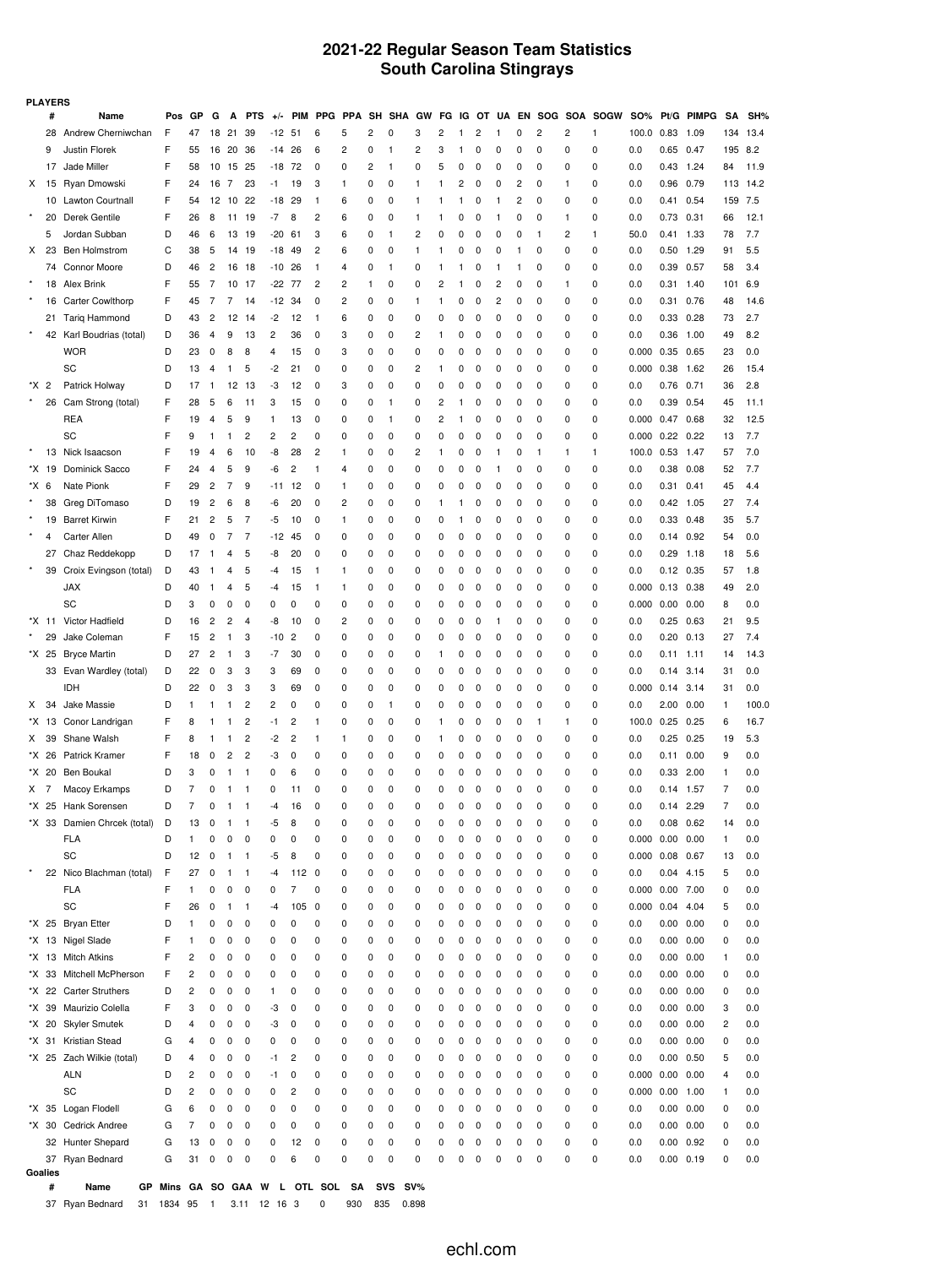|  | 32 Hunter Shepard 13 779 38 1 2.92 5 6 2 0 |           |                     |      |              |  |              | 438 |     | 400 0.913       |
|--|--------------------------------------------|-----------|---------------------|------|--------------|--|--------------|-----|-----|-----------------|
|  | *X 30 Cedrick Andree 7                     |           | 357 21 0 3.54 1 4 1 |      |              |  | 0            | 187 | 166 | 0.888           |
|  | *X 35 Logan Flodell                        |           | 6 314 16 1          |      | $3.05$ 1 4 0 |  | 0            | 140 | 124 | 0.886           |
|  | *X 31 Kristian Stead                       | $4 \quad$ | 198                 | 15 0 | 4.54 0 3 0   |  | $\Omega$     | 111 | 96  | 0.865           |
|  | <b>Empty Net</b>                           |           | 38                  | 9    |              |  |              | 9   |     |                 |
|  | Totals                                     |           | 58 3482 194 3       |      | 3.31 19 33 6 |  | $\mathbf{0}$ |     |     | 1815 1621 0.893 |
|  | * indicates rookie                         |           |                     |      |              |  |              |     |     |                 |

*X indicates inactive*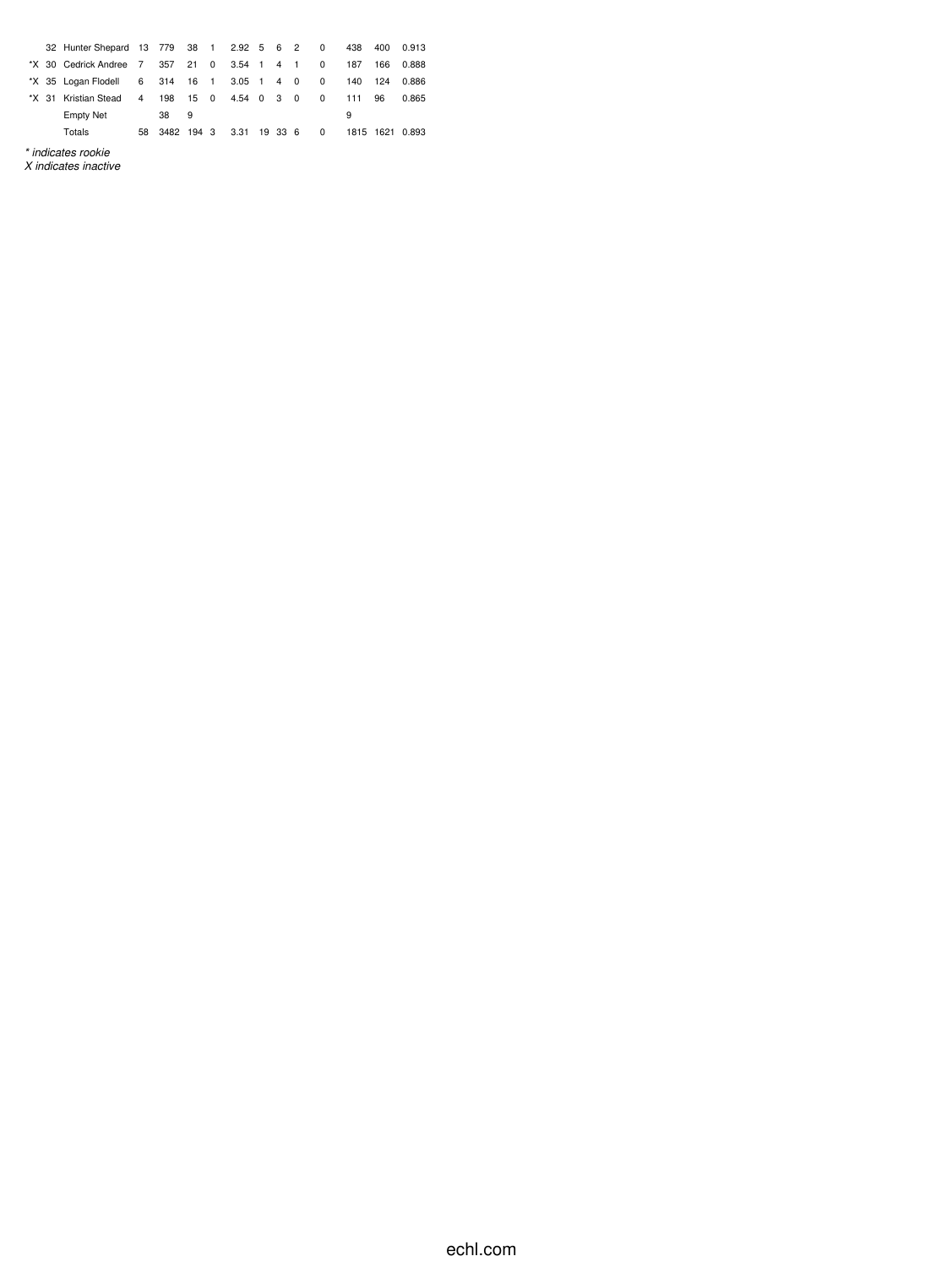## **2021-22 Regular Season Team Statistics Worcester Railers**

|      | <b>PLAYERS</b> |                              |     |    |                |              |                |                |                |            |                |    |            |    |    |    |              |             |           |     |            |             |                       |                   |              |     |      |
|------|----------------|------------------------------|-----|----|----------------|--------------|----------------|----------------|----------------|------------|----------------|----|------------|----|----|----|--------------|-------------|-----------|-----|------------|-------------|-----------------------|-------------------|--------------|-----|------|
|      | #              | Name                         | Pos | GP | G              | Α            | <b>PTS</b>     | $+1$           | <b>PIM</b>     | <b>PPG</b> | <b>PP</b><br>Α | SH | <b>SHA</b> | GW | FG | ΙG | ΩT           | UA          | <b>EN</b> | SOG | <b>SOA</b> | <b>SOGW</b> | <b>SO%</b>            | Pt/G              | <b>PIMPG</b> | SΑ  | SH%  |
|      | 14             | Jordan Smotherman            | F   | 48 | 25             | 19           | 44             | 2              | 24             | 5          | 6              | 0  | 0          | 3  | 4  | 2  | 0            | 2           | 3         | 0   | 1          | 0           | 0.0                   | 0.92 0.50         |              | 170 | 14.7 |
|      | 81             | Anthony Repaci               | F   | 44 | 18             | 23           | 41             | 4              | 12             | 4          | 8              | 1  | 0          | 5  | 2  | 3  | $\mathbf{1}$ | 0           | 0         | 1   | 1          | 0           | 100.0                 | 0.93              | 0.27         | 148 | 12.2 |
|      | 16             | Jacob Hayhurst               | F   | 48 | 12             | 28           | 40             | 0              | 38             | 3          | 9              | 2  | 0          | 1  | 1  | 1  | 0            | 1           | 0         | 1   | 2          | 0           | 50.0                  | 0.83              | 0.79         | 150 | 8.0  |
|      | 11             | Nolan Vesey                  | F   | 47 | 12             | 24           | 36             | 15             | 31             | 2          | 7              | 1  | 0          | 2  | 0  | 4  | 0            | 2           | 4         | 1   | 2          | 0           | 50.0                  | 0.77              | 0.66         | 108 | 11.1 |
|      |                | 12 Brent Beaudoin            | F   | 44 | 13             | 20           | 33             | 9              | 2              | 0          | $\mathbf{1}$   | 0  | 1          | 1  | 4  | 0  | 0            | 1           | 0         | 0   | 1          | 0           | 0.0                   | 0.75              | 0.05         | 103 | 12.6 |
|      | 24             | Cole Coskey                  | F   | 27 | 10             | 20           | 30             | 2              | 10             | 2          | 10             | 0  | 0          | 1  | 2  | 0  | 0            | 2           | 0         | 0   | 1          | 0           | 0.0                   | 1.11              | 0.37         | 61  | 16.4 |
|      | 7              | Liam Coughlin                | F   | 38 | 8              | 22           | 30             | 3              | 25             | 4          | 5              | 0  | 0          | 0  | 0  | 0  | 0            | 0           | 0         | 1   | 1          | 1           | 100.0                 | 0.79              | 0.66         | 50  | 16.0 |
|      | 23             | Ross Olsson                  | F   | 39 | 19             | 9            | 28             | -16            | 96             | 10         | 3              | 0  | 0          | 3  | 1  | 0  | 0            | 1           | 0         | 0   | 0          | 0           | 0.0                   | 0.72              | 2.46         | 106 | 17.9 |
|      | 10             | <b>Blake Christensen</b>     | F   | 30 | 15             | 8            | 23             | -1             | 26             | 3          | 5              | 0  | 0          | 3  | 2  | 5  | 0            | 2           | 1         | 1   | 1          | 0           | 100.0                 | 0.77              | 0.87         | 88  | 17.0 |
|      | 18             | <b>Reece Newkirk</b>         | F   | 25 | 7              | 16           | 23             | 5              | 12             | 2          | $\overline{c}$ | 0  | 0          | 0  | 1  | 2  | 0            | 0           | 0         | 0   | 1          | 0           | 0.0                   | 0.92              | 0.48         | 73  | 9.6  |
| *X 5 |                | Nick Albano                  | D   | 28 | 5              | 13           | 18             | $\overline{c}$ | 28             | 3          | $\overline{7}$ | 0  | 0          | 0  | 2  | 0  | 0            | 0           | 0         | 0   | 0          | 0           | 0.0                   | 0.64              | 1.00         | 52  | 9.6  |
| X    | 21             | John Furgele                 | D   | 32 | $\overline{c}$ | 13           | 15             | 12             | 14             | 1          | 4              | 0  | 1          | 0  | 0  | 0  | 0            | 0           | 0         | 0   | 0          | 0           | 0.0                   | 0.47              | 0.44         | 43  | 4.7  |
| X    | 72             | Drew Callin                  | F   | 16 | 5              | 8            | 13             | -4             | 8              | 0          | 1              | 0  | 0          | 1  | 1  | 1  | 0            | 2           | 0         | 0   | 0          | 0           | 0.0                   | 0.81              | 0.50         | 46  | 10.9 |
|      | *X 44          | Will Cullen                  | D   | 20 | 6              | 6            | 12             | 1              | 6              | 0          | $\overline{c}$ | 0  | 0          | 1  | 1  | 0  | 0            | 1           | 1         | 0   | 0          | 0           | 0.0                   | 0.60              | 0.30         | 29  | 20.7 |
|      | 9              | <b>Charlie Spetz</b>         | D   | 49 | $\overline{c}$ | 10           | 12             | 3              | 31             | 0          | 0              | 0  | 0          | 0  | 0  | 0  | 0            | 0           | 0         | 0   | 0          | 0           | 0.0                   | 0.24              | 0.63         | 41  | 4.9  |
| X    | 18             | <b>Tyler Poulsen</b>         | LW  | 27 | 6              | 4            | 10             | -4             | 34             | 0          | 0              | 0  | 0          | 0  | 1  | 0  | 0            | 0           | 0         | 0   | 0          | 0           | 0.0                   | 0.37              | 1.26         | 52  | 11.5 |
|      | 4              | Austin Osmanski              | D   | 21 | $\overline{c}$ | 7            | 9              | 6              | 6              | 0          | 0              | 1  | 1          | 1  | 0  | 0  | 0            | 0           | 1         | 0   | 0          | 0           | 0.0                   | 0.43              | 0.29         | 37  | 5.4  |
|      | 19             | Felix Bibeau                 | F   | 11 | 3              | 5            | 8              | -1             | 6              | 1          | $\mathbf{1}$   | 1  | 0          | 0  | 0  | 0  | 0            | 0           | 1         | 0   | 0          | 0           | 0.0                   | 0.73              | 0.55         | 26  | 11.5 |
|      | 8              | <b>Bobby Butler</b>          | F   | 8  | 2              | 6            | 8              | 6              | $\overline{c}$ | 0          | 1              | 0  | 0          | 0  | 0  | 0  | 0            | 0           | 0         | 0   | 0          | 0           | 0.0                   | 1.00              | 0.25         | 16  | 12.5 |
|      | *X 86          | Karl Boudrias                | D   | 23 | 0              | 8            | 8              | 4              | 15             | 0          | 3              | 0  | 0          | 0  | 0  | 0  | 0            | 0           | 0         | 0   | 0          | 0           | 0.0                   | 0.35              | 0.65         | 23  | 0.0  |
|      | *X 19          | Collin Adams                 | F   | 10 | 3              | 4            | 7              | -4             | 2              | 1          | 0              | 0  | 0          | 1  | 0  | 0  | 0            | 0           | 0         | 0   | 0          | 0           | 0.0                   | 0.70              | 0.20         | 18  | 16.7 |
|      | 20             | Chris Ordoobadi (total)      | F   | 29 | 2              | 5            | 7              | -3             | 68             | 0          | 0              | 0  | 0          | 1  | 0  | 0  | 0            | 0           | 0         | 0   | 0          | 0           | 0.0                   | 0.24              | 2.34         | 25  | 8.0  |
|      |                | <b>NOR</b>                   | F   | 18 | 1              | 4            | 5              | -3             | 43             | 0          | 0              | 0  | 0          | 1  | 0  | 0  | 0            | 0           | 0         | 0   | 0          | 0           | 0.000                 | 0.28              | 2.39         | 9   | 11.1 |
|      |                | <b>WOR</b>                   | F   | 11 | 1              | 1            | 2              | 0              | 25             | 0          | 0              | 0  | 0          | 0  | 0  | 0  | 0            | 0           | 0         | 0   | 0          | 0           | 0.000                 | 0.18              | 2.27         | 16  | 6.3  |
|      | 27             | <b>Myles McGurty</b>         | D   | 46 | 1              | 6            | 7              | 8              | 36             | 0          | 1              | 0  | 0          | 0  | 0  | 0  | 0            | 0           | 0         | 0   | 0          | 0           | 0.0                   | $0.15$ 0.78       |              | 46  | 2.2  |
| x    | 4              | Zach Malatesta               | D   | 21 | 2              | 4            | 6              | -5             | 31             | 0          | $\mathbf{1}$   | 0  | 0          | 0  | 0  | 0  | 0            | 0           | 0         | 0   | 0          | 0           | 0.0                   | 0.29              | 1.48         | 37  | 5.4  |
|      | 13             | Connor McCarthy              | D   | 30 | 1              | 5            | 6              | 4              | 10             | 0          | 0              | 0  | 0          | 0  | 1  | Ω  | 0            | 0           | 0         | 0   | 0          | 0           | 0.0                   | 0.20              | 0.33         | 15  | 6.7  |
| X    | 15             | Paul Thompson                | F   | 10 | 2              | 3            | 5              | -1             | 12             | 0          | 1              | 0  | 1          | 0  | 2  | Ω  | 0            | 0           | 0         | 0   | 1          | 0           | 0.0                   | 0.50              | 1.20         | 34  | 5.9  |
|      | 86             | Mitchell Balmas              | F   | 5  | 2              | 2            | 4              | 0              | 4              | 1          | 0              | 0  | 0          | 0  | 0  | 0  | 0            | 0           | 0         | 0   | 0          | 0           | 0.0                   | 0.80              | 0.80         | 11  | 18.2 |
| X    |                | 61 Nic Pierog                | F   | 5  | 2              | 2            | 4              | -2             | 4              | 0          | 0              | 0  | 0          | 1  | 0  | 0  | 0            | 0           | 0         | 0   | 0          | 0           | 0.0                   | 0.80              | 0.80         | 17  | 11.8 |
|      | 25             | Grant Jozefek                | F   | 14 | 1              | 3            | 4              | -6             | 4              | 0          | 1              | 0  | 0          | 0  | 0  | 0  | 0            | 1           | 0         | 1   | 1          | 0           | 100.0                 | 0.29              | 0.29         | 21  | 4.8  |
|      | 92             | <b>Colten Ellis</b>          | G   | 24 | 0              | 4            | 4              | 0              | 0              | 0          | 1              | 0  | 0          | 0  | 0  | 0  | 0            | 0           | 0         | 0   | 0          | 0           | 0.0                   | 0.17              | 0.00         | 0   | 0.0  |
| x    | 6              | Mike Cornell                 | D   | 11 | 2              | 1            | 3              | -8             | 28             | 0          | 0              | 0  | 0          | 0  | 0  | Ω  | 0            | 0           | 0         | 0   | 0          | 0           | 0.0                   | 0.27              | 2.55         | 20  | 10.0 |
|      |                | *X 17 Tommy Besinger (total) | F   | 17 | 1              | 2            | 3              | -9             | 4              | 0          | 1              | 0  | 0          | 0  | 0  |    | 0            | 0           | 0         | 0   | 0          | 0           | 0.0                   | 0.18              | 0.24         | 23  | 4.3  |
|      |                | GRN                          | F   | 7  | 1              | 1            | 2              | -1             | 0              | 0          | $\mathbf{1}$   | 0  | 0          | 0  | 0  |    | 0            | 0           | 0         | 0   | 0          | 0           | 0.000                 | 0.29              | 0.00         | 8   | 12.5 |
|      |                | <b>WOR</b>                   | F   | 10 | 0              | 1            | 1              | -8             | 4              | 0          | 0              | 0  | 0          | 0  | 0  | 0  | 0            | 0           | 0         | 0   | 0          | 0           | 0.000                 | 0.10              | 0.40         | 15  | 0.0  |
| X    | 19             | Devon Paliani                | F   | 8  | 2              | 0            | $\overline{c}$ | -4             | 4              | 0          | 0              | 0  | 0          | 0  | 0  | 0  | 0            | 0           | 0         | 0   | 0          | 0           | 0.0                   | 0.25              | 0.50         | 12  | 16.7 |
|      | 61             | Matt Sredl                   | D   | 21 | 0              | 2            | 2              | -5             | 14             | 0          | $\overline{c}$ | 0  | 0          | 0  | 0  | 0  | 0            | 0           | 0         | 0   | 0          | 0           | 0.0                   | 0.10              | 0.67         | 27  | 0.0  |
|      | *X 22          | <b>Brennan Feasey</b>        | F   | 4  |                | 0            | 1              | 1              | 2              | 0          | 0              | 0  | 0          | 0  | 0  | Ω  | 0            | 0           | 0         | 0   | 0          | 0           | 0.0                   | 0.25              | 0.50         | 10  | 10.0 |
| X 8  |                | <b>Brian Hart</b>            | F   | 1  | 0              | 1            | $\mathbf{1}$   | 2              | $\overline{c}$ | 0          | 0              | 0  | 0          | 0  | 0  | 0  | 0            | 0           | 0         | 0   | 0          | 0           | 0.0                   | 1.00 2.00         |              | 0   | 0.0  |
|      |                | *X 13 Mathias LaFerriere     | F   | 3  | 0              | $\mathbf{1}$ | $\overline{1}$ | -1             | 0              | 0          |                | 0  | 0          | 0  | 0  | 0  | $\mathbf 0$  | $\mathbf 0$ | 0         | 0   | 0          | 0           | 0.0                   | $0.33 \quad 0.00$ |              | 4   | 0.0  |
| X.   |                | 18 Austin Block              | F   | 1  | 0              | 0            | 0              | 1              | 0              | 0          | 0              | 0  | 0          | 0  | 0  | 0  | 0            | 0           | 0         | 0   | 0          | 0           | 0.0                   | $0.00 \quad 0.00$ |              | 0   | 0.0  |
|      | *X 44          | <b>RJ Burns</b>              | D   | 1  | 0              | 0            | 0              | 0              | 0              | 0          | 0              | 0  | 0          | 0  | 0  | 0  | 0            | 0           | 0         | 0   | 0          | 0           | 0.0                   | 0.00              | 0.00         | 0   | 0.0  |
|      | *X 20          | Ryan Cloonan                 | F   | 1  | 0              | 0            | 0              | 0              | 0              | 0          | 0              | 0  | 0          | 0  | 0  | 0  | 0            | 0           | 0         | 0   | 0          | 0           | 0.0                   | 0.00              | 0.00         | 0   | 0.0  |
| X.   | 22             | JD Dudek                     | С   | 1  | 0              | 0            | 0              | -2             | 0              | 0          | 0              | 0  | 0          | 0  | 0  | 0  | 0            | 0           | 0         | 0   | 0          | 0           | 0.0                   | 0.00              | 0.00         | 2   | 0.0  |
|      |                | *X 13 Garrett Gallagher      | D   | 1  | 0              | 0            | 0              | -1             | 0              | 0          | 0              | 0  | 0          | 0  | 0  | 0  | 0            | 0           | 0         | 0   | 0          | 0           | 0.0                   | $0.00 \quad 0.00$ |              | 1   | 0.0  |
| X    | 8              | Matthew Gaudreau             | F   | 1  | 0              | 0            | 0              | 0              | 0              | 0          | 0              | 0  | 0          | 0  | 0  | 0  | 0            | 0           | 0         | 0   | 0          | 0           | 0.0                   | 0.00              | 0.00         | 1   | 0.0  |
| X    | 13             | <b>Ted Hart</b>              | F   | 1  | 0              | 0            | 0              | 0              | 0              | 0          | 0              | 0  | 0          | 0  | 0  | 0  | 0            | 0           | 0         | 0   | 0          | 0           | 0.0                   | 0.00              | 0.00         | 2   | 0.0  |
|      | *X 31          | Justin Kapelmaster           | G   | 1  | 0              | 0            | 0              | 0              | 0              | 0          | 0              | 0  | 0          | 0  | 0  | 0  | 0            | 0           | 0         | 0   | 0          | 0           | 0.0                   | 0.00              | 0.00         | 0   | 0.0  |
| X.   | 61             | Connor Leen                  | F   | 1  | 0              | 0            | 0              | 0              | 0              | 0          | 0              | 0  | 0          | 0  | 0  | 0  | 0            | 0           | 0         | 0   | 0          | 0           | 0.0                   | $0.00 \quad 0.00$ |              | 0   | 0.0  |
|      | 17             | <b>Harrison Markell</b>      | D   | 1  | 0              | 0            | 0              | -1             | 0              | 0          | 0              | 0  | 0          | 0  | 0  | 0  | 0            | 0           | 0         | 0   | 0          | 0           | 0.0                   | 0.00              | 0.00         | 0   | 0.0  |
|      | *X 31          | Jason Pawloski               | G   | 1  | 0              | 0            | 0              | 0              | 0              | 0          | 0              | 0  | 0          | 0  | 0  | 0  | 0            | 0           | 0         | 0   | 0          | 0           | 0.0                   | 0.00              | 0.00         | 0   | 0.0  |
|      | *X 30          | Luke Peressini               | G   | 1  | 0              | 0            | 0              | 0              | 0              | 0          | 0              | 0  | 0          | 0  | 0  | 0  | 0            | 0           | 0         | 0   | 0          | 0           | 0.0                   | 0.00              | 0.00         | 0   | 0.0  |
|      | *X 20          | Robert Roche                 | D   | 1  | 0              | 0            | 0              | 0              | 0              | 0          | 0              | 0  | 0          | 0  | 0  | 0  | 0            | 0           | 0         | 0   | 0          | 0           | 0.0                   | 0.00 0.00         |              | 0   | 0.0  |
| X.   | 22             | Jason Salvaggio              | F   | 1  | 0              | 0            | 0              | 0              | 0              | 0          | 0              | 0  | 0          | 0  | 0  | 0  | 0            | 0           | 0         | 0   | 0          | 0           | 0.0                   | 0.00              | 0.00         | 2   | 0.0  |
| X    | $\overline{4}$ | Justin Selman                | F   | 1  | 0              | 0            | 0              | 0              | $\overline{c}$ | 0          | 0              | 0  | 0          | 0  | 0  | 0  | 0            | 0           | 0         | 0   | 0          | 0           | 0.0                   | $0.00$ 2.00       |              | 3   | 0.0  |
| X    | 24             | <b>Beau Starrett</b>         | F   | 1  | 0              | 0            | 0              | 0              | 0              | 0          | 0              | 0  | 0          | 0  | 0  | 0  | 0            | 0           | 0         | 0   | 0          | 0           | 0.0                   | 0.00              | 0.00         | 0   | 0.0  |
|      | 5              | Ryan Verrier                 | D   | 1  | 0              | 0            | 0              | -1             | 0              | 0          | 0              | 0  | 0          | 0  | 0  | 0  | 0            | 0           | 0         | 0   | 0          | 0           | 0.0                   | $0.00 \quad 0.00$ |              | 0   | 0.0  |
|      | *X 17          | Keean Washkurak              | F   | 1  | 0              | 0            | 0              | -1             | 0              | 0          | 0              | 0  | 0          | 0  | 0  | 0  | 0            | 0           | 0         | 0   | 0          | 0           | 0.0                   | 0.00              | 0.00         | 6   | 0.0  |
|      | *X 30          | <b>Brody Claeys</b>          | G   | 2  | 0              | 0            | 0              | 0              | 0              | 0          | 0              | 0  | 0          | 0  | 0  | 0  | 0            | 0           | 0         | 0   | 0          | 0           | 0.0                   | 0.00              | 0.00         | 0   | 0.0  |
|      | *X 18          | Dom Procopio                 | D   | 3  | 0              | 0            | 0              | -1             | 0              | 0          | 0              | 0  | 0          | 0  | 0  | 0  | 0            | 0           | 0         | 0   | 0          | 0           | 0.0                   | 0.00 0.00         |              | 2   | 0.0  |
|      |                | *X 22 Carlos Fornaris        | F   | 5  | 0              | 0            | 0              | -2             | 7              | 0          | 0              | 0  | 0          | 0  | 0  | 0  | 0            | 0           | 0         | 0   | 0          | 0           | 0.0                   | $0.00$ 1.40       |              | 4   | 0.0  |
|      | *X 30          | Jimmy Poreda (total)         | G   | 6  | 0              | 0            | 0              | 0              | 0              | 0          | 0              | 0  | 0          | 0  | 0  | 0  | 0            | 0           | 0         | 0   | 0          | 0<br>0      | 0.0                   | 0.00              | 0.00         | 0   | 0.0  |
|      |                | <b>WOR</b>                   | G   | 6  | 0              | 0            | 0              | 0              | 0              | 0          | 0              | 0  | 0          | 0  | 0  | 0  | 0            | 0           | 0         | 0   | 0          |             | $0.000$ $0.00$ $0.00$ |                   |              | 0   | 0.0  |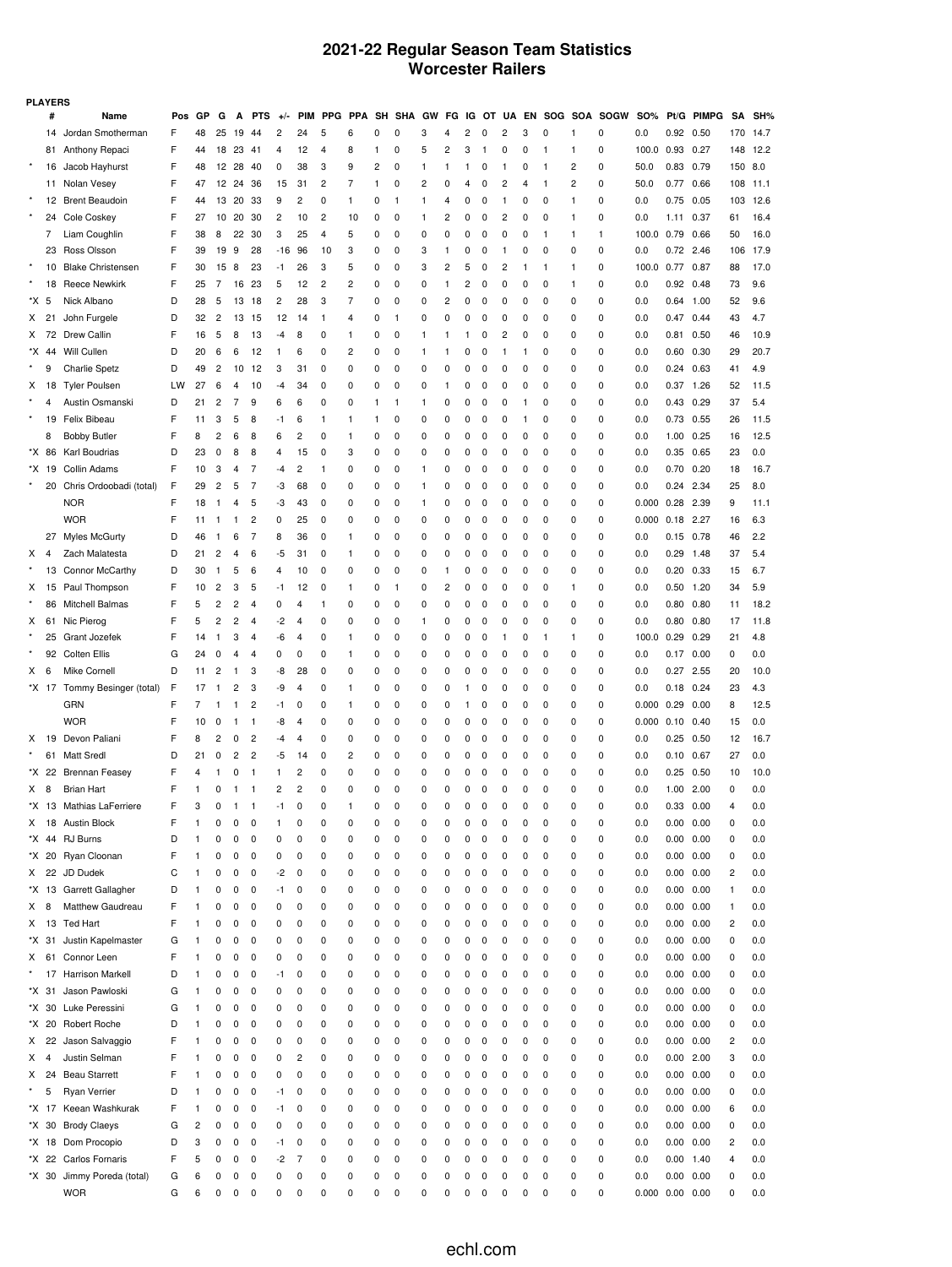|         |         | <b>TUL</b>                 | G         |         | $\Omega$       | $\Omega$       | $\mathbf 0$      | $\mathbf 0$    | $\Omega$       | 0              | 0            | 0    | 0           | 0       | $\Omega$ | 0 | 0 | $\Omega$ | 0 | 0           | 0 | $\mathbf 0$ | 0.000 | 0.00          | 0.00 | 0 | 0.0 |
|---------|---------|----------------------------|-----------|---------|----------------|----------------|------------------|----------------|----------------|----------------|--------------|------|-------------|---------|----------|---|---|----------|---|-------------|---|-------------|-------|---------------|------|---|-----|
| $\star$ |         | 22 Ethan Price             | F.        | 8       | $\Omega$       | 0              | $^{\circ}$       | $-4$           |                | 0              | 0            | 0    | 0           | 0       | $\Omega$ | 0 | 0 | 0        | 0 | $\mathbf 0$ | 0 | $\mathbf 0$ | 0.0   | 0.00          | 0.88 | 8 | 0.0 |
|         |         | 35 Ken Appleby             | G         | 19      | 0              | 0              | 0                | 0              | 4              | 0              | 0            | 0    | $\mathbf 0$ | 0       | 0        | 0 | 0 | 0        | 0 | 0           | 0 | 0           | 0.0   | $0.00$ $0.21$ |      | 0 | 0.0 |
|         | Goalies |                            |           |         |                |                |                  |                |                |                |              |      |             |         |          |   |   |          |   |             |   |             |       |               |      |   |     |
|         | #       | Name                       | <b>GP</b> |         |                |                | Mins GA SO GAA W |                | $\mathbf{L}$   |                | OTL SOL      | SA   |             | SVS SV% |          |   |   |          |   |             |   |             |       |               |      |   |     |
| $\star$ |         | 92 Colten Ellis            | 24        | 1426    | 72             | $\overline{0}$ | 3.03             | 13 5           |                | 4              | -1           | 813  | 741         | 0.911   |          |   |   |          |   |             |   |             |       |               |      |   |     |
|         |         | 35 Ken Appleby             | 19        | 1119 57 |                | $\overline{0}$ | 3.06             | 9              | 9              | $\mathbf 0$    | $\mathbf{1}$ | 668  | 611         | 0.915   |          |   |   |          |   |             |   |             |       |               |      |   |     |
|         |         | *X 30 Jimmy Poreda (total) | 7         | 364     | 24             | 0              | 3.96             | $\overline{2}$ | $\overline{4}$ | $\mathbf{0}$   | 0            | 195  | 171         | 0.877   |          |   |   |          |   |             |   |             |       |               |      |   |     |
|         |         | <b>TUL</b>                 |           | 8       | $\overline{2}$ | 0              | 14.40            | $\overline{0}$ | $\mathbf 0$    | $\overline{0}$ | $\mathbf 0$  | 6    | 4           | 0.667   |          |   |   |          |   |             |   |             |       |               |      |   |     |
|         |         | <b>WOR</b>                 | 6         | 356     | 22             | 0              | 3.72             | $\overline{2}$ | 4              | 0              | $\mathbf 0$  | 189  | 167         | 0.884   |          |   |   |          |   |             |   |             |       |               |      |   |     |
|         |         | *X 30 Brody Claeys         | 2         | 119     | 5              | 0              | 2.52             |                |                | $^{\circ}$     | 0            | 86   | 81          | 0.942   |          |   |   |          |   |             |   |             |       |               |      |   |     |
|         | *X 31   | Justin Kapelmaster         | 1.        | 60      | 6              | 0              | 6.00             | $^{\circ}$     |                | $\mathbf 0$    | $\mathbf 0$  | 34   | 28          | 0.824   |          |   |   |          |   |             |   |             |       |               |      |   |     |
|         | *X 31   | Jason Pawloski             | 1.        | 59      | 8              | 0              | 8.14             | 0              |                | $\overline{0}$ | $\mathbf 0$  | 42   | 34          | 0.810   |          |   |   |          |   |             |   |             |       |               |      |   |     |
|         |         | *X 30 Luke Peressini       |           | 59      | 6              | 0              | 6.05             | 0              |                | $\mathbf 0$    | $\mathbf 0$  | 30   | 24          | 0.800   |          |   |   |          |   |             |   |             |       |               |      |   |     |
|         |         | <b>Empty Net</b>           |           | 21      | 9              |                |                  |                |                |                |              | 9    |             |         |          |   |   |          |   |             |   |             |       |               |      |   |     |
|         |         | Totals                     | 53        | 3198    | 185 0          |                | 3.45             |                | 25 22 4        |                | 2            | 1871 | 1686 0.901  |         |          |   |   |          |   |             |   |             |       |               |      |   |     |
|         |         | * indicates rookie         |           |         |                |                |                  |                |                |                |              |      |             |         |          |   |   |          |   |             |   |             |       |               |      |   |     |

*X indicates inactive*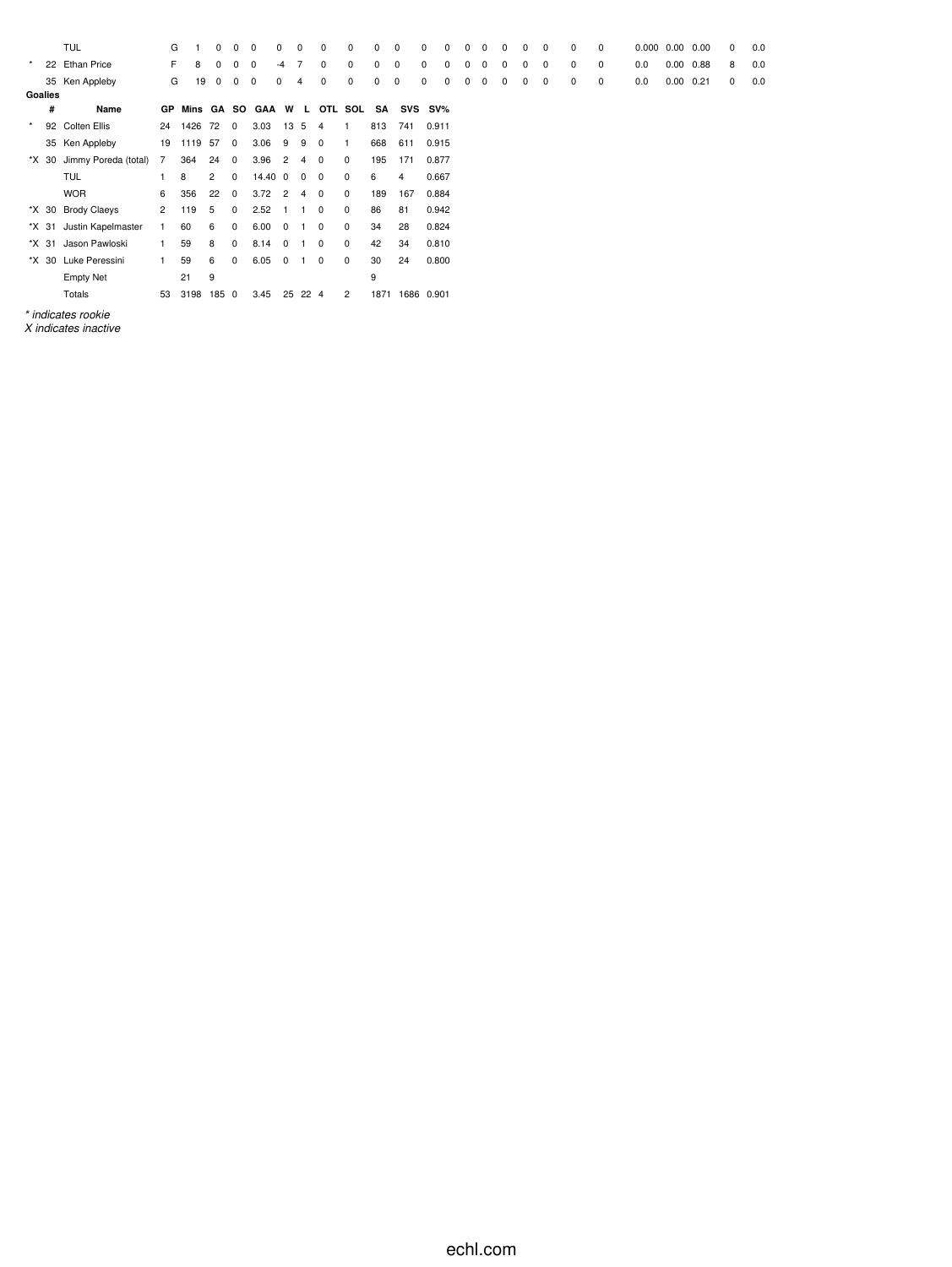## **Worcester Railers 2021-22 Regular Season Game Schedule**

| Date             | Opponent               | Result      | Record                 | Score GWG         |                          | Goaltender                              |
|------------------|------------------------|-------------|------------------------|-------------------|--------------------------|-----------------------------------------|
| Oct. 22          | at Maine               | L           | $0 - 1 - 0 - 0$        | $3-6$             |                          | Justin Kapelmaste                       |
| Oct. 23          | Maine                  | W           | $1 - 1 - 0 - 0$        | $4 - 3$           | Nic Pierog               | Colten Ellis (3 GA                      |
| Oct. 27          | at Adirondack          | Г           | $1 - 2 - 0 - 0$        | $2 - 6$           |                          | Colten Ellis (5 GA                      |
| Nov. 6           | Florida                | Г           | $1 - 3 - 0 - 0$        | $2 - 4$           |                          | Ken Appleby (3 G.                       |
| Nov. 7           | Florida                | Г           | $1 - 4 - 0 - 0$        | $1 - 4$           |                          | Ken Appleby (3 G.                       |
| Nov. 12          | at Newfoundland        | SOL         | $1 - 4 - 0 - 1$        | 2-3 SO            |                          | Ken Appleby (2 G.                       |
| Nov. 13          | at Newfoundland        | W           | $2 - 4 - 0 - 1$        | $5 - 2$           | Ross Olsson              | Ken Appleby (2 G.                       |
| Nov. 14          | at Newfoundland        | L           | $2 - 5 - 0 - 1$        | $3-5$             |                          | Ken Appleby (4 G.                       |
| Nov. 17          | at Trois-Rivières      | W           | $3 - 5 - 0 - 1$        | $6 - 2$           | Drew Callin              | Ken Appleby (2 G.                       |
| Nov. 19          | Trois-Rivières         | L           | $3 - 6 - 0 - 1$        | $1 - 4$           |                          | Colten Ellis (4 GA                      |
| Nov. 20          | Trois-Rivières         | W           | $4 - 6 - 0 - 1$        | $3 - 1$           | Collin Adams             | Ken Appleby (1 G.                       |
| Nov. 24          | at Maine               | L           | $4 - 7 - 0 - 1$        | $2 - 4$           |                          | Ken Appleby (3 G.                       |
| Nov. 26          | at Adirondack          | W           | $5 - 7 - 0 - 1$        | 8-1               | Ross Olsson              | Colten Ellis (1 GA                      |
| Nov. 28          | Newfoundland           | L           | $5 - 8 - 0 - 1$        | $0 - 6$           |                          | Ken Appleby (5 G.                       |
| Dec. 1           | Maine                  | W           | $6 - 8 - 0 - 1$        | 3-2 SO            |                          | Colten Ellis (2 GA                      |
| Dec. 3           | Adirondack             | L           | $6 - 9 - 0 - 1$        | $2 - 3$           |                          | Colten Ellis (3 GA                      |
| Dec. 8           | Maine                  | W           | $7 - 9 - 0 - 1$        |                   | 7-6 OT Anthony Repaci    | Colten Ellis (6 GA                      |
| Dec. 10          | at Maine               | Г           | $7 - 10 - 0 - 1$       | $2 - 3$           |                          | Jimmy Poreda (3)                        |
| Dec. 11          | Maine                  | W           | $8 - 10 - 0 - 1$       | $4 - 2$           | Jordan Smotherman        | Jimmy Poreda (2)                        |
| Dec. 26          | Adirondack             | Г           | $8 - 11 - 0 - 1$       | $0 - 5$           |                          | Jimmy Poreda (5)                        |
| Dec. 29          | at Maine               | Г           | $8 - 12 - 0 - 1$       | 7-9               |                          | Jason Pawloski (8                       |
| Dec. 31          | at Reading             | Г           | $8 - 13 - 0 - 1$       | $0 - 2$           |                          | Brody Claeys (2 G                       |
| Jan. 2           | Reading                | W           | $9 - 13 - 0 - 1$       | $5 - 3$           | Anthony Repaci           | Brody Claeys (3 G                       |
| Jan. 7           | at Reading             | OTL         | $9 - 13 - 1 - 1$       | 2-3 OT            |                          | Colten Ellis (3 GA                      |
| Jan. 8           | at Reading             | Г           | $9 - 14 - 1 - 1$       | $2 - 6$           |                          | Jimmy Poreda (5)                        |
| Jan. 12          | Maine                  | W           | $10-14-1-1$            | $4 - 2$           | Anthony Repaci           | Ken Appleby (2 G.                       |
| Jan. 14          | Reading                | L           | $10 - 15 - 1 - 1$      | $3-6$             |                          | Ken Appleby (5 G.                       |
| Jan. 15          | Reading                | W           | $11 - 15 - 1 - 1$      | $2 - 1$           | Will Cullen              | Ken Appleby (1 G.                       |
| Jan. 17          | at Reading             | Г           | $11 - 16 - 1 - 1$      | $4 - 6$           |                          | Luke Peressini (6                       |
| Jan. 21          | Trois-Rivières         | L           | $11 - 17 - 1 - 1$      | $3 - 4$           |                          | Ken Appleby (4 G.                       |
| Jan. 22          | Adirondack             | w           | $12 - 17 - 1 - 1$      | $3 - 2$           | Cole Coskey              | Ken Appleby (2 G.                       |
| Jan. 23          | Adirondack             | W           | $13 - 17 - 1 - 1$      | $7-3$             | <b>Brent Beaudoin</b>    | Colten Ellis (3 GA                      |
| Jan. 28          | at Maine               | W<br>W      | $14 - 17 - 1 - 1$      | $6 - 3$           | Nolan Vesey              | Ken Appleby (3 G.                       |
| Jan. 29          | Fort Wayne             |             | $15 - 17 - 1 - 1$      | $8-5$<br>$4 - 6$  | <b>Blake Christensen</b> | Colten Ellis (5 GA                      |
| Jan. 30          | Fort Wayne             | L.<br>W     | $15 - 18 - 1 - 1$      |                   |                          | Ken Appleby (6 G.                       |
| Feb. 4           | Kalamazoo              | <b>OTL</b>  | $16 - 18 - 1 - 1$      | $5 - 2$<br>1-2 OT | Anthony Repaci           | Colten Ellis (2 GA                      |
| Feb. 5<br>Feb. 6 | Kalamazoo<br>Kalamazoo | Г           | 16-18-2-1              | $1 - 2$           |                          | Colten Ellis (2 GA                      |
| Feb. 12          | Adirondack             | W           | 16-19-2-1<br>17-19-2-1 | $4 - 2$           | Jordan Smotherman        | Ken Appleby (2 G.<br>Colten Ellis (2 GA |
| Feb. 13          | Adirondack             | W           | 18-19-2-1              | $4 - 2$           | Jacob Hayhurst           | Colten Ellis (2 GA                      |
| Feb. 18          | at Utah                | W           | 19-19-2-1              | $4 - 1$           | Anthony Repaci           | Colten Ellis (1 GA                      |
| Feb. 19          | at Utah                | W           | 20-19-2-1              | $6 - 2$           | Jordan Smotherman        | Colten Ellis (2 GA                      |
| Feb. 21          | at Utah                | L           | $20 - 20 - 2 - 1$      | $4 - 5$           |                          | Colten Ellis (5 GA                      |
| Feb. 23          | at Idaho               | W           | $21 - 20 - 2 - 1$      | $4 - 2$           | Nolan Vesey              | Colten Ellis (2 GA                      |
| Feb. 25          | at Idaho               | OTL         | $21 - 20 - 3 - 1$      | 4-5 OT            |                          | Colten Ellis (5 GA                      |
| Feb. 26          | at Idaho               | W           | 22-20-3-1              | $4 - 2$           | Ross Olsson              | Jimmy Poreda (2)                        |
| Mar. 2           | at Reading             | SOL         | 22-20-3-2              | 2-3 SO            |                          | Colten Ellis (2 GA                      |
| Mar. 4           | Reading                | L           | 22-21-3-2              | $3-5$             |                          | Jimmy Poreda (5                         |
| Mar. 5           | Maine                  | OTL         | 22-21-4-2              | 3-4 OT            |                          | Colten Ellis (4 GA                      |
| Mar. 6           | Maine                  | L           | 22-22-4-2              | $3 - 5$           |                          | Colten Ellis (4 GA                      |
| Mar. 9           | at Maine               | W           | 23-22-4-2              | 6-3               | Austin Osmanski          | Colten Ellis (3 GA                      |
| Mar. 11          | Adirondack             | W           | 24-22-4-2              | $5 - 4$           | <b>Blake Christensen</b> | Ken Appleby (4 G.                       |
| Mar. 16          | at Trois-Rivières      | W           | 25-22-4-2              | $4 - 3$           | <b>Blake Christensen</b> | Ken Appleby (3 G.                       |
| Mar. 18          | South Carolina         | 7:05 pm EDT |                        |                   |                          |                                         |
| Mar. 19          | Newfoundland           | 7:05 pm EDT |                        |                   |                          |                                         |
| Mar. 20          | Newfoundland           | 3:05 pm EDT |                        |                   |                          |                                         |
| Mar. 22          | at Reading             | 7:00 pm EDT |                        |                   |                          |                                         |
| Mar. 23          | at Reading             | 7:00 pm EDT |                        |                   |                          |                                         |
| Mar. 25          | at Adirondack          | 7:00 pm EDT |                        |                   |                          |                                         |
| Mar. 26          | at Adirondack          | 7:00 pm EDT |                        |                   |                          |                                         |
| Mar. 27          | at Reading             | 3:00 pm EDT |                        |                   |                          |                                         |
| Apr. 1           | at Newfoundland        | 7:00 pm NDT |                        |                   |                          |                                         |
| Apr. 2           | at Newfoundland        | 7:00 pm NDT |                        |                   |                          |                                         |
| Apr. 3           | at Newfoundland        | 4:00 pm NDT |                        |                   |                          |                                         |
| Apr. 6           | Maine                  | 7:05 pm EDT |                        |                   |                          |                                         |
| Apr. 8           | Trois-Rivières         | 7:05 pm EDT |                        |                   |                          |                                         |
| Apr. 9           | Trois-Rivières         | 7:05 pm EDT |                        |                   |                          |                                         |
| Apr. 10          | at Adirondack          | 3:00 pm EDT |                        |                   |                          |                                         |
| Apr. 13          | at Trois-Rivières      | 7:00 pm EDT |                        |                   |                          |                                         |
| Apr. 15          | at Trois-Rivières      | 7:00 pm EDT |                        |                   |                          |                                         |
| Apr. 16          | at Trois-Rivières      | 3:00 pm EDT |                        |                   |                          |                                         |

\* Overtime Game \*\* Shootout Game

#### $D$ pposing Goaltender

or (6 GA, 28 SVS) Jeremy Brodeur (3 GA, 51 SVS) 42 SVS) Zachary Bouthillier (4 GA, 26 SVS) Oct. 29 SVS) Mareks Mitens (2 GA, 25 SVS) A, 29 SVS) Tomas Vomacka (2 GA, 33 SVS) A, 17 SVS) Cam Johnson (1 GA, 11 SVS) nov. 12 at New Foundland Solid 1-4-0.<br>
Evan Cormier (2 GA, 29 SVS) A, 30 SVS) **A-4-0** Keith Petruzzelli (5 GA, 35 SVS) A. 28 SVS) Evan Cormier (3 GA, 23 SVS) A, 47 SVS) **Philippe Desrosiers (4 GA, 14 SVS)** 26 SVS) Trois-November 2-0-1 2-6-0-1 Philippe Desrosiers (1 GA, 28 SVS) A, 35 SVS) Philippe Desrosiers (3 GA, 30 SVS) A, 39 SVS) Jeremy Brodeur (2 GA, 27 SVS) Alex Sakellaropoulos (4 GA, 27 SVS) Alex Sakellaropoulos (4 GA, 27 SVS) A, 18 SVS) Evan Cormier (0 GA, 14 SVS) decemy Brodeur (2 GA, 33 SVS) Jeremy Brodeur (2 GA, 33 SVS) Dec. 3 Adic 6-0-1 Mareks Mitens (2 GA, 38 SVS) 26 SVS) Callum Booth (1 GA, 16 SVS) GA, 40 SVS) Callum Booth (2 GA, 35 SVS) GA, 15 SVS) Callum Booth (3 GA, 20 SVS) GA, 34 SVS) Brandon Kasel (0 GA, 33 SVS) B GA, 34 SVS) Jeremy Brodeur (7 GA, 44 SVS) and Brody Cazenave (0 GA, 14 SVS) Tristan Côté-Cazenave (0 GA, 14 SVS) GA, 39 SVS) Tristan Côté-Cazenave (4 GA, 15 SVS) 45 SVS) Kirill Ustimenko (2 GA, 21 SVS) GA, 24 SVS) **Face Accord L 9-14-1-1-1-1-1-1-1** Kirill Ustimenko (2 GA, 28 SVS) A, 37 SVS) Callum Booth (3 GA, 28 SVS) Jan. 14 Reading L 10-15-1-1 3-6 Ken Appleby (5 GA, 28 SVS) Kirill Ustimenko (3 GA, 28 SVS) A, 35 SVS) Kirill Ustimenko (2 GA, 21 SVS) GA, 24 SVS) Hayden Hawkey (4 GA, 27 SVS) Ian. 39 SVS) Tristan Bérubé (3 GA, 34 SVS) A, 32 SVS) Brandon Kasel (3 GA, 31 SVS) Jan. 18 SVS) **13-18 Mareks Mitens (7 GA, 29 SVS)** Mareks Mitens (7 GA, 29 SVS) A, 34 SVS) Jeremy Brodeur (6 GA, 26 SVS) Jan. 50 SVS) Fort Wario Culina (3 GA, 17 SVS) A, 41 SVS) Mario Culina (1 GA, 18 SVS) Frevor Gorsuch (4 GA, 38 SVS) 16-18-12 Anti-1 5-2 Anti-1 5-2 Anti-1 5-2 SVS) 34 SVS) Trevor Gorsuch (1 GA, 33 SVS) Feb. 3 (1 GA, 26 SVS) Jason Pawloski (1 GA, 24 SVS) Ferdingale M 129 SVS) 129 SVS) 129 SVS) Feb. 13 Alex Sakellaropoulos (3 GA, 26 SVS) Frent Miner (3 GA, 26 SVS) Trent Miner (3 GA, 26 SVS) 27 SVS) Trent Miner (5 GA, 23 SVS) Peyton Jones (4 GA, 43 SVS) Peyton Jones (4 GA, 43 SVS) Feb. 23 SVS) Colton Point (4 GA, 25 SVS) 44 SVS) Jake Kupsky (4 GA, 23 SVS) GA, 35 SVS) **Example 22-20-3** Jake Kupsky (3 GA, 19 SVS) Marting Solid 2008. 2013. Logan Flodell (2 GA, 39 SVS) GA, 19 SVS) Logan Flodell (3 GA, 24 SVS) Mar. 39 SVS) Coltect 22-21-4-2 Stefanos Lekkas (3 GA, 31 SVS) 21 SVS) Stefanos Lekkas (3 GA, 33 SVS) Mar. 9 at Maine Stefanos Lekkas (5 GA, 24 SVS) A, 28 SVS) Christensen Mareks Mitens (5 GA, 29 SVS) A, 39 SVS) 25-22-22-2 Philippe Desrosiers (4 GA, 28 SVS)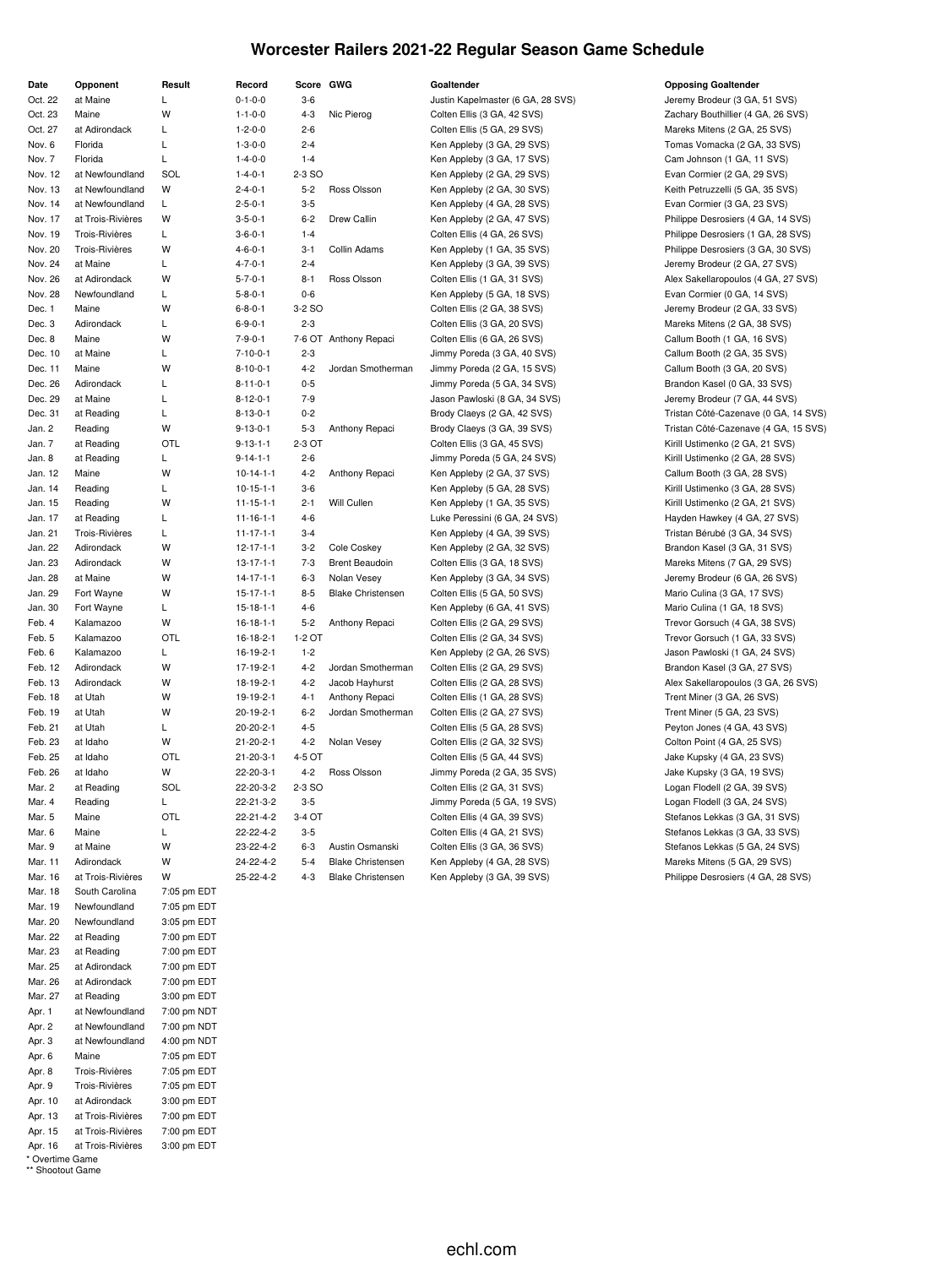## **South Carolina Stingrays 2021-22 Regular Season Game Schedule**

| Date              | Opponent              | Result                     | Record                              | Score GWG          |                           |
|-------------------|-----------------------|----------------------------|-------------------------------------|--------------------|---------------------------|
| Oct. 23           | Greenville            | W                          | $1 - 0 - 0 - 0$                     | $4 - 2$            | Lawton Courtnall          |
| Oct. 30           | at Greenville         | L                          | $1 - 1 - 0 - 0$                     | $2 - 4$            |                           |
| Nov. 3            | Greenville            | W                          | $2 - 1 - 0 - 0$                     | 1-0                | Ryan Dmowski              |
| Nov. 6            | at Jacksonville       | w                          | $3 - 1 - 0 - 0$                     | $5-2$              | Jordan Subban             |
| Nov. 7            | Jacksonville          | W                          | $4 - 1 - 0 - 0$                     | 4-3 SO             |                           |
| Nov. 12           | Atlanta               | L                          | $4 - 2 - 0 - 0$                     | $2 - 4$            |                           |
| Nov. 13           | Orlando               | W                          | $5 - 2 - 0 - 0$                     | $4 - 2$            | Justin Florek             |
| Nov. 14           | Orlando               | Г                          | $5 - 3 - 0 - 0$                     | $3-6$              |                           |
| Nov. 17           | at Norfolk            | Г                          | $5 - 4 - 0 - 0$                     | $0 - 3$            |                           |
| Nov. 19           | at Greenville         | Г                          | $5 - 5 - 0 - 0$                     | $0 - 2$            |                           |
| Nov. 23           | at Jacksonville       | L                          | $5 - 6 - 0 - 0$                     | $3 - 4$            |                           |
| Nov. 26           | Greenville            | OTL                        | $5 - 6 - 1 - 0$                     | 3-4 OT             |                           |
| Nov. 27           | at Atlanta            | W                          | $6 - 6 - 1 - 0$                     | $2 - 1$            | <b>Carter Cowlthorp</b>   |
| Nov. 28           | Atlanta               | W                          | $7 - 6 - 1 - 0$                     |                    | 4-3 OT Andrew Cherniwchan |
| Dec. 3            | Greenville            | OTL                        | $7 - 6 - 2 - 0$                     | 6-7 OT             |                           |
| Dec. 4            | Greenville            | W                          | $8 - 6 - 2 - 0$                     | 4-3 SO             |                           |
| Dec. 5            | at Greenville         | W<br>L                     | $9 - 6 - 2 - 0$                     |                    | 2-1 OT Andrew Cherniwchan |
| Dec. 8<br>Dec. 10 | at Idaho<br>at Idaho  | L                          | $9 - 7 - 2 - 0$<br>$9 - 8 - 2 - 0$  | $0 - 3$<br>$1 - 3$ |                           |
| Dec. 11           | at Idaho              | L                          |                                     | $1 - 4$            |                           |
| Dec. 17           | Toledo                | L                          | $9 - 9 - 2 - 0$<br>$9 - 10 - 2 - 0$ | $1 - 2$            |                           |
| Dec. 18           | Jacksonville          | L                          | $9 - 11 - 2 - 0$                    | $1-3$              |                           |
| Dec. 19           | Jacksonville          | L                          | $9 - 12 - 2 - 0$                    | $2 - 5$            |                           |
| Dec. 26           | Jacksonville          | L                          | $9 - 13 - 2 - 0$                    | $1 - 3$            |                           |
| Dec. 29           | at Jacksonville       | L                          | $9 - 14 - 2 - 0$                    | $2 - 6$            |                           |
| Dec. 31           | at Orlando            | OTL                        | $9 - 14 - 3 - 0$                    | 4-5 OT             |                           |
| Jan. 1            | at Jacksonville       | W                          | $10 - 14 - 3 - 0$                   | $1 - 0$            | Justin Florek             |
| Jan. 2            | Jacksonville          | Г                          | 10-15-3-0                           | $1 - 3$            |                           |
| Jan. 7            | at Florida            | L                          | 10-16-3-0                           | $3-8$              |                           |
| Jan. 8            | at Florida            | Г                          | 10-17-3-0                           | $2 - 5$            |                           |
| Jan. 10           | at Orlando            | L                          | 10-18-3-0                           | $1 - 2$            |                           |
| Jan. 14           | Norfolk               | W                          | 11-18-3-0                           | $6 - 4$            | Derek Gentile             |
| Jan. 15           | Norfolk               | W                          | 12-18-3-0                           | $2 - 1$            | Ben Holmstrom             |
| Jan. 21           | at Jacksonville       | L                          | 12-19-3-0                           | $1 - 2$            |                           |
| Jan. 22           | at Jacksonville       | OTL                        | 12-19-4-0                           | 0-1 OT             |                           |
| Jan. 23           | Jacksonville          | W                          | 13-19-4-0                           | $6 - 3$            | Nick Isaacson             |
| Jan. 26           | at Greenville         | L                          | 13-20-4-0                           | $2 - 7$            |                           |
| Jan. 28           | at Norfolk            | L                          | 13-21-4-0                           | $4-6$              |                           |
| Jan. 29           | at Norfolk            | L                          | 13-22-4-0                           | $1 - 4$            |                           |
| Jan. 30           | at Norfolk            | W                          | 14-22-4-0                           | 2-1 SO             |                           |
| Feb. 5            | at Greenville         | W                          | 15-22-4-0                           | 5-1                | Nick Isaacson             |
| Feb. 11           | Norfolk               | W                          | 16-22-4-0                           | $3 - 1$            | Andrew Cherniwchan        |
| Feb. 12           | Norfolk               | Г                          | 16-23-4-0                           | $2 - 5$            |                           |
| Feb. 15           | Greenville            | L                          | 16-24-4-0                           | $2 - 6$            |                           |
| Feb. 18           | at Florida            | OTL                        | 16-24-5-0                           | 3-4 OT             |                           |
| Feb. 19           | at Florida            | Г                          | 16-25-5-0                           | $3 - 4$            |                           |
| Feb. 20           | at Jacksonville       | L                          | 16-26-5-0                           | $2 - 5$            |                           |
| Feb. 23           | at Greenville         | W                          | 17-26-5-0                           | 4-1                | Jordan Subban             |
| Feb. 24           | at Atlanta            | L                          | 17-27-5-0                           | $2 - 6$            |                           |
| Feb. 26           | Florida               | OTL                        | 17-27-6-0                           | 5-6 OT             |                           |
| Feb. 27           | Florida               | Г                          | 17-28-6-0                           | 1-3                |                           |
| Mar. 4            | Orlando               | L                          | 17-29-6-0                           | $3 - 4$            |                           |
| Mar. 5            | Orlando               | W                          | 18-29-6-0                           | $5 - 2$            | Karl Boudrias             |
| Mar. 6            | Atlanta               | Г                          | 18-30-6-0                           | $3 - 4$            |                           |
| Mar. 11           | Greenville            | L                          | 18-31-6-0                           | $1 - 4$            |                           |
| Mar. 12           | Norfolk               | L                          | 18-32-6-0                           | $2 - 3$            |                           |
| Mar. 13           | at Atlanta            | L                          | 18-33-6-0                           | $1-3$              |                           |
| Mar. 16           | Greenville            | W                          | 19-33-6-0                           | $1 - 0$            | Karl Boudrias             |
| Mar. 18           | at Worcester          | 7:05 pm EDT                |                                     |                    |                           |
| Mar. 19           | at Maine              | 6:00 pm EDT                |                                     |                    |                           |
| Mar. 20           | at Maine              | 3:00 pm EDT                |                                     |                    |                           |
| Mar. 25           | Trois-Rivières        | 7:05 pm EDT                |                                     |                    |                           |
| Mar. 26           | Trois-Rivières        | 6:05 pm EDT                |                                     |                    |                           |
| Mar. 27           | Trois-Rivières        | 3:05 pm EDT                |                                     |                    |                           |
| Mar. 30           | at Greenville         | 7:05 pm EDT                |                                     |                    |                           |
| Apr. 1            | Orlando<br>at Orlando | 7:05 pm EDT                |                                     |                    |                           |
| Apr. 2<br>Apr. 6  | Jacksonville          | 7:00 pm EDT                |                                     |                    |                           |
| Apr. 8            | Florida               | 7:05 pm EDT<br>7:05 pm EDT |                                     |                    |                           |
| Apr. 9            | Florida               | 6:05 pm EDT                |                                     |                    |                           |
|                   |                       |                            |                                     |                    |                           |

Apr. 13 at Norfolk 7:30 pm EDT Apr. 15 at Norfolk 7:30 pm EDT

\* Overtime Game \*\* Shootout Game

**Discussed Burns and Score Extending Coaltender Constanting Coaltender Goaltender** Hunter Shepard (2 GA, 40 SVS) John Lethemon (3 GA, 27 SVS) Ryan Bednard (3 GA, 30 SVS) Jacob Ingham (2 GA, 34 SVS) Ryan Bednard (0 GA, 24 SVS) **Evan Fitzpatrick (1 GA, 27 SVS)** Ryan Bednard (4 GA, 24 SVS) Tyler Parks (2 GA, 20 SVS) Ryan Bednard (5 GA, 25 SVS) Brad Barone (3 GA, 33 SVS) Hunter Shepard (2 GA, 31 SVS) Beck Warm (0 GA, 23 SVS) Ryan Bednard (2 GA, 34 SVS)  $\qquad \qquad$  Jacob Ingham (0 GA, 27 SVS) Hunter Shepard (4 GA, 26 SVS) Tyler Wall (3 GA, 21 SVS) Hunter Shepard (4 GA, 25 SVS) Jacob Ingham (3 GA, 31 SVS) Ryan Bednard (1 GA, 29 SVS) Chris Nell (2 GA, 22 SVS) Hunter Shepard (3 GA, 34 SVS) Tyler Parks (4 GA, 34 SVS) Hunter Shepard (7 GA, 40 SVS) Jacob Ingham (6 GA, 25 SVS) Ryan Bednard (3 GA, 30 SVS) Some John Lethemon (3 GA, 30 SVS) Ryan Bednard (1 GA, 38 SVS) **19-1 Contract Chernikolan Bednard (1 GA, 38 SVS)** Jacob Ingham (2 GA, 20 SVS) Ryan Bednard (3 GA, 26 SVS) Matt Jurusik (0 GA, 24 SVS) Cedrick Andree (3 GA, 27 SVS) Jake Kupsky (1 GA, 26 SVS) Cedrick Andree (4 GA, 30 SVS) Jake Kupsky (1 GA, 23 SVS) Cedrick Andree (5 GA, 30 SVS) Brad Barone (4 GA, 30 SVS) Ryan Bednard (2 GA, 18 SVS) Brad Barone (1 GA, 33 SVS) Ryan Bednard (4 GA, 18 SVS) **Austin Lotz (6 GA, 35 SVS)** Austin Lotz (6 GA, 35 SVS) Ryan Bednard (1 GA, 21 SVS) **Michael Bullion (2 GA, 28 SVS)** Ryan Bednard (6 GA, 20 SVS) John Lethemon (2 GA, 23 SVS) Ryan Bednard (6 GA, 21 SVS) Dylan Wells (4 GA, 22 SVS) Kristian Stead (4 GA, 31 SVS) Dylan Wells (1 GA, 19 SVS) Ryan Bednard (1 GA, 30 SVS) **Michael Bullion (1 GA, 29 SVS)** Michael Bullion (1 GA, 29 SVS) Fig. 11 Norfolk W 16-22-4-0 16-22-4-0 16-22-20-20 Andrew Chernich Wells (3 GA, 30 SVS) Logan Flodell (4 GA, 14 SVS) Dylan Wells (2 GA, 34 SVS) Fixan Bednard (5 GA, 18 SVS) John Lethemon (2 GA, 33 SVS) Figuan Bednard (1 GA, 27 SVS) Jacob Ingham (4 GA, 22 SVS) Feb. 24 at Atlanta L 17-27-5-0 2-6 Kristian Stead (6 GA, 29 SVS) Joe Murdaca (2 GA, 25 SVS) Ryan Bednard (4 GA, 38 SVS) Brad Barone (3 GA, 37 SVS) Ryan Bednard (2 GA, 34 SVS) Brad Barone (3 GA, 20 SVS) Kristian Stead (4 GA, 29 SVS) Joe Murdaca (3 GA, 29 SVS) Hunter Shepard (4 GA, 26 SVS) Jacob Ingham (1 GA, 29 SVS) Ryan Bednard (3 GA, 18 SVS) Dylan Wells (2 GA, 45 SVS) Hunter Shepard (2 GA, 27 SVS) Joe Murdaca (1 GA, 28 SVS) Hunter Shepard (0 GA, 30 SVS) **Evan Fitzpatrick (1 GA, 25 SVS)** Evan Fitzpatrick (1 GA, 25 SVS)

Hunter Shepard (2 GA, 28 SVS) François Brassard (5 GA, 12 SVS) Ryan Bednard (3 GA, 36 SVS) Charles Williams (3 GA, 27 SVS) Cedrick Andree (2 GA, 36 SVS) Stefanos Lekkas (3 GA, 27 SVS) Hunter Shepard (2 GA, 39 SVS) Billy Christopoulos (1 GA, 32 SVS) Cedrick Andree (2 GA, 28 SVS) François Brassard (1 GA, 24 SVS) Dec. 19 Jacksonville L 9-12-2-0 2-5 Hunter Shepard (5 GA, 25 SVS) Charles Williams (2 GA, 26 SVS) Ryan Bednard (3 GA, 20 SVS) Charles Williams (1 GA, 25 SVS) Cedrick Andree (5 GA, 15 SVS) Charles Williams (2 GA, 16 SVS) Logan Flodell (0 GA, 23 SVS) Charles Williams (1 GA, 19 SVS) Logan Flodell (3 GA, 28 SVS) **Justin Kapelmaster (1 GA, 28 SVS)** Ryan Bednard (8 GA, 25 SVS) Parker Gahagen (3 GA, 27 SVS) Logan Flodell (4 GA, 19 SVS) **Parker Gahagen (2 GA, 35 SVS)** Parker Gahagen (2 GA, 35 SVS) Ryan Bednard (2 GA, 28 SVS) **For Convincing Least Convincing Least Convincing Convention** Justin Kapelmaster (1 GA, 27 SVS) Ryan Bednard (1 GA, 32 SVS) **Justin Kapelmaster (0 GA, 27 SVS)** Ryan Bednard (3 GA, 29 SVS) **13-19-2 Nick Islam Bednard (3 GA, 31 SVS)** Justin Kapelmaster (5 GA, 31 SVS) Hunter Shepard (1 GA, 29 SVS) Evan Fitzpatrick (4 GA, 31 SVS) Fram Bednard (4 GA, 31 SVS) The State Otlas Parker Gahagen (3 GA, 24 SVS) Logan Flodell (4 GA, 33 SVS) Tomas Vomacka (3 GA, 22 SVS) Francois Brassard (2 GA, 26 AVS) Francois Brassard (2 GA, 22 SVS) Fixan Bednard (6 GA, 41 SVS) Tomas Vomacka (5 GA, 32 SVS) Fig. 27 Florida Bednard (3 GA, 25 SVS) Parker Gahagen (1 GA, 32 SVS)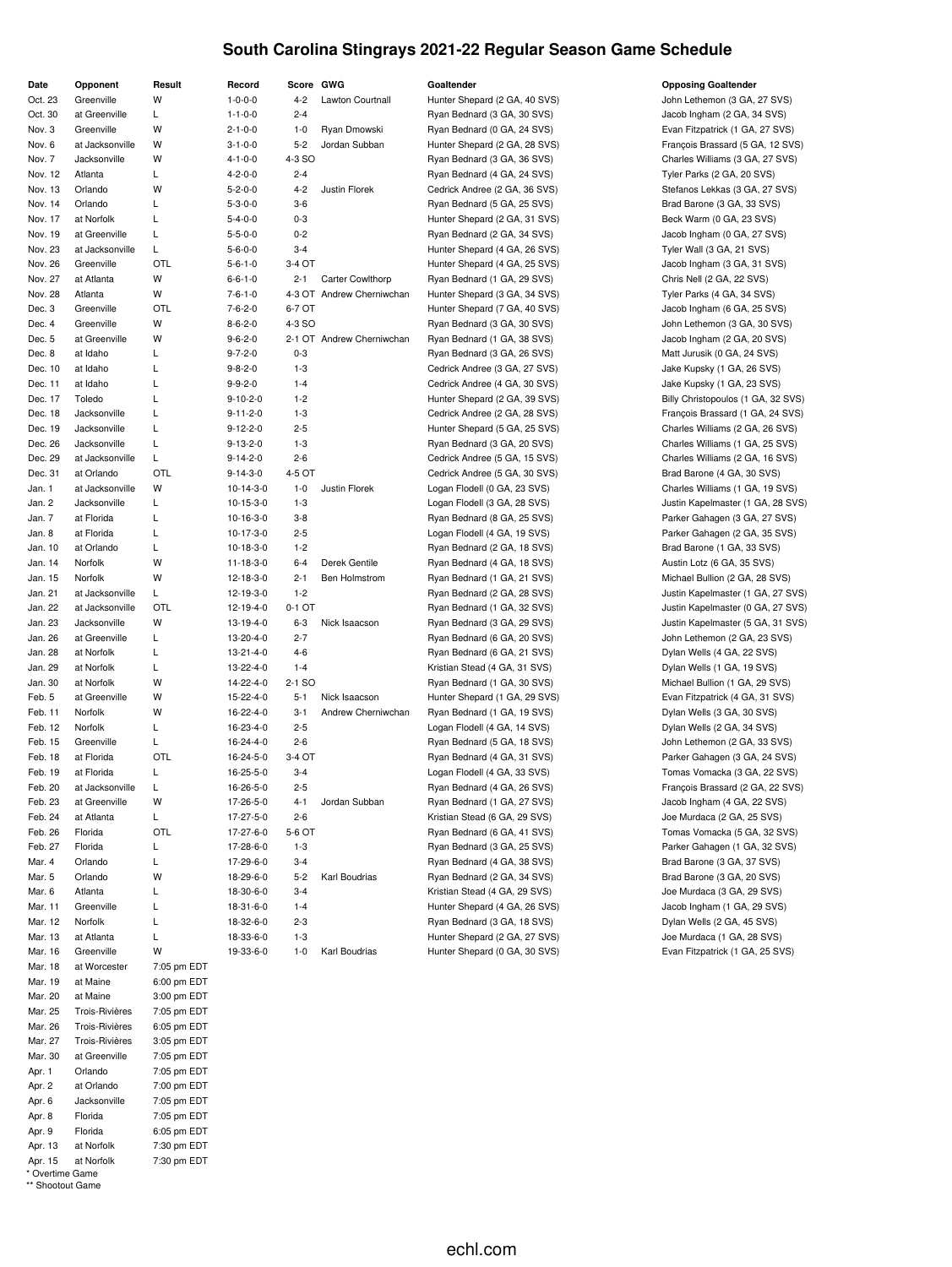# **South Carolina Stingrays vs Worcester Railers Head to Head**

## **Summary**

| Description                                                        | Result            |                        |
|--------------------------------------------------------------------|-------------------|------------------------|
| Head to Head Record 2021-22 Regular Season                         | Worcester 0-0-0-0 | South Carolina 0-0-0-0 |
| Head to Head Record 2020-21 Regular Season                         | Worcester 0-0-0-0 | South Carolina 0-0-0-0 |
| Last 5 Years record between teams                                  | Worcester 0-4-1-0 | South Carolina 5-0-0-0 |
| Worcester vs. South Carolina Last 5 Years record at Worcester      | Worcester 0-3-0-0 | South Carolina 3-0-0-0 |
| Worcester vs. South Carolina Last 5 Years record at South Carolina | Worcester 0-1-1-0 | South Carolina 2-0-0-0 |

#### **Match Up**

| <b>Team Record</b><br>25-22-4-2 -- 56 points<br>19-33-6-0 -- 44 points<br>Division Ranking<br>7th South<br>3rd North<br><b>Conference Ranking</b><br>13th Eastern<br>7th Eastern<br>League Ranking<br>27th<br>14th<br>Past 10 Games<br>$2 - 7 - 1 - 0$<br>$5 - 2 - 2 - 1$<br>$3 - 0 - 0 - 0$<br>Streak<br>$1 - 0 - 0 - 0$<br>Last Game<br>1-0 W vs Greenville (Mar 16 2022) Final<br>4-3 W @ Trois-Rivières (Mar 16 2022) Final<br>Home Record<br>12-14-3-0<br>15-12-2-0<br>$7 - 19 - 3 - 0$<br>10-10-2-2<br>Away Record<br>142<br>GF<br>187<br>194<br>GA<br>187<br>PP (Overall)<br>$(32/203)$ 15.8%<br>(42/184) 22.8%<br>PP (Home)<br>(14/94) 14.9%<br>$(20/96)$ 20.8%<br>PP (Away)<br>$(18/109)$ 16.5%<br>$(22/88)$ 25.0%<br>PK (Overall)<br>$(36/200)$ 82.0%<br>(45/189) 76.2%<br>PK (Home)<br>(20/106) 81.1%<br>(24/94) 74.5%<br>PK (Away)<br>(21/95) 77.9%<br>$(16/94)$ 83.0%<br>PP vs. Opp.<br>$(0/0)$ 0%<br>$(0/0)$ 0%<br>PK vs. Opp.<br>$(0/0)$ 0%<br>$(0/0)$ 0%<br><b>Leading Rookie</b><br>Gentile (8-11-19)<br>Hayhurst (12-28-40)<br>Most PIM<br>Blachman - 112<br>Olsson - 96<br>Team PIM/GM<br>14.7/Game<br>11.5/Game<br><b>Leading Scorers</b><br>Cherniwchan (18-21-39)<br>Smotherman (25-19-44)<br>Florek (16-20-36)<br>Repaci (18-23-41)<br>Miller (10-15-25)<br>Hayhurst (12-28-40)<br>Courtnall (12-10-22)<br>Vesey (12-24-36)<br>Beaudoin (13-20-33)<br>Gentile (8-11-19)<br>Last 5 Games<br>1-0 W vs Greenville (Mar 16 2022) Final<br>4-3 W @ Trois-Rivières (Mar 16 2022) Final<br>5-4 W vs Adirondack (Mar 11 2022) Final<br>3-1 L @ Atlanta (Mar 13 2022) Final<br>3-2 L vs Norfolk (Mar 12 2022) Final<br>6-3 W @ Maine (Mar 9 2022) Final<br>4-1 L vs Greenville (Mar 11 2022) Final<br>5-3 L vs Maine (Mar 6 2022) Final<br>4-3 L vs Atlanta (Mar 6 2022) Final<br>4-3 L vs Maine (Mar 5 2022) Final OT1<br>$11 - 5 - 1 - 0$<br>$13 - 6 - 0 - 1$<br>Leading After 1st<br>$15 - 2 - 3 - 0$<br>$16 - 1 - 3 - 1$<br>Leading After 2nd<br><b>Tied After 1st</b><br>$5 - 9 - 4 - 0$<br>$7 - 4 - 3 - 1$<br>Tied After 2nd<br>$1 - 3 - 3 - 0$<br>$9 - 8 - 0 - 0$<br>$5 - 12 - 1 - 0$<br>Trailing After 1st<br>$3-19-1-0$<br>Trailing After 2nd<br>$3 - 28 - 0 - 0$<br>$0 - 13 - 1 - 1$<br>$8 - 9 - 1 - 0$<br>$9 - 8 - 0 - 1$<br>Out Shooting Opponents<br>10-23-5-0<br>$13 - 13 - 4 - 1$<br>Out Shot by Opponents<br>$7 - 5 - 4 - 2$<br>1 Goal Games<br>$10 - 8 - 6 - 0$<br>2 Goal Games<br>$4 - 10 - 0 - 0$<br>$8 - 9 - 0 - 0$<br>$6 - 4 - 0 - 0$<br>3 Goal Games<br>$4 - 10 - 0 - 0$ | <b>South Carolina</b> | <b>Worcester</b> |
|--------------------------------------------------------------------------------------------------------------------------------------------------------------------------------------------------------------------------------------------------------------------------------------------------------------------------------------------------------------------------------------------------------------------------------------------------------------------------------------------------------------------------------------------------------------------------------------------------------------------------------------------------------------------------------------------------------------------------------------------------------------------------------------------------------------------------------------------------------------------------------------------------------------------------------------------------------------------------------------------------------------------------------------------------------------------------------------------------------------------------------------------------------------------------------------------------------------------------------------------------------------------------------------------------------------------------------------------------------------------------------------------------------------------------------------------------------------------------------------------------------------------------------------------------------------------------------------------------------------------------------------------------------------------------------------------------------------------------------------------------------------------------------------------------------------------------------------------------------------------------------------------------------------------------------------------------------------------------------------------------------------------------------------------------------------------------------------------------------------------------------------------------------------------------------------------------------------------------------------------------------------------------------------------------------------------------------------------------------------------------------------------------------------------------------------------------------------------------------------------------------------|-----------------------|------------------|
|                                                                                                                                                                                                                                                                                                                                                                                                                                                                                                                                                                                                                                                                                                                                                                                                                                                                                                                                                                                                                                                                                                                                                                                                                                                                                                                                                                                                                                                                                                                                                                                                                                                                                                                                                                                                                                                                                                                                                                                                                                                                                                                                                                                                                                                                                                                                                                                                                                                                                                              |                       |                  |
|                                                                                                                                                                                                                                                                                                                                                                                                                                                                                                                                                                                                                                                                                                                                                                                                                                                                                                                                                                                                                                                                                                                                                                                                                                                                                                                                                                                                                                                                                                                                                                                                                                                                                                                                                                                                                                                                                                                                                                                                                                                                                                                                                                                                                                                                                                                                                                                                                                                                                                              |                       |                  |
|                                                                                                                                                                                                                                                                                                                                                                                                                                                                                                                                                                                                                                                                                                                                                                                                                                                                                                                                                                                                                                                                                                                                                                                                                                                                                                                                                                                                                                                                                                                                                                                                                                                                                                                                                                                                                                                                                                                                                                                                                                                                                                                                                                                                                                                                                                                                                                                                                                                                                                              |                       |                  |
|                                                                                                                                                                                                                                                                                                                                                                                                                                                                                                                                                                                                                                                                                                                                                                                                                                                                                                                                                                                                                                                                                                                                                                                                                                                                                                                                                                                                                                                                                                                                                                                                                                                                                                                                                                                                                                                                                                                                                                                                                                                                                                                                                                                                                                                                                                                                                                                                                                                                                                              |                       |                  |
|                                                                                                                                                                                                                                                                                                                                                                                                                                                                                                                                                                                                                                                                                                                                                                                                                                                                                                                                                                                                                                                                                                                                                                                                                                                                                                                                                                                                                                                                                                                                                                                                                                                                                                                                                                                                                                                                                                                                                                                                                                                                                                                                                                                                                                                                                                                                                                                                                                                                                                              |                       |                  |
|                                                                                                                                                                                                                                                                                                                                                                                                                                                                                                                                                                                                                                                                                                                                                                                                                                                                                                                                                                                                                                                                                                                                                                                                                                                                                                                                                                                                                                                                                                                                                                                                                                                                                                                                                                                                                                                                                                                                                                                                                                                                                                                                                                                                                                                                                                                                                                                                                                                                                                              |                       |                  |
|                                                                                                                                                                                                                                                                                                                                                                                                                                                                                                                                                                                                                                                                                                                                                                                                                                                                                                                                                                                                                                                                                                                                                                                                                                                                                                                                                                                                                                                                                                                                                                                                                                                                                                                                                                                                                                                                                                                                                                                                                                                                                                                                                                                                                                                                                                                                                                                                                                                                                                              |                       |                  |
|                                                                                                                                                                                                                                                                                                                                                                                                                                                                                                                                                                                                                                                                                                                                                                                                                                                                                                                                                                                                                                                                                                                                                                                                                                                                                                                                                                                                                                                                                                                                                                                                                                                                                                                                                                                                                                                                                                                                                                                                                                                                                                                                                                                                                                                                                                                                                                                                                                                                                                              |                       |                  |
|                                                                                                                                                                                                                                                                                                                                                                                                                                                                                                                                                                                                                                                                                                                                                                                                                                                                                                                                                                                                                                                                                                                                                                                                                                                                                                                                                                                                                                                                                                                                                                                                                                                                                                                                                                                                                                                                                                                                                                                                                                                                                                                                                                                                                                                                                                                                                                                                                                                                                                              |                       |                  |
|                                                                                                                                                                                                                                                                                                                                                                                                                                                                                                                                                                                                                                                                                                                                                                                                                                                                                                                                                                                                                                                                                                                                                                                                                                                                                                                                                                                                                                                                                                                                                                                                                                                                                                                                                                                                                                                                                                                                                                                                                                                                                                                                                                                                                                                                                                                                                                                                                                                                                                              |                       |                  |
|                                                                                                                                                                                                                                                                                                                                                                                                                                                                                                                                                                                                                                                                                                                                                                                                                                                                                                                                                                                                                                                                                                                                                                                                                                                                                                                                                                                                                                                                                                                                                                                                                                                                                                                                                                                                                                                                                                                                                                                                                                                                                                                                                                                                                                                                                                                                                                                                                                                                                                              |                       |                  |
|                                                                                                                                                                                                                                                                                                                                                                                                                                                                                                                                                                                                                                                                                                                                                                                                                                                                                                                                                                                                                                                                                                                                                                                                                                                                                                                                                                                                                                                                                                                                                                                                                                                                                                                                                                                                                                                                                                                                                                                                                                                                                                                                                                                                                                                                                                                                                                                                                                                                                                              |                       |                  |
|                                                                                                                                                                                                                                                                                                                                                                                                                                                                                                                                                                                                                                                                                                                                                                                                                                                                                                                                                                                                                                                                                                                                                                                                                                                                                                                                                                                                                                                                                                                                                                                                                                                                                                                                                                                                                                                                                                                                                                                                                                                                                                                                                                                                                                                                                                                                                                                                                                                                                                              |                       |                  |
|                                                                                                                                                                                                                                                                                                                                                                                                                                                                                                                                                                                                                                                                                                                                                                                                                                                                                                                                                                                                                                                                                                                                                                                                                                                                                                                                                                                                                                                                                                                                                                                                                                                                                                                                                                                                                                                                                                                                                                                                                                                                                                                                                                                                                                                                                                                                                                                                                                                                                                              |                       |                  |
|                                                                                                                                                                                                                                                                                                                                                                                                                                                                                                                                                                                                                                                                                                                                                                                                                                                                                                                                                                                                                                                                                                                                                                                                                                                                                                                                                                                                                                                                                                                                                                                                                                                                                                                                                                                                                                                                                                                                                                                                                                                                                                                                                                                                                                                                                                                                                                                                                                                                                                              |                       |                  |
|                                                                                                                                                                                                                                                                                                                                                                                                                                                                                                                                                                                                                                                                                                                                                                                                                                                                                                                                                                                                                                                                                                                                                                                                                                                                                                                                                                                                                                                                                                                                                                                                                                                                                                                                                                                                                                                                                                                                                                                                                                                                                                                                                                                                                                                                                                                                                                                                                                                                                                              |                       |                  |
|                                                                                                                                                                                                                                                                                                                                                                                                                                                                                                                                                                                                                                                                                                                                                                                                                                                                                                                                                                                                                                                                                                                                                                                                                                                                                                                                                                                                                                                                                                                                                                                                                                                                                                                                                                                                                                                                                                                                                                                                                                                                                                                                                                                                                                                                                                                                                                                                                                                                                                              |                       |                  |
|                                                                                                                                                                                                                                                                                                                                                                                                                                                                                                                                                                                                                                                                                                                                                                                                                                                                                                                                                                                                                                                                                                                                                                                                                                                                                                                                                                                                                                                                                                                                                                                                                                                                                                                                                                                                                                                                                                                                                                                                                                                                                                                                                                                                                                                                                                                                                                                                                                                                                                              |                       |                  |
|                                                                                                                                                                                                                                                                                                                                                                                                                                                                                                                                                                                                                                                                                                                                                                                                                                                                                                                                                                                                                                                                                                                                                                                                                                                                                                                                                                                                                                                                                                                                                                                                                                                                                                                                                                                                                                                                                                                                                                                                                                                                                                                                                                                                                                                                                                                                                                                                                                                                                                              |                       |                  |
|                                                                                                                                                                                                                                                                                                                                                                                                                                                                                                                                                                                                                                                                                                                                                                                                                                                                                                                                                                                                                                                                                                                                                                                                                                                                                                                                                                                                                                                                                                                                                                                                                                                                                                                                                                                                                                                                                                                                                                                                                                                                                                                                                                                                                                                                                                                                                                                                                                                                                                              |                       |                  |
|                                                                                                                                                                                                                                                                                                                                                                                                                                                                                                                                                                                                                                                                                                                                                                                                                                                                                                                                                                                                                                                                                                                                                                                                                                                                                                                                                                                                                                                                                                                                                                                                                                                                                                                                                                                                                                                                                                                                                                                                                                                                                                                                                                                                                                                                                                                                                                                                                                                                                                              |                       |                  |
|                                                                                                                                                                                                                                                                                                                                                                                                                                                                                                                                                                                                                                                                                                                                                                                                                                                                                                                                                                                                                                                                                                                                                                                                                                                                                                                                                                                                                                                                                                                                                                                                                                                                                                                                                                                                                                                                                                                                                                                                                                                                                                                                                                                                                                                                                                                                                                                                                                                                                                              |                       |                  |
|                                                                                                                                                                                                                                                                                                                                                                                                                                                                                                                                                                                                                                                                                                                                                                                                                                                                                                                                                                                                                                                                                                                                                                                                                                                                                                                                                                                                                                                                                                                                                                                                                                                                                                                                                                                                                                                                                                                                                                                                                                                                                                                                                                                                                                                                                                                                                                                                                                                                                                              |                       |                  |
|                                                                                                                                                                                                                                                                                                                                                                                                                                                                                                                                                                                                                                                                                                                                                                                                                                                                                                                                                                                                                                                                                                                                                                                                                                                                                                                                                                                                                                                                                                                                                                                                                                                                                                                                                                                                                                                                                                                                                                                                                                                                                                                                                                                                                                                                                                                                                                                                                                                                                                              |                       |                  |
|                                                                                                                                                                                                                                                                                                                                                                                                                                                                                                                                                                                                                                                                                                                                                                                                                                                                                                                                                                                                                                                                                                                                                                                                                                                                                                                                                                                                                                                                                                                                                                                                                                                                                                                                                                                                                                                                                                                                                                                                                                                                                                                                                                                                                                                                                                                                                                                                                                                                                                              |                       |                  |
|                                                                                                                                                                                                                                                                                                                                                                                                                                                                                                                                                                                                                                                                                                                                                                                                                                                                                                                                                                                                                                                                                                                                                                                                                                                                                                                                                                                                                                                                                                                                                                                                                                                                                                                                                                                                                                                                                                                                                                                                                                                                                                                                                                                                                                                                                                                                                                                                                                                                                                              |                       |                  |
|                                                                                                                                                                                                                                                                                                                                                                                                                                                                                                                                                                                                                                                                                                                                                                                                                                                                                                                                                                                                                                                                                                                                                                                                                                                                                                                                                                                                                                                                                                                                                                                                                                                                                                                                                                                                                                                                                                                                                                                                                                                                                                                                                                                                                                                                                                                                                                                                                                                                                                              |                       |                  |
|                                                                                                                                                                                                                                                                                                                                                                                                                                                                                                                                                                                                                                                                                                                                                                                                                                                                                                                                                                                                                                                                                                                                                                                                                                                                                                                                                                                                                                                                                                                                                                                                                                                                                                                                                                                                                                                                                                                                                                                                                                                                                                                                                                                                                                                                                                                                                                                                                                                                                                              |                       |                  |
|                                                                                                                                                                                                                                                                                                                                                                                                                                                                                                                                                                                                                                                                                                                                                                                                                                                                                                                                                                                                                                                                                                                                                                                                                                                                                                                                                                                                                                                                                                                                                                                                                                                                                                                                                                                                                                                                                                                                                                                                                                                                                                                                                                                                                                                                                                                                                                                                                                                                                                              |                       |                  |
|                                                                                                                                                                                                                                                                                                                                                                                                                                                                                                                                                                                                                                                                                                                                                                                                                                                                                                                                                                                                                                                                                                                                                                                                                                                                                                                                                                                                                                                                                                                                                                                                                                                                                                                                                                                                                                                                                                                                                                                                                                                                                                                                                                                                                                                                                                                                                                                                                                                                                                              |                       |                  |
|                                                                                                                                                                                                                                                                                                                                                                                                                                                                                                                                                                                                                                                                                                                                                                                                                                                                                                                                                                                                                                                                                                                                                                                                                                                                                                                                                                                                                                                                                                                                                                                                                                                                                                                                                                                                                                                                                                                                                                                                                                                                                                                                                                                                                                                                                                                                                                                                                                                                                                              |                       |                  |
|                                                                                                                                                                                                                                                                                                                                                                                                                                                                                                                                                                                                                                                                                                                                                                                                                                                                                                                                                                                                                                                                                                                                                                                                                                                                                                                                                                                                                                                                                                                                                                                                                                                                                                                                                                                                                                                                                                                                                                                                                                                                                                                                                                                                                                                                                                                                                                                                                                                                                                              |                       |                  |
|                                                                                                                                                                                                                                                                                                                                                                                                                                                                                                                                                                                                                                                                                                                                                                                                                                                                                                                                                                                                                                                                                                                                                                                                                                                                                                                                                                                                                                                                                                                                                                                                                                                                                                                                                                                                                                                                                                                                                                                                                                                                                                                                                                                                                                                                                                                                                                                                                                                                                                              |                       |                  |
|                                                                                                                                                                                                                                                                                                                                                                                                                                                                                                                                                                                                                                                                                                                                                                                                                                                                                                                                                                                                                                                                                                                                                                                                                                                                                                                                                                                                                                                                                                                                                                                                                                                                                                                                                                                                                                                                                                                                                                                                                                                                                                                                                                                                                                                                                                                                                                                                                                                                                                              |                       |                  |
|                                                                                                                                                                                                                                                                                                                                                                                                                                                                                                                                                                                                                                                                                                                                                                                                                                                                                                                                                                                                                                                                                                                                                                                                                                                                                                                                                                                                                                                                                                                                                                                                                                                                                                                                                                                                                                                                                                                                                                                                                                                                                                                                                                                                                                                                                                                                                                                                                                                                                                              |                       |                  |
|                                                                                                                                                                                                                                                                                                                                                                                                                                                                                                                                                                                                                                                                                                                                                                                                                                                                                                                                                                                                                                                                                                                                                                                                                                                                                                                                                                                                                                                                                                                                                                                                                                                                                                                                                                                                                                                                                                                                                                                                                                                                                                                                                                                                                                                                                                                                                                                                                                                                                                              |                       |                  |
|                                                                                                                                                                                                                                                                                                                                                                                                                                                                                                                                                                                                                                                                                                                                                                                                                                                                                                                                                                                                                                                                                                                                                                                                                                                                                                                                                                                                                                                                                                                                                                                                                                                                                                                                                                                                                                                                                                                                                                                                                                                                                                                                                                                                                                                                                                                                                                                                                                                                                                              |                       |                  |
|                                                                                                                                                                                                                                                                                                                                                                                                                                                                                                                                                                                                                                                                                                                                                                                                                                                                                                                                                                                                                                                                                                                                                                                                                                                                                                                                                                                                                                                                                                                                                                                                                                                                                                                                                                                                                                                                                                                                                                                                                                                                                                                                                                                                                                                                                                                                                                                                                                                                                                              |                       |                  |
|                                                                                                                                                                                                                                                                                                                                                                                                                                                                                                                                                                                                                                                                                                                                                                                                                                                                                                                                                                                                                                                                                                                                                                                                                                                                                                                                                                                                                                                                                                                                                                                                                                                                                                                                                                                                                                                                                                                                                                                                                                                                                                                                                                                                                                                                                                                                                                                                                                                                                                              |                       |                  |
|                                                                                                                                                                                                                                                                                                                                                                                                                                                                                                                                                                                                                                                                                                                                                                                                                                                                                                                                                                                                                                                                                                                                                                                                                                                                                                                                                                                                                                                                                                                                                                                                                                                                                                                                                                                                                                                                                                                                                                                                                                                                                                                                                                                                                                                                                                                                                                                                                                                                                                              |                       |                  |
|                                                                                                                                                                                                                                                                                                                                                                                                                                                                                                                                                                                                                                                                                                                                                                                                                                                                                                                                                                                                                                                                                                                                                                                                                                                                                                                                                                                                                                                                                                                                                                                                                                                                                                                                                                                                                                                                                                                                                                                                                                                                                                                                                                                                                                                                                                                                                                                                                                                                                                              |                       |                  |
|                                                                                                                                                                                                                                                                                                                                                                                                                                                                                                                                                                                                                                                                                                                                                                                                                                                                                                                                                                                                                                                                                                                                                                                                                                                                                                                                                                                                                                                                                                                                                                                                                                                                                                                                                                                                                                                                                                                                                                                                                                                                                                                                                                                                                                                                                                                                                                                                                                                                                                              |                       |                  |
|                                                                                                                                                                                                                                                                                                                                                                                                                                                                                                                                                                                                                                                                                                                                                                                                                                                                                                                                                                                                                                                                                                                                                                                                                                                                                                                                                                                                                                                                                                                                                                                                                                                                                                                                                                                                                                                                                                                                                                                                                                                                                                                                                                                                                                                                                                                                                                                                                                                                                                              |                       |                  |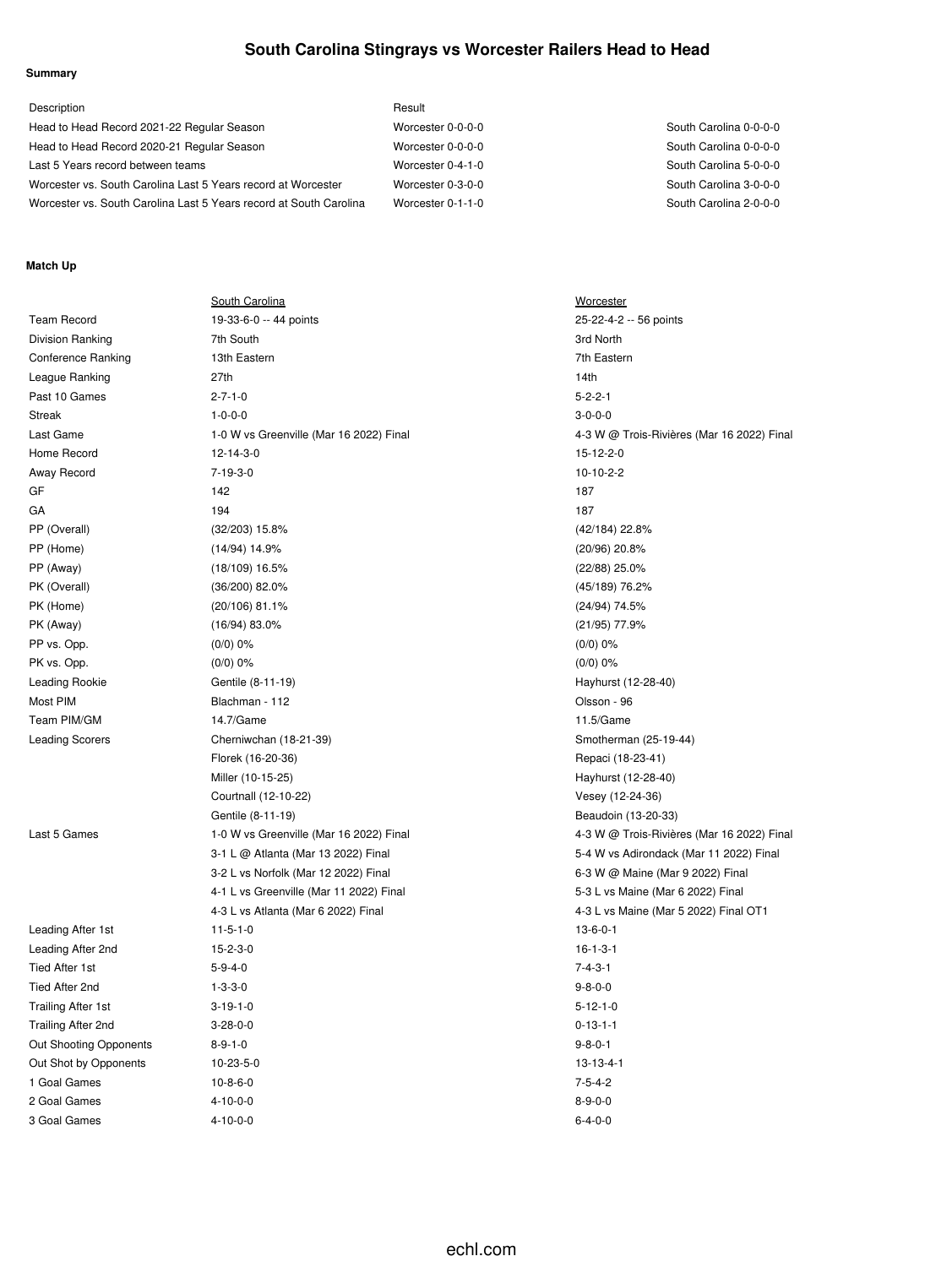# **South Carolina Stingrays vs Worcester Railers Head to Head**

| <b>Worcester Railers</b> |  |                |                                |  |  |        | <b>South Carolina Stingrays</b> |  |  |                      |                                |  |  |
|--------------------------|--|----------------|--------------------------------|--|--|--------|---------------------------------|--|--|----------------------|--------------------------------|--|--|
| # Name                   |  | GP G A PTS PIM | $+/-$                          |  |  | # Name |                                 |  |  | GP G A PTS PIM $+/-$ |                                |  |  |
| # Name                   |  |                | GP W L OTL SOL Mins GA GAA SV% |  |  | # Name |                                 |  |  |                      | GP W L OTL SOL Mins GA GAA SV% |  |  |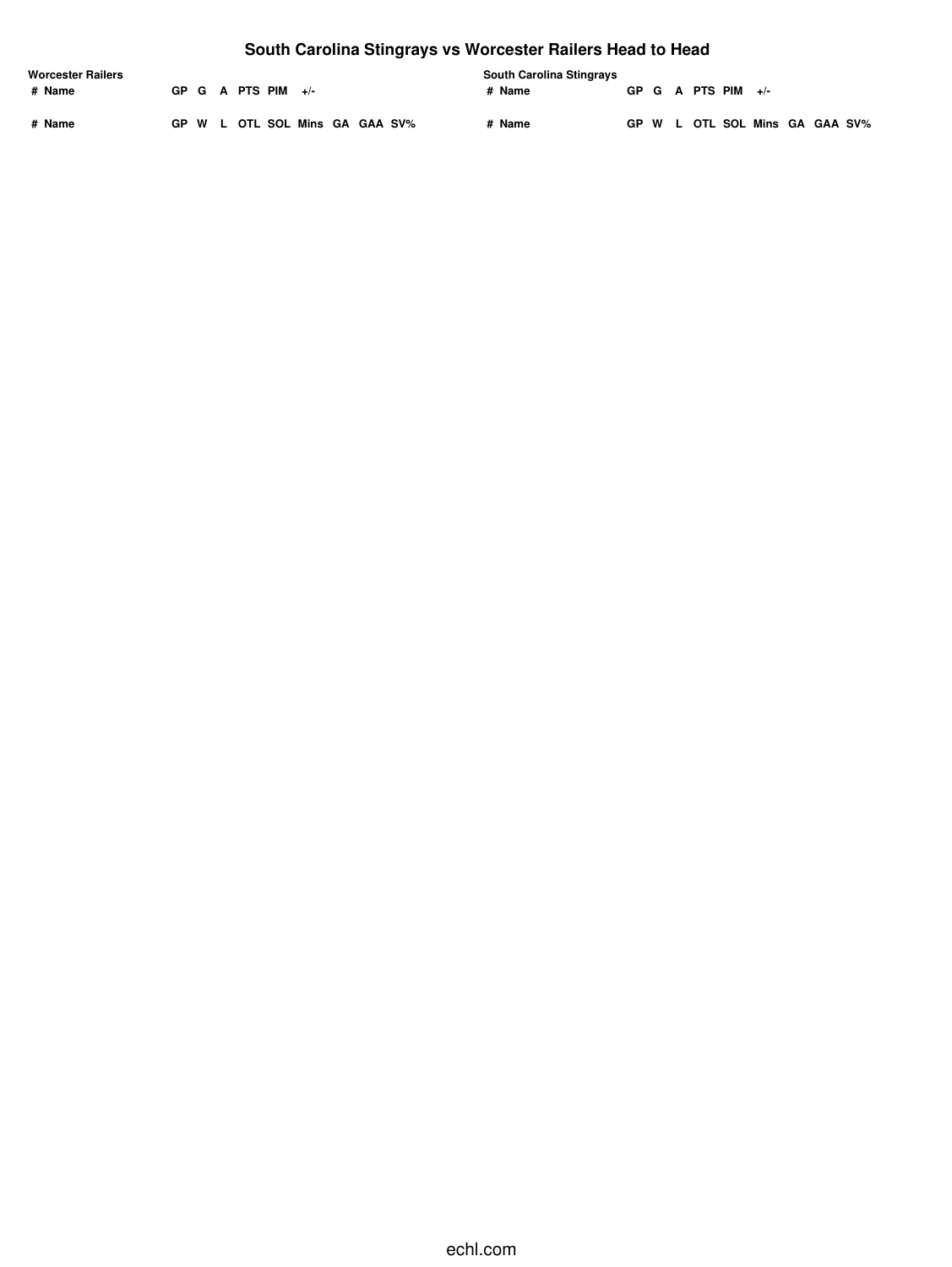# **South Carolina Stingrays vs Worcester Railers Head to Head**

| Team Game Highs and Lows   |         |            | <b>South Carolina Stingrays</b> |         |            | <b>Worcester Railers</b> |
|----------------------------|---------|------------|---------------------------------|---------|------------|--------------------------|
| Goals                      | Dec. 3  | GRN        | 6                               | Nov. 26 | at ADK     | 8                        |
|                            | Jan. 14 | <b>NOR</b> | 6                               | Jan. 29 | <b>FW</b>  | 8                        |
|                            | Jan. 23 | JAX        | 6                               |         |            |                          |
| <b>Assists</b>             | Jan. 14 | <b>NOR</b> | 10                              | Jan. 29 | FW         | 16                       |
| <b>Points</b>              | Jan. 14 | <b>NOR</b> | 16                              | Jan. 29 | FW         | 24                       |
| <b>Penalty Minutes</b>     | Jan. 22 | at JAX     | 47                              | Jan. 30 | FW         | 27                       |
| Minors                     | Nov. 19 | at GRN     | 10                              | Jan. 30 | FW         | 11                       |
| <b>Majors</b>              | Nov. 14 | ORL        | 3                               | Nov. 26 | at ADK     | 3                        |
|                            | Jan. 14 | <b>NOR</b> | 3                               |         |            |                          |
| Shots                      | Mar. 12 | <b>NOR</b> | 47                              | Oct. 22 | at MNE     | 54                       |
| <b>Power Play Goals</b>    | Dec. 3  | GRN        | 3                               | Nov. 26 | at ADK     | 3                        |
|                            | Jan. 28 | at NOR     | 3                               | Feb. 25 | at IDH     | 3                        |
|                            | Feb. 19 | at FLA     | 3                               |         |            |                          |
|                            | Feb. 23 | at GRN     | 3                               |         |            |                          |
| <b>Goals By Both Teams</b> | Dec. 3  | GRN        | 13                              | Dec. 29 | at MNE     | 16                       |
| Goals in 1st               | Nov. 13 | ORL        | 3                               | Jan. 29 | FW         | 4                        |
|                            | Dec. 3  | GRN        | 3                               |         |            |                          |
| Goals in 2nd               | Jan. 28 | at NOR     | 3                               | Nov. 26 | at ADK     | 5                        |
|                            | Feb. 5  | at GRN     | 3                               |         |            |                          |
| Goals in 3rd               | Jan. 14 | <b>NOR</b> | 5                               | Jan. 29 | FW         | 4                        |
|                            |         |            |                                 | Feb. 19 | at UTA     | 4                        |
| <b>Short Handed Goals</b>  | Oct. 23 | GRN        | 1                               | Nov. 17 | at TR      | 1                        |
|                            | Nov. 12 | ATL        | 1                               | Nov. 26 | at ADK     | 1                        |
|                            | Jan. 15 | <b>NOR</b> | 1                               | Jan. 12 | <b>MNE</b> | 1                        |
|                            | Feb. 27 | <b>FLA</b> | 1                               | Feb. 18 | at UTA     | 1                        |
|                            | Mar. 11 | GRN        | 1                               | Feb. 19 | at UTA     | 1                        |
|                            |         |            |                                 | Mar. 6  | <b>MNE</b> | 1                        |
| <b>Winning Margin</b>      | Feb. 5  | at GRN     | 4                               | Nov. 26 | at ADK     | 7                        |
| <b>Most PIM</b>            | Dec. 19 | <b>JAX</b> | 50                              | Nov. 7  | FLA        | 35                       |
| <b>Most Shots</b>          | Mar. 12 | <b>NOR</b> | 47                              | Oct. 22 | at MNE     | 54                       |
| <b>Most Shots in 1st</b>   | Dec. 31 | at ORL     | 16                              | Oct. 22 | at MNE     | 26                       |
|                            | Jan. 10 | at ORL     | 16                              |         |            |                          |
|                            | Jan. 14 | <b>NOR</b> | 16                              |         |            |                          |
| <b>Most Shots in 2nd</b>   | Mar. 12 | <b>NOR</b> | 18                              | Dec. 29 | at MNE     | 23                       |
| Most Shots in 3rd          | Nov. 14 | ORL        | 17                              | Dec. 8  | MNE        | 20                       |
|                            | Mar. 12 | <b>NOR</b> | 17                              |         |            |                          |
| <b>Fewest Shots</b>        | Nov. 6  | at JAX     | 17                              | Nov. 7  | FLA        | 12                       |
| <b>Fewest Shots in 1st</b> | Nov. 27 | at ATL     | 4                               | Nov. 7  | <b>FLA</b> | 3                        |
|                            | Dec. 5  | at GRN     | 4                               | Jan. 2  | REA        | 3                        |
|                            | Mar. 5  | ORL        | 4                               |         |            |                          |
| <b>Fewest Shots in 2nd</b> | Feb. 19 | at FLA     | 3                               | Nov. 12 | at NFL     | 4                        |
| <b>Fewest Shots in 3rd</b> | Jan. 1  | at JAX     | 2                               | Oct. 27 | at ADK     | 3                        |
|                            |         |            |                                 | Nov. 7  | FLA        | 3                        |
|                            |         |            |                                 | Jan. 7  | at REA     | 3                        |
| <b>Most Saves</b>          | Feb. 26 | FLA        | 41                              | Jan. 29 | FW         | 50                       |
| <b>Most Saves in 1st</b>   | Dec. 5  | at GRN     | 19                              | Jan. 30 | FW         | 20                       |
|                            | Dec. 17 | <b>TOL</b> | 19                              |         |            |                          |
| <b>Most Saves in 2nd</b>   | Dec. 3  | GRN        | 18                              | Jan. 7  | at REA     | 22                       |
| <b>Most Saves in 3rd</b>   | Dec. 18 | JAX        | 18                              | Dec. 1  | MNE        | 21                       |
| <b>Most Saves in 4th</b>   | Feb. 26 | FLA        | 41                              | Jan. 29 | FW         | 50                       |
| Schedule                   |         |            |                                 |         |            |                          |
| Game #<br>Date             |         |            |                                 |         |            |                          |

Mar. 18 787 South Carolina at Worcester 7:05 pm EDT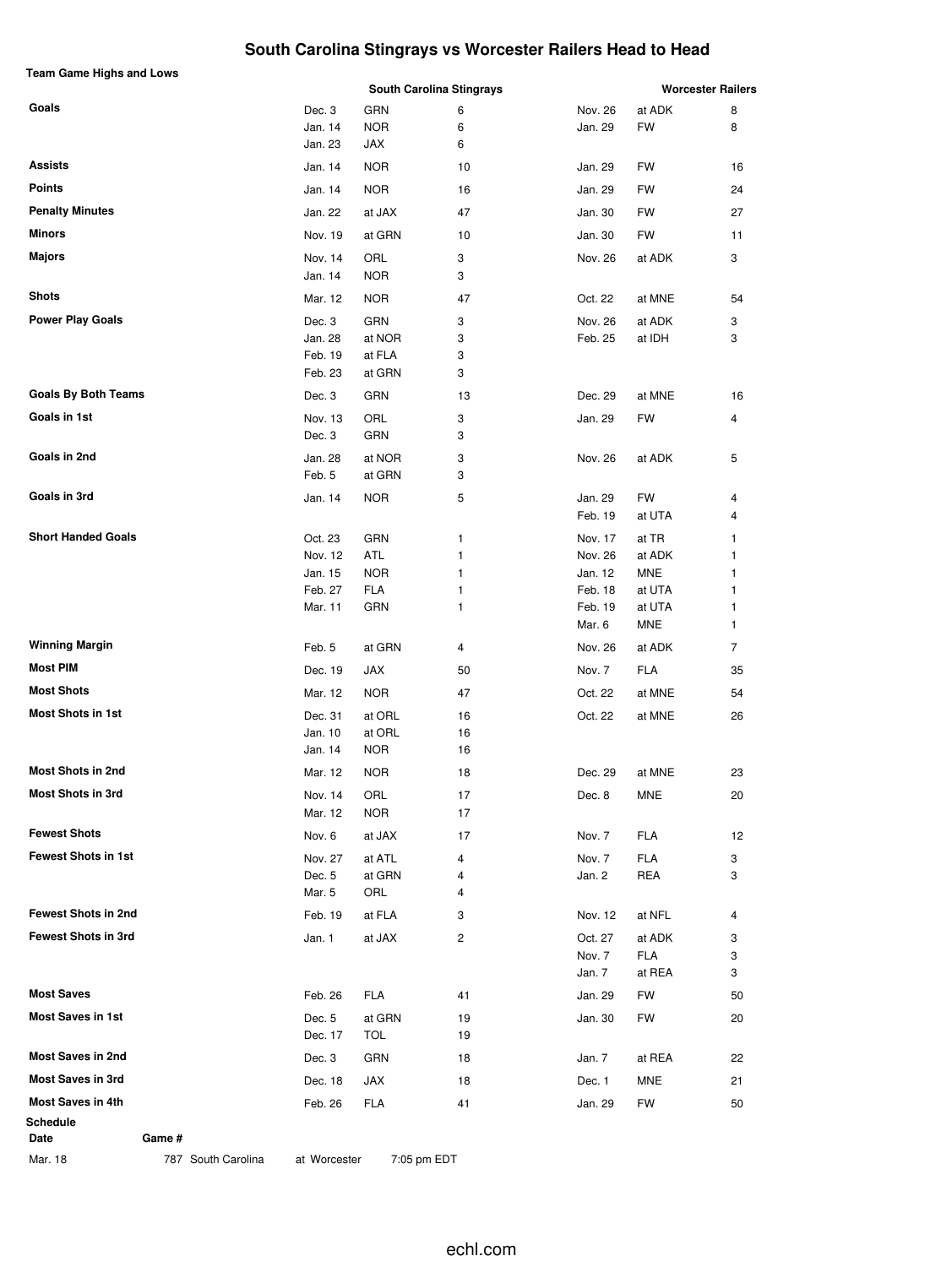# **South Carolina Stingrays Player Game By Game (1/4)**

| Date            | Opp.                                     | 2 Holway 4 Allen         |                        |                          |              |                                  |                          |                          |        |           |                              | 5 Subban 6 Pionk 7 Erkamps 9 Florek 10 Courtnall 13 Atkins 13 Isaacson 13 Slade 16 Cowlthorp |
|-----------------|------------------------------------------|--------------------------|------------------------|--------------------------|--------------|----------------------------------|--------------------------|--------------------------|--------|-----------|------------------------------|----------------------------------------------------------------------------------------------|
| Oct. 23         | Greenville                               |                          |                        | 0101                     | 0131         | 0020                             | 0133                     | 2032                     |        |           |                              | ä,                                                                                           |
| Oct. 30         | at Greenville                            | 0010                     | 0010                   | 0150                     | $004 - 1$    | 0030                             | 1032                     | $002 - 2$                |        |           |                              | ä,                                                                                           |
| Nov. 3          | Greenville                               | 0020                     | 0010                   | 0130                     | 0010         | $\sim$                           | 0010                     | 0020                     |        |           |                              |                                                                                              |
| Nov. 6          | at Jacksonville 0212                     |                          | 0110                   | 2120                     | 0020         | $\sim$                           | 1020                     | $\sim$                   |        |           |                              |                                                                                              |
| Nov. 7          | Jacksonville                             | 1222                     | 0000                   | $000 - 1$                | 0041         | $\overline{\phantom{a}}$         | 0140                     | $\sim$                   |        |           |                              | L,                                                                                           |
| Nov. 12 Atlanta |                                          | $000 - 1$                | 0010                   | $012 - 1$                | $002 - 1$    | $\sim$                           | $004 -4$                 | $\sim$                   |        |           |                              | $000 - 1$                                                                                    |
|                 | Nov. 13 Orlando                          | 0140                     | 0011                   | 1140                     | 0000         | $\sim$                           | 2162                     | $\overline{\phantom{a}}$ |        |           |                              | $001 - 1$                                                                                    |
|                 | Nov. 14 Orlando                          | $023 - 1$                | $001 - 2$              | $002 - 2$                | 0221         | $\sim$                           | $002 - 3$                | $013 - 2$                |        |           |                              | 1022                                                                                         |
|                 | Nov. 17 at Norfolk                       | $000 - 3$                | $002 - 1$              | $000 - 2$                | $001 - 1$    | $\sim$                           | $003 - 2$                | $002 - 1$                |        |           |                              | 0010                                                                                         |
|                 | Nov. 19 at Greenville                    | 0030                     | 0020                   | 0020                     | $001 - 1$    | $\sim$                           | $005 - 1$                | $002 - 1$                |        |           |                              | 0010                                                                                         |
|                 | Nov. 23 at Jacksonville 002-1            |                          | 0021                   | 0000                     | $103 - 2 -$  |                                  | $003 - 1$                | $000 - 1$                | ÷,     |           |                              | 2021                                                                                         |
|                 | Nov. 26 Greenville<br>Nov. 27 at Atlanta | $015 - 1$                | $\sim$<br>0010         | 1021<br>$001 - 1$        | $001 - 1$    | 0011                             | 0151<br>$103 - 1$        | $006 - 2$<br>$012 - 1$   |        |           |                              | 0000<br>1040                                                                                 |
| Nov. 28 Atlanta |                                          | 0130<br>$002 - 1$        |                        |                          | 0111<br>0020 | $\overline{\phantom{a}}$<br>0101 | 1272                     |                          |        |           |                              |                                                                                              |
| Dec. 3          | Greenville                               | 0101                     | 0010<br>$\blacksquare$ | 0012<br>0100             | $010 - 1$    | $001 - 2$                        | $103 - 1$                | 1050                     |        |           |                              | 0020<br>$002 - 1$                                                                            |
| Dec. 4          | Greenville                               | 0151                     | $\blacksquare$         | 0110                     | $002 - 1$    | 0000                             | 1072                     | 1160<br>2062             |        |           |                              | $000-2$                                                                                      |
| Dec. 5          | at Greenville                            | 0111                     | 0000                   | 0020                     | 0111         | $\overline{\phantom{a}}$         | 0041                     | $001 - 1$                |        |           |                              | 0011                                                                                         |
| Dec. 8          | at Idaho                                 | $002 - 2$                | $001 - 1$              | $\overline{\phantom{a}}$ |              | $\sim$                           | $004 - 1$                | $004 - 1$                |        |           | ٠                            | $001 - 1$                                                                                    |
| Dec. 10         | at Idaho                                 | $\overline{\phantom{a}}$ | 0000                   | $001 - 1$                | $001 - 1 -$  |                                  | $\blacksquare$           | 0130                     |        |           |                              | 0010                                                                                         |
| Dec. 11         | at Idaho                                 | $\overline{\phantom{a}}$ | 0010                   | $001 - 1$                | $001 - 1 -$  |                                  | $\overline{\phantom{a}}$ | $001 - 1$                |        |           |                              | $012 - 1$                                                                                    |
| Dec. 17 Toledo  |                                          | $\overline{\phantom{a}}$ | $002 - 1$              | $\overline{\phantom{a}}$ | $000 - 1 -$  |                                  | $004 - 1$                | 0120                     |        |           |                              | 0000                                                                                         |
| Dec. 18         | Jacksonville                             | $\blacksquare$           | 0010                   | $\overline{\phantom{a}}$ | $000-2$      | $\sim$                           | $005 - 2$                | $002 - 2$                | 0000   |           |                              | 1031                                                                                         |
| Dec. 19         | Jacksonville                             | $\overline{\phantom{a}}$ | $004 - 1$              | $\sim$                   | 0000         | $\overline{\phantom{a}}$         | 0040                     | 0020                     | 0010   |           |                              | $002 - 2$                                                                                    |
| Dec. 26         | Jacksonville                             | ÷,                       | 0101                   | $\overline{\phantom{a}}$ | 0020         | 0000                             | 0161                     | 0021                     |        |           |                              | 0000                                                                                         |
| Dec. 29         | at Jacksonville                          |                          | $000 - 1$              | $\sim$                   | $002 - 2$    | $\sim$                           | $000 - 3$                | $003 - 2$                |        |           |                              | 1012                                                                                         |
| Dec. 31         | at Orlando                               | ÷,                       | $003 - 1$              | $\sim$                   | 0010         | $\overline{\phantom{a}}$         | 1031                     | 1041                     |        |           |                              | $003 - 1$                                                                                    |
| Jan. 1          | at Jacksonville                          | $\overline{\phantom{a}}$ | 0001                   | $\overline{\phantom{a}}$ | 0020         | $\overline{\phantom{a}}$         | 1021                     | 0141                     |        |           | $\overline{\phantom{a}}$     | 0000                                                                                         |
| Jan. 2          | Jacksonville                             | $\overline{\phantom{a}}$ | $003 - 2$              | $\sim$                   | 0030         | $\overline{\phantom{a}}$         | 0110                     | 1090                     | ä,     |           | 0000                         | $001 - 1$                                                                                    |
| Jan. 7          | at Florida                               | $\sim$                   | 0010                   | $012 - 3$                |              | $\overline{\phantom{a}}$         | 0020                     | 0090                     | ÷,     | $011 - 4$ |                              | ä,                                                                                           |
| Jan. 8          | at Florida                               | $\overline{\phantom{a}}$ | 0110                   | $002 - 1$                | $011 - 1$    | $\overline{\phantom{a}}$         | $006 - 1$                | $006 - 1$                | $\sim$ | 0160      | $\sim$                       | $101 - 1$                                                                                    |
| Jan. 10         | at Orlando                               | ÷,                       | 0021                   | 0011                     | 1021         |                                  | 0030                     | $001 - 1$                | ÷,     | 0010      |                              | 0010                                                                                         |
| Jan. 14         | Norfolk                                  | ä,                       | 0050                   | 0100                     |              |                                  | 1140                     | 0020                     | ÷,     | 0040      |                              | $000 - 1$                                                                                    |
| Jan. 15         | Norfolk                                  | ÷,                       | $001 - 1$              | 0010                     |              |                                  | 0140                     | 0040                     | ÷,     | $002 - 1$ |                              | 0010                                                                                         |
| Jan. 21         | at Jacksonville                          | $\overline{\phantom{a}}$ | $002 - 1$              | $002 - 2$                |              |                                  | $003 - 2$                | 0020                     |        | 1031      |                              |                                                                                              |
| Jan. 22         | at Jacksonville                          | $\overline{\phantom{a}}$ | 0020                   | 0020                     |              |                                  | 0020                     | 0010                     | ÷,     | 0020      |                              | ÷                                                                                            |
| Jan. 23         | Jacksonville                             |                          | 0000                   | 0010                     |              |                                  | 0041                     | 0111                     | ٠      | 1060      |                              | 0021                                                                                         |
| Jan. 26         | at Greenville                            | $\overline{\phantom{m}}$ | $000-4$ 001-4          |                          |              |                                  | $012 - 4$                | $002 - 2$                |        | $003 - 3$ |                              | 0101                                                                                         |
| Jan. 28         | at Norfolk                               |                          | $001 - 1$              |                          |              |                                  | 1150                     | $001 - 1$                |        | 0110      |                              | $010 - 1$                                                                                    |
| Jan. 29         | at Norfolk                               | $\overline{\phantom{m}}$ | 0000                   |                          |              | $\overline{\phantom{m}}$         | $104 - 1$                | 0000                     | ۰      | $003 - 1$ |                              | $000 - 2$                                                                                    |
| Jan. 30         | at Norfolk                               | $\overline{\phantom{m}}$ | 0100                   |                          |              |                                  | 0020                     | 0020                     | ۰      | 0030      |                              | 0111                                                                                         |
| Feb. 5          | at Greenville                            | $\overline{\phantom{a}}$ | 0012                   | 0040                     |              |                                  | 0151                     | 0040                     |        | 2122      |                              | ۰                                                                                            |
|                 | Feb. 11 Norfolk                          | ÷,                       | 0000                   | 0110                     |              |                                  | 0121                     | 0030                     |        |           |                              | $\overline{\phantom{0}}$                                                                     |
| Feb. 12 Norfolk |                                          | ÷,                       | $003 - 1$              | $002 - 1$                |              |                                  | 0130                     | $000 - 1$                |        |           |                              | $\blacksquare$                                                                               |
|                 | Feb. 15 Greenville                       | ÷,                       | 0000                   | 1010                     |              |                                  | 0 1 2 -2                 | $006 - 3$                |        |           |                              | $011 - 1$                                                                                    |
|                 | Feb. 18 at Florida                       | ÷,                       | 0112                   | 0001                     |              |                                  | 0141                     | 0011                     |        |           |                              | $001 - 2$                                                                                    |
|                 | Feb. 19 at Florida                       | $\frac{1}{2}$            | $001 - 2002 - 1$       |                          |              |                                  | $106 - 2$                | $113 - 1$                |        |           | $\qquad \qquad \blacksquare$ | $000 - 1$                                                                                    |
|                 | Feb. 20 at Jacksonville                  |                          | $000 - 1 0000$         |                          |              |                                  | $001 - 2$                | 2032                     |        |           | $\qquad \qquad \blacksquare$ | 0000                                                                                         |
|                 | Feb. 23 at Greenville                    | $\overline{\phantom{m}}$ | 0001                   | 1131                     |              |                                  | 0011                     | 0030                     |        |           |                              | $000 - 1$                                                                                    |
|                 | Feb. 24 at Atlanta                       |                          |                        | $010-2$ 011-2            |              |                                  | $004 - 3$                | $002 - 1$                |        |           |                              | 0120                                                                                         |
| Feb. 26 Florida |                                          |                          |                        | 0031                     |              |                                  | ۰                        | $003 - 2$                |        |           |                              | 0021                                                                                         |
| Feb. 27 Florida |                                          |                          |                        | $003 - 1$                |              |                                  | $006 - 1$                | 0040                     |        |           |                              | $001 - 1$                                                                                    |
| Mar. 4          | Orlando                                  |                          |                        | 0010                     |              |                                  | 1192                     | $004 - 2$                |        | $005 - 2$ |                              | 0100                                                                                         |
| Mar. 5          | Orlando                                  |                          |                        | $001 - 1$                |              |                                  | 1244                     | 1041                     |        | 0020      |                              | ۰                                                                                            |
| Mar. 6          | Atlanta                                  |                          |                        | $002 - 1$                |              |                                  | $002 - 2$                | 0120                     |        | 0202      |                              | $\overline{\phantom{a}}$                                                                     |
| Mar. 11         | Greenville                               |                          | 0000                   | $005 - 1$                |              |                                  | 0010                     | 0010                     | ÷      | 0040      |                              | 0020                                                                                         |
|                 | Mar. 12 Norfolk                          | ÷                        | 0131                   | 0030                     |              |                                  | 0070                     | 0121                     | ÷      | $006 - 2$ |                              | $000 - 1$                                                                                    |
|                 | Mar. 13 at Atlanta                       |                          | 0010                   | $004 - 1$                |              |                                  | $002 - 1$                | 0040                     |        | ÷,        |                              | 0020                                                                                         |
|                 | Mar. 16 Greenville                       |                          | 0000                   | 0010                     |              |                                  | 0010                     | 0031                     |        | 0030      |                              | 0010                                                                                         |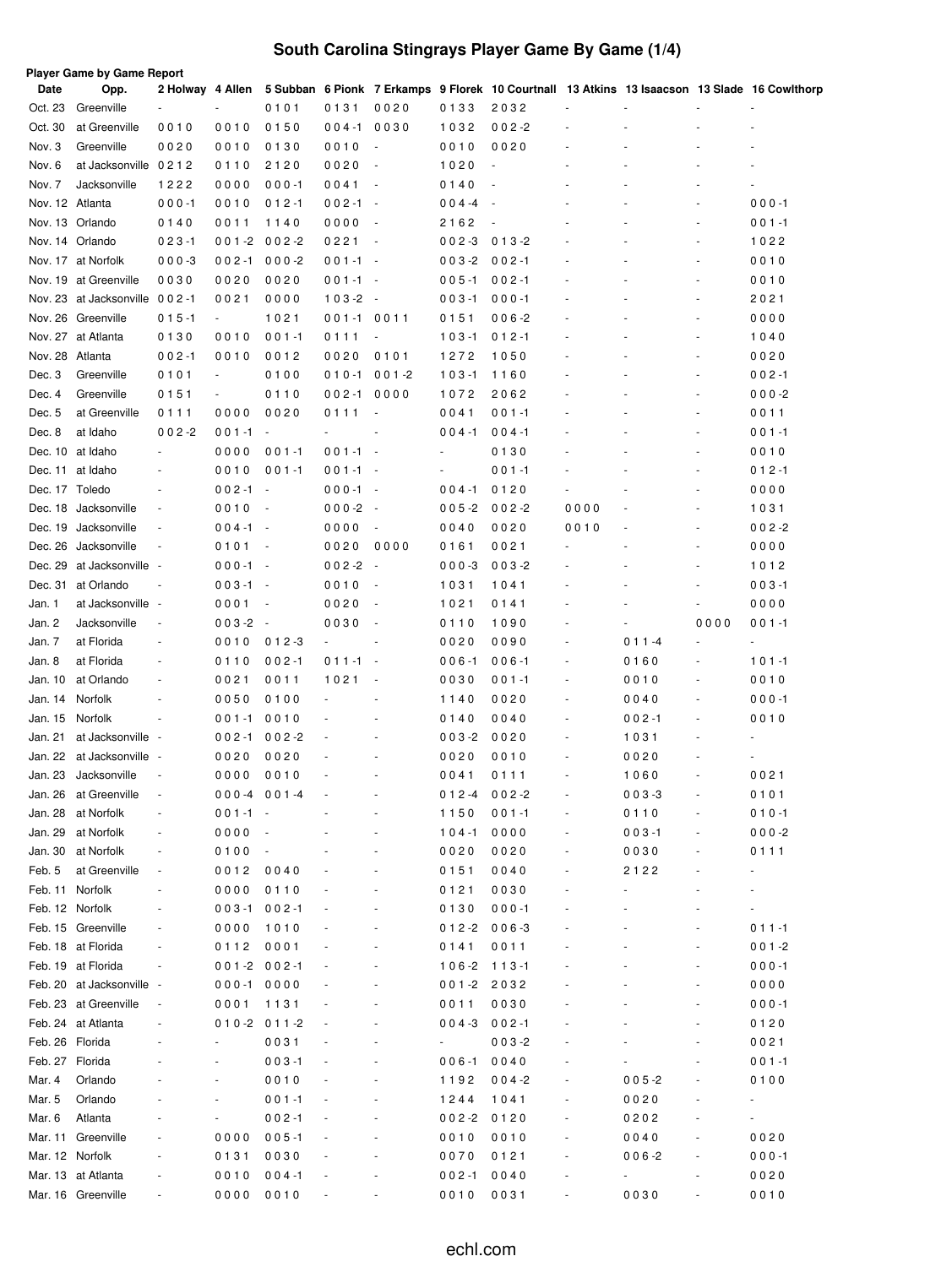# **South Carolina Stingrays Player Game By Game (2/4)**

| Date            | Player Game by Game Report<br>Opp. |           |           |                          |                          |           |                          |                              |           | 17 Miller 18 Brink 19 Kirwin 20 Boukal 20 Gentile 20 Smutek 21 Hammond 22 Blachman 23 Holmstrom 25 Martin 25 Sorensen |                          |                              |
|-----------------|------------------------------------|-----------|-----------|--------------------------|--------------------------|-----------|--------------------------|------------------------------|-----------|-----------------------------------------------------------------------------------------------------------------------|--------------------------|------------------------------|
| Oct. 23         | Greenville                         | 0222      | 0030      | $\sim$                   |                          |           |                          |                              |           | 0020                                                                                                                  |                          |                              |
| Oct. 30         | at Greenville                      | 0002      | $001 - 1$ | $\overline{\phantom{a}}$ |                          |           |                          |                              |           | $003 - 2$                                                                                                             |                          |                              |
| Nov. 3          | Greenville                         | 0030      | 0020      | ÷,                       |                          |           |                          | 0010                         |           | 0020                                                                                                                  |                          |                              |
| Nov. 6          | at Jacksonville 0111               |           | 0001      | ä,                       |                          |           |                          | 0001                         | ÷,        | 0110                                                                                                                  |                          |                              |
| Nov. 7          | Jacksonville                       | 1021      | 0121      |                          |                          |           |                          | 0002                         | ÷,        | 0131                                                                                                                  |                          |                              |
| Nov. 12 Atlanta |                                    | 1020      | 0110      | ÷,                       |                          |           |                          | $001 - 1$                    | ÷,        | 0050                                                                                                                  |                          |                              |
|                 | Nov. 13 Orlando                    | 0223      | 0012      | ÷,                       |                          |           |                          | 0010                         | ÷,        | 0050                                                                                                                  |                          |                              |
|                 | Nov. 14 Orlando                    | $000 - 3$ | $103 - 3$ | $\overline{\phantom{a}}$ |                          |           |                          | $003 - 1$                    | ÷,        | $005 - 2$                                                                                                             |                          |                              |
|                 | Nov. 17 at Norfolk                 | $001 - 1$ | $004 - 3$ | $\overline{\phantom{a}}$ |                          |           |                          | $003 - 1$                    | ÷,        |                                                                                                                       |                          |                              |
|                 | Nov. 19 at Greenville              | $003 - 1$ | 0040      | $\sim$                   |                          |           |                          | 0020                         |           |                                                                                                                       |                          |                              |
|                 | Nov. 23 at Jacksonville 001-1      |           | 0010      | ÷,                       |                          |           |                          | 0010                         | ٠         |                                                                                                                       |                          |                              |
|                 | Nov. 26 Greenville                 | 1051      | 1050      | ÷,                       |                          |           |                          | 0011                         | 0000      | 0110                                                                                                                  |                          | 0111                         |
|                 | Nov. 27 at Atlanta                 | 0121      | 0000      |                          |                          |           |                          | 0021                         | 0000      | $001 - 1$                                                                                                             |                          | 0020                         |
| Nov. 28 Atlanta |                                    | 1060      | 0121      |                          |                          |           |                          | 0011                         | 0000      | 0111                                                                                                                  |                          |                              |
| Dec. 3          | Greenville                         | $013 - 1$ | $103 - 2$ | $\overline{\phantom{a}}$ |                          |           |                          | 0020                         | 0000      | 0120                                                                                                                  |                          | $001 - 2$                    |
| Dec. 4          | Greenville                         | $000 - 1$ | $003 - 1$ |                          |                          |           |                          | $001 - 2$                    | $000 - 1$ | 0010                                                                                                                  |                          |                              |
| Dec. 5          | at Greenville                      | 0000      | 0040      |                          |                          |           |                          | 0020                         | 0010      | 0000                                                                                                                  |                          | 0010                         |
| Dec. 8          | at Idaho                           | $001 - 1$ | 0020      | $\overline{\phantom{a}}$ |                          |           |                          | 0010                         | 0000      | 0010                                                                                                                  |                          | 0000                         |
|                 | Dec. 10 at Idaho                   | $001 - 3$ | $002 - 3$ | $\overline{\phantom{a}}$ |                          |           |                          | $003 - 1$                    | 0010      | $012 - 2$                                                                                                             |                          | $001 - 2$                    |
|                 | Dec. 11 at Idaho                   | $000-2$   | $013 - 2$ | $\overline{\phantom{a}}$ |                          |           |                          | $002 - 1$                    | 0010      | $003 - 1$                                                                                                             | $\overline{\phantom{a}}$ | $001 - 1$                    |
| Dec. 17 Toledo  |                                    | $002 - 1$ | 0010      | $\overline{\phantom{a}}$ | 0011                     |           |                          |                              |           | $006 - 1$                                                                                                             | $001 - 1$                |                              |
| Dec. 18         | Jacksonville                       | 0010      | 0121      | $\overline{\phantom{a}}$ | 0000                     |           |                          |                              |           | $003 - 1$                                                                                                             | $000 - 1$                |                              |
| Dec. 19         | Jacksonville                       | $000-2$   | $002 - 1$ | $\overline{\phantom{a}}$ | $010 - 1$                |           |                          |                              |           | 0000                                                                                                                  | 0020                     |                              |
| Dec. 26         | Jacksonville                       | 0000      | 0020      |                          |                          |           |                          |                              | 0000      | $001 - 1$                                                                                                             | $001 - 1$                |                              |
| Dec. 29         | at Jacksonville 001-3              |           | 0020      |                          |                          |           | $000 - 2$                |                              | 0000      | $002 - 3$                                                                                                             | 0000                     |                              |
|                 | Dec. 31 at Orlando                 | $002 - 1$ | 0111      |                          |                          |           | $001 - 1$                |                              | 0101      | 1230                                                                                                                  | 1010                     | $\qquad \qquad \blacksquare$ |
| Jan. 1          | at Jacksonville 0000               |           | 0010      |                          |                          |           | 0000                     |                              |           | 0030                                                                                                                  | 0010                     |                              |
| Jan. 2          | Jacksonville                       | $003 - 1$ | 0030      |                          |                          |           | 0010                     |                              |           | 0000                                                                                                                  | 0000                     |                              |
| Jan. 7          | at Florida                         | $001 - 1$ | $102 - 3$ |                          |                          |           |                          | $001 - 2$                    | 0000      | $205 - 4$                                                                                                             | $000 -2$                 |                              |
| Jan. 8          | at Florida                         | $102 - 2$ |           |                          |                          |           |                          | $000 - 2$                    | $001 - 1$ | 0040                                                                                                                  | $001 - 1$                |                              |
| Jan. 10         | at Orlando                         | 0110      | $005 - 1$ | $\overline{\phantom{a}}$ |                          |           |                          | 0020                         | $000 - 1$ | $005 - 1$                                                                                                             | $000 -2$                 |                              |
| Jan. 14         | Norfolk                            | 0110      | 0122      |                          |                          | 2160      |                          | 0241                         | 0010      | 0260                                                                                                                  | 0000                     |                              |
| Jan. 15         | Norfolk                            | 1021      | 0010      |                          |                          | $017 - 1$ |                          | 0021                         | 0000      | 1021                                                                                                                  | 0000                     |                              |
| Jan. 21         | at Jacksonville 0010               |           | 0010      | 0100                     | ÷,                       | $001 - 2$ |                          | 0050                         | 0000      | 0111                                                                                                                  | 0001                     |                              |
| Jan. 22         | at Jacksonville 0020               |           | 0020      | 0010                     | ÷,                       | 0030      | $\overline{\phantom{a}}$ | 0000                         | 0000      | 0020                                                                                                                  | 0010                     |                              |
|                 | Jan. 23 Jacksonville               | 0241      | 2041      | 1021                     |                          | 1021      |                          | 0213                         | ÷,        | 1142                                                                                                                  |                          | $\overline{\phantom{a}}$     |
|                 | Jan. 26 at Greenville              | $002 - 1$ | $001 - 1$ | $001 - 2$                |                          | $102 - 2$ |                          | $011 - 1$                    |           | $001 - 2$                                                                                                             |                          |                              |
|                 | Jan. 28 at Norfolk                 | $001 - 2$ | $002 - 1$ | $002 - 2$                | $\overline{\phantom{a}}$ | $114-2$   |                          | $022-3$                      |           | $011 - 3$                                                                                                             | $000 - 1$                |                              |
|                 | Jan. 29 at Norfolk                 | $001 - 1$ | $002 - 1$ | 0010                     | $\overline{\phantom{a}}$ | 0010      |                          | $001 - 1$                    | ÷,        | 0000                                                                                                                  | 0000                     |                              |
|                 | Jan. 30 at Norfolk                 | 0030      | 0000      | $003 - 1$                | $\overline{\phantom{a}}$ | 0030      |                          |                              | ÷,        | 0010                                                                                                                  | 1030                     |                              |
| Feb. 5          | at Greenville                      | 0012      | ٠         | 0111                     | $\overline{\phantom{a}}$ | 1151      |                          |                              | 0000      | 0130                                                                                                                  | 0102                     |                              |
| Feb. 11 Norfolk |                                    | 0010      | 0030      | 1030                     | $\overline{\phantom{a}}$ | 0221      |                          |                              | $000 - 1$ |                                                                                                                       |                          |                              |
|                 | Feb. 12 Norfolk                    | $000 - 2$ | $001 - 4$ | $014 - 1$                | $\overline{\phantom{a}}$ | 0100      |                          |                              | 0000      |                                                                                                                       |                          |                              |
|                 | Feb. 15 Greenville                 | $001 - 2$ | 0110      | $003 - 1$                | $\overline{\phantom{a}}$ | 0020      |                          | $\qquad \qquad \blacksquare$ |           |                                                                                                                       |                          |                              |
|                 | Feb. 18 at Florida                 | $105 - 1$ | $000 - 2$ | 0100                     | $\overline{\phantom{a}}$ | 0001      |                          | 1031                         |           |                                                                                                                       |                          |                              |
|                 | Feb. 19 at Florida                 | $000 - 1$ | 0000      | 0000                     | $\overline{\phantom{a}}$ | 0130      |                          | $012 - 1$                    |           |                                                                                                                       |                          |                              |
|                 | Feb. 20 at Jacksonville 0101       |           | 0040      | $\sim$                   | $\overline{\phantom{a}}$ | 0221      |                          | 0020                         |           | $\qquad \qquad \blacksquare$                                                                                          | 0001                     |                              |
|                 | Feb. 23 at Greenville              | $000 - 1$ | $001 - 1$ | 0120                     | $\overline{\phantom{a}}$ | 0120      |                          | 0220                         |           |                                                                                                                       | 0010                     |                              |
|                 | Feb. 24 at Atlanta                 | 1010      | 002-1     | $001 - 1$                | $\overline{\phantom{a}}$ | 0020      |                          | $002 - 1$                    | $000 - 1$ |                                                                                                                       | $000 - 1$                |                              |
| Feb. 26 Florida |                                    | 1111      | 0121      | 0020                     | $\overline{\phantom{a}}$ | $104 - 1$ |                          | 0011                         | 0000      |                                                                                                                       | $000 - 1$                |                              |
| Feb. 27 Florida |                                    | 0010      | $\sim$    | $001 - 1$                | $\overline{\phantom{a}}$ | $001 - 1$ |                          | 0011                         | 0000      |                                                                                                                       | $001 - 1$                |                              |
| Mar. 4          | Orlando                            | 1010      | 0000      | $\sim$                   |                          | $005 - 2$ |                          | $001 - 1$                    |           |                                                                                                                       |                          |                              |
| Mar. 5          | Orlando                            | 0101      | 001-1     | $001 - 1$                |                          | $004 - 2$ |                          | 0042                         |           |                                                                                                                       |                          |                              |
| Mar. 6          | Atlanta                            | 0010      | 0000      | 0042                     |                          | 1032      |                          | 1121                         |           |                                                                                                                       |                          |                              |
|                 | Mar. 11 Greenville                 | 0110      | 1010      |                          |                          | 0000      |                          | 0020                         |           |                                                                                                                       | 0000                     |                              |
| Mar. 12 Norfolk |                                    | 0031      | $002 - 2$ | $\overline{\phantom{a}}$ |                          |           |                          | $001 - 1$                    | 0000      |                                                                                                                       | 0011                     |                              |
|                 | Mar. 13 at Atlanta                 | $001 - 1$ | 0010      | 0010                     | $\overline{\phantom{a}}$ | $000 - 1$ |                          | 0121                         |           |                                                                                                                       | 0000                     |                              |
|                 | Mar. 16 Greenville                 | 0010      | 0101      | 0021                     |                          | 0020      |                          | 0020                         |           |                                                                                                                       |                          |                              |
|                 |                                    |           |           |                          |                          |           |                          |                              |           |                                                                                                                       |                          |                              |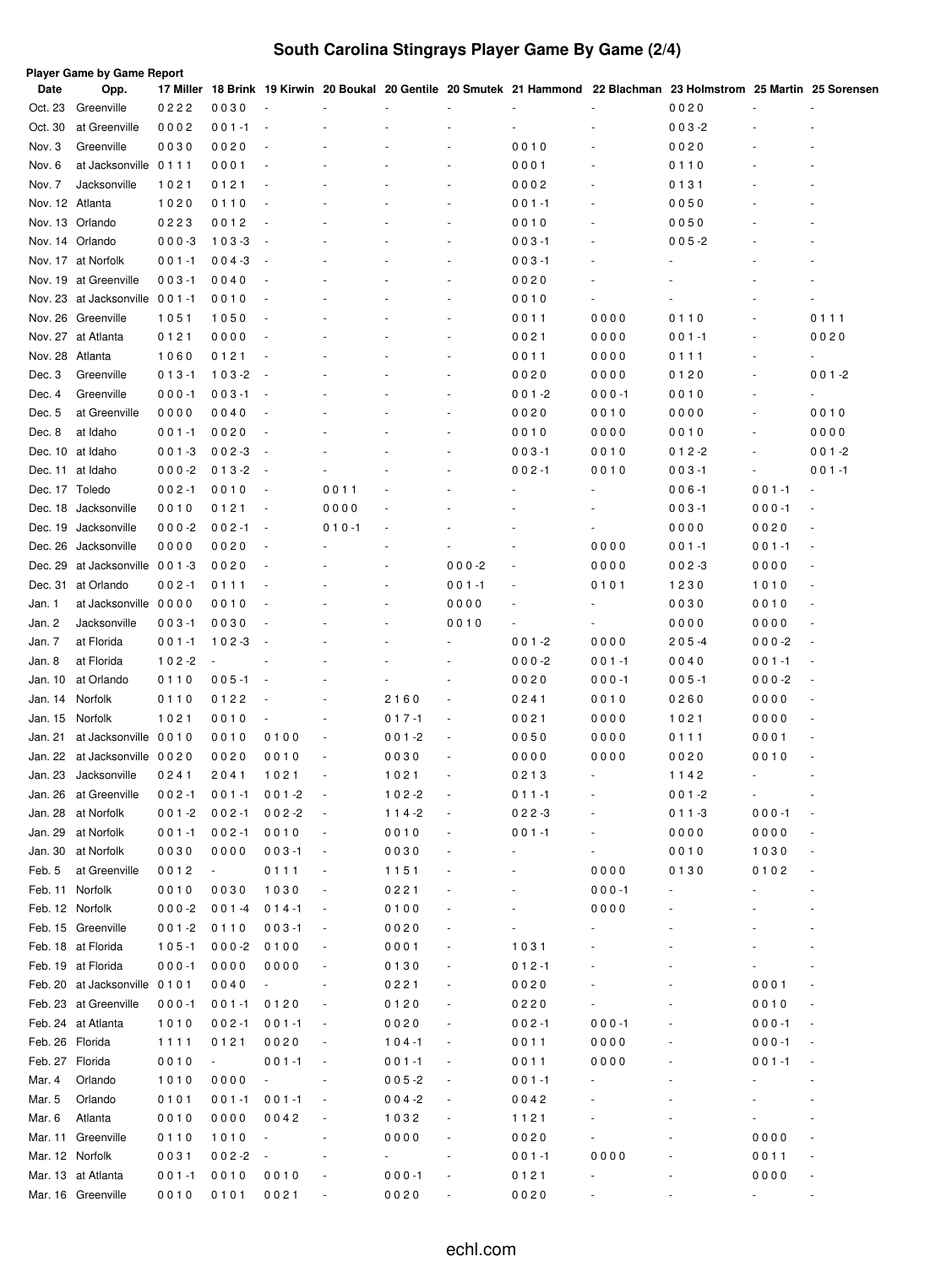# **South Carolina Stingrays Player Game By Game (3/4)**

|                 | <b>Player Game by Game Report</b> |                          |           |                          |                          |                                                                                                                  |           |           |      |      |                       |
|-----------------|-----------------------------------|--------------------------|-----------|--------------------------|--------------------------|------------------------------------------------------------------------------------------------------------------|-----------|-----------|------|------|-----------------------|
| Date            | Opp.                              |                          |           |                          |                          | 25 Wilkie 26 Kramer 26 Strong 27 Reddekopp 28 Cherniwchan 29 Coleman 33 Chrcek 33 McPherson 33 Wardley 34 Massie |           |           |      |      | 38<br><b>DiTomaso</b> |
| Oct. 23         | Greenville                        | $\overline{\phantom{a}}$ | $003 - 2$ | ÷,                       | 0000                     | 1021                                                                                                             | $001 - 1$ |           |      | 1112 |                       |
| Oct. 30         | at Greenville                     | $\overline{\phantom{a}}$ | 0000      |                          |                          | 0051                                                                                                             | $001 - 1$ |           |      |      |                       |
| Nov. 3          | Greenville                        | $\overline{\phantom{a}}$ | 0000      |                          |                          | 0110                                                                                                             | 0030      |           |      |      |                       |
| Nov. 6          | at Jacksonville                   | $\overline{\phantom{a}}$ | 0000      |                          |                          | 1211                                                                                                             |           |           |      |      |                       |
| Nov. 7          | Jacksonville                      | $\overline{\phantom{a}}$ | $002 - 1$ |                          |                          | 1032                                                                                                             |           |           |      |      |                       |
| Nov. 12         | Atlanta                           |                          |           |                          |                          | $002 -4$                                                                                                         |           |           |      |      |                       |
| Nov. 13         | Orlando                           |                          |           |                          |                          | 0100                                                                                                             |           |           |      |      |                       |
| Nov. 14         | Orlando                           |                          |           |                          |                          | $003 - 3$                                                                                                        |           |           |      |      |                       |
| Nov. 17         | at Norfolk                        | 0010                     |           |                          |                          |                                                                                                                  | 0030      | $\sim$    | 0000 |      |                       |
| Nov. 19         | at Greenville                     | 0000                     |           |                          |                          |                                                                                                                  | $001 - 1$ | $\sim$    | 0000 |      |                       |
| Nov. 23         | at Jacksonville                   | $\sim$                   | 0202      | $\overline{\phantom{a}}$ | 0020                     |                                                                                                                  | $003 - 2$ |           |      |      |                       |
| Nov. 26         | Greenville                        | $\overline{\phantom{a}}$ | 0001      | $\blacksquare$           | 001-1                    |                                                                                                                  |           |           |      |      |                       |
| Nov. 27         | at Atlanta                        | $\overline{\phantom{a}}$ | 0000      | $\overline{\phantom{a}}$ | 0001                     |                                                                                                                  |           |           |      |      |                       |
| Nov. 28         | Atlanta                           | ٠                        |           |                          | 0110                     | 1161                                                                                                             |           |           |      |      |                       |
| Dec. 3          | Greenville                        | $\overline{\phantom{a}}$ |           |                          |                          | 3150                                                                                                             |           |           |      |      |                       |
| Dec. 4          | Greenville                        | $\overline{\phantom{a}}$ | 0001      |                          |                          | 0141                                                                                                             |           |           |      |      |                       |
| Dec. 5          | at Greenville                     | $\overline{\phantom{a}}$ |           |                          |                          | 1020                                                                                                             |           |           |      |      |                       |
| Dec. 8          | at Idaho                          | $\overline{\phantom{a}}$ | $001 - 1$ |                          |                          | $004 - 1$                                                                                                        |           |           |      |      |                       |
| Dec. 10         | at Idaho                          | $\overline{\phantom{a}}$ | 0030      |                          |                          | 1010                                                                                                             |           |           |      |      |                       |
| Dec. 11         | at Idaho                          | $\overline{\phantom{a}}$ | 0000      |                          |                          | $003 - 1$                                                                                                        |           |           |      |      |                       |
| Dec. 17         | Toledo                            | $\overline{\phantom{a}}$ | -         |                          |                          | 0050                                                                                                             | 1041      |           |      |      |                       |
| Dec. 18         | Jacksonville                      | $\blacksquare$           | $000 - 1$ |                          |                          | $004 - 3$                                                                                                        | 0000      |           |      |      |                       |
| Dec. 19         | Jacksonville                      | ÷,                       | $000 - 1$ |                          |                          | 1070                                                                                                             | 1021      |           |      |      |                       |
| Dec. 26         | Jacksonville                      | ÷,                       | 0000      |                          |                          | 1051                                                                                                             | $002 - 1$ |           |      |      |                       |
| Dec. 29         | at Jacksonville                   | $\overline{\phantom{a}}$ | $000 - 1$ |                          |                          | $003 - 2$                                                                                                        | 0010      |           |      |      |                       |
| Dec. 31         | at Orlando                        | $\sim$                   | 0000      |                          |                          | $017 - 1$                                                                                                        | $012 - 1$ |           |      |      |                       |
| Jan. 1          | at Jacksonville -                 |                          | 0000      |                          |                          | 0121                                                                                                             | 0020      |           |      |      |                       |
| Jan. 2          | Jacksonville                      | $\overline{\phantom{a}}$ |           |                          |                          | 0000                                                                                                             | 0020      |           |      |      |                       |
| Jan. 7          | at Florida                        |                          |           |                          |                          | $011 - 1$                                                                                                        | $000 - 5$ | 0000      |      |      |                       |
| Jan. 8          | at Florida                        |                          |           |                          |                          | $003 - 1$                                                                                                        | ÷,        | $001 - 3$ |      |      |                       |
| Jan. 10         | at Orlando                        |                          |           |                          |                          | 0030                                                                                                             | ÷,        | $003 - 2$ |      |      |                       |
| Jan. 14         | Norfolk                           |                          |           |                          |                          | 3050                                                                                                             |           | 0001      |      |      |                       |
| Jan. 15         | Norfolk                           |                          |           |                          |                          | 0020                                                                                                             |           | 0010      |      |      |                       |
| Jan. 21         | at Jacksonville                   |                          |           |                          |                          | $003 - 2$                                                                                                        |           | 0001      |      |      |                       |
| Jan. 22         | at Jacksonville                   |                          |           |                          |                          | 0030                                                                                                             |           | 0010      |      |      |                       |
| Jan. 23         | Jacksonville                      |                          |           |                          |                          |                                                                                                                  |           | 0121      |      |      | 0011                  |
|                 | Jan. 26 at Greenville             |                          |           |                          |                          |                                                                                                                  |           | 0010      |      |      | $014-2$               |
|                 | Jan. 28 at Norfolk                |                          |           |                          |                          |                                                                                                                  |           | $001 - 1$ |      |      | $002 - 1$             |
|                 | Jan. 29 at Norfolk                |                          |           |                          |                          |                                                                                                                  |           | $000 - 2$ |      | ٠    | 0020                  |
| Jan. 30         | at Norfolk                        |                          |           |                          |                          |                                                                                                                  |           | 0030      |      | ٠    | 0000                  |
| Feb. 5          | at Greenville                     |                          |           |                          |                          |                                                                                                                  |           |           |      |      | 1032                  |
| Feb. 11 Norfolk |                                   |                          |           |                          | 0020                     | 1120                                                                                                             |           |           |      |      | 0100                  |
| Feb. 12 Norfolk |                                   |                          |           |                          | $002 - 2$                | 1041                                                                                                             |           |           |      |      | $002 - 3$             |
|                 | Feb. 15 Greenville                |                          |           | ٠                        | $104 - 2$                | $012 - 2$                                                                                                        |           |           |      |      | $001 - 3$             |
|                 | Feb. 18 at Florida                |                          |           | ÷,                       | $000 - 2$                | 0152                                                                                                             |           |           |      |      | $\sim$                |
|                 | Feb. 19 at Florida                |                          |           | $\overline{a}$           | $000 - 1$                | $011 - 2$                                                                                                        |           |           |      | ä,   | $000 - 1$             |
|                 | Feb. 20 at Jacksonville           |                          |           | $\overline{a}$           | 0122                     | $003 - 2$                                                                                                        |           |           |      |      | $002 - 1$             |
|                 | Feb. 23 at Greenville             |                          |           | ä,                       | $000 - 1$                | 0120                                                                                                             |           |           |      |      | 0110                  |
|                 | Feb. 24 at Atlanta                |                          |           | ÷,                       | $010 - 2$                | $000 - 3$                                                                                                        |           |           |      |      | $\sim$                |
| Feb. 26 Florida |                                   |                          |           | 0011                     | $012 - 1$                | 0232                                                                                                             |           |           |      |      | 0121                  |
| Feb. 27 Florida |                                   |                          |           | 0020                     | 0011                     | 1040                                                                                                             |           |           |      |      | 0000                  |
| Mar. 4          | Orlando                           |                          |           | 0110                     | 0011                     | 0222                                                                                                             |           |           |      |      | 0000                  |
| Mar. 5          | Orlando                           |                          |           | 0001                     | $000 - 1$                | 0103                                                                                                             |           |           |      |      | 1012                  |
| Mar. 6          | Atlanta                           |                          |           | 0020                     | $\overline{\phantom{a}}$ | $003 - 2$                                                                                                        |           |           |      |      | 0120                  |
|                 | Mar. 11 Greenville                |                          |           | $002 - 1$                |                          | $001 - 1$                                                                                                        |           |           |      | ÷    | 0010                  |
| Mar. 12 Norfolk |                                   |                          |           | 1021                     |                          | 1031                                                                                                             |           |           |      |      | $013 - 1$             |
|                 | Mar. 13 at Atlanta                |                          |           | 0010                     |                          | $012 - 1$                                                                                                        |           |           |      |      |                       |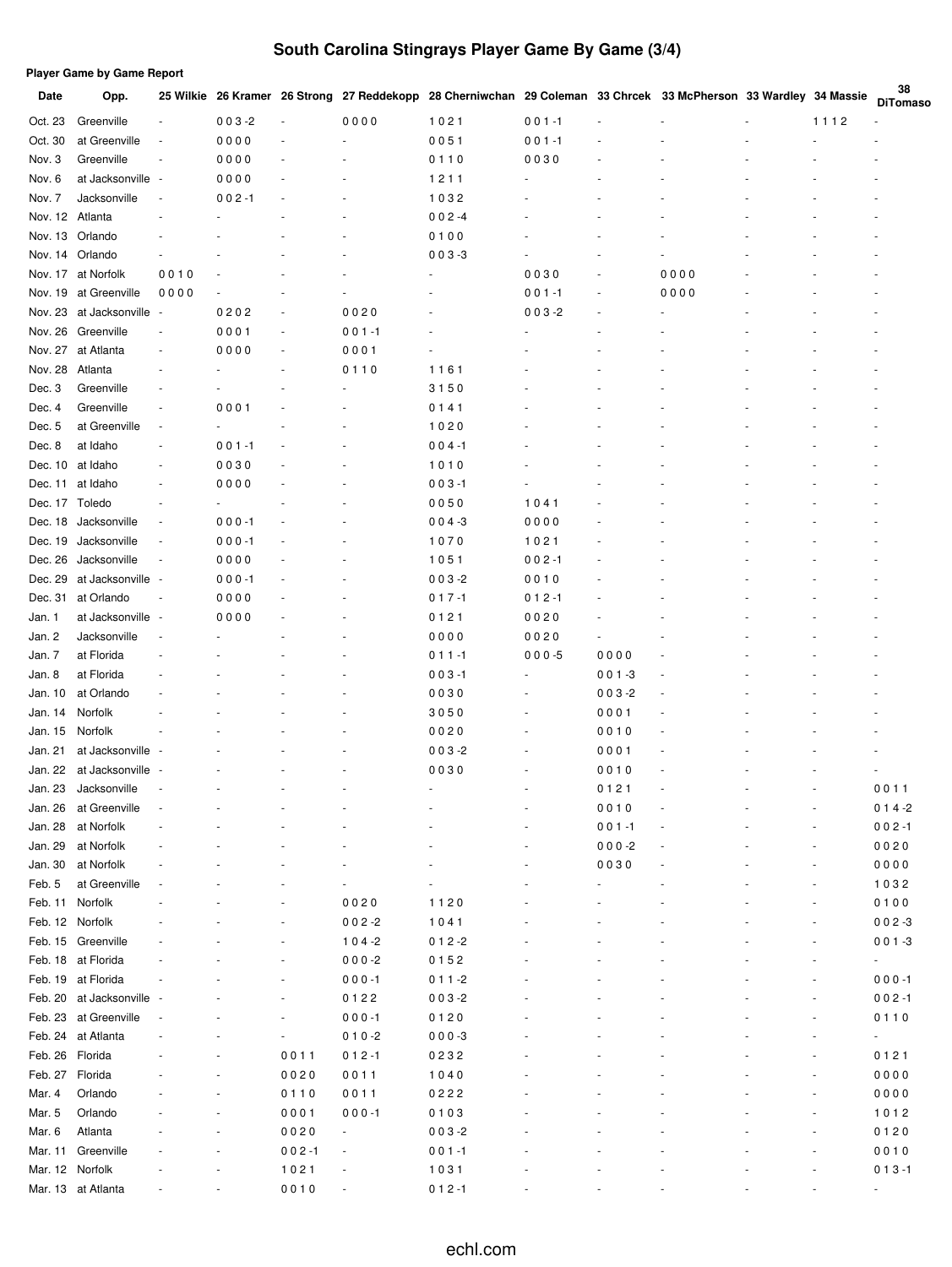Mar. 16 Greenville - - 0 0 2 0 - 0 0 2 0 - - - - - -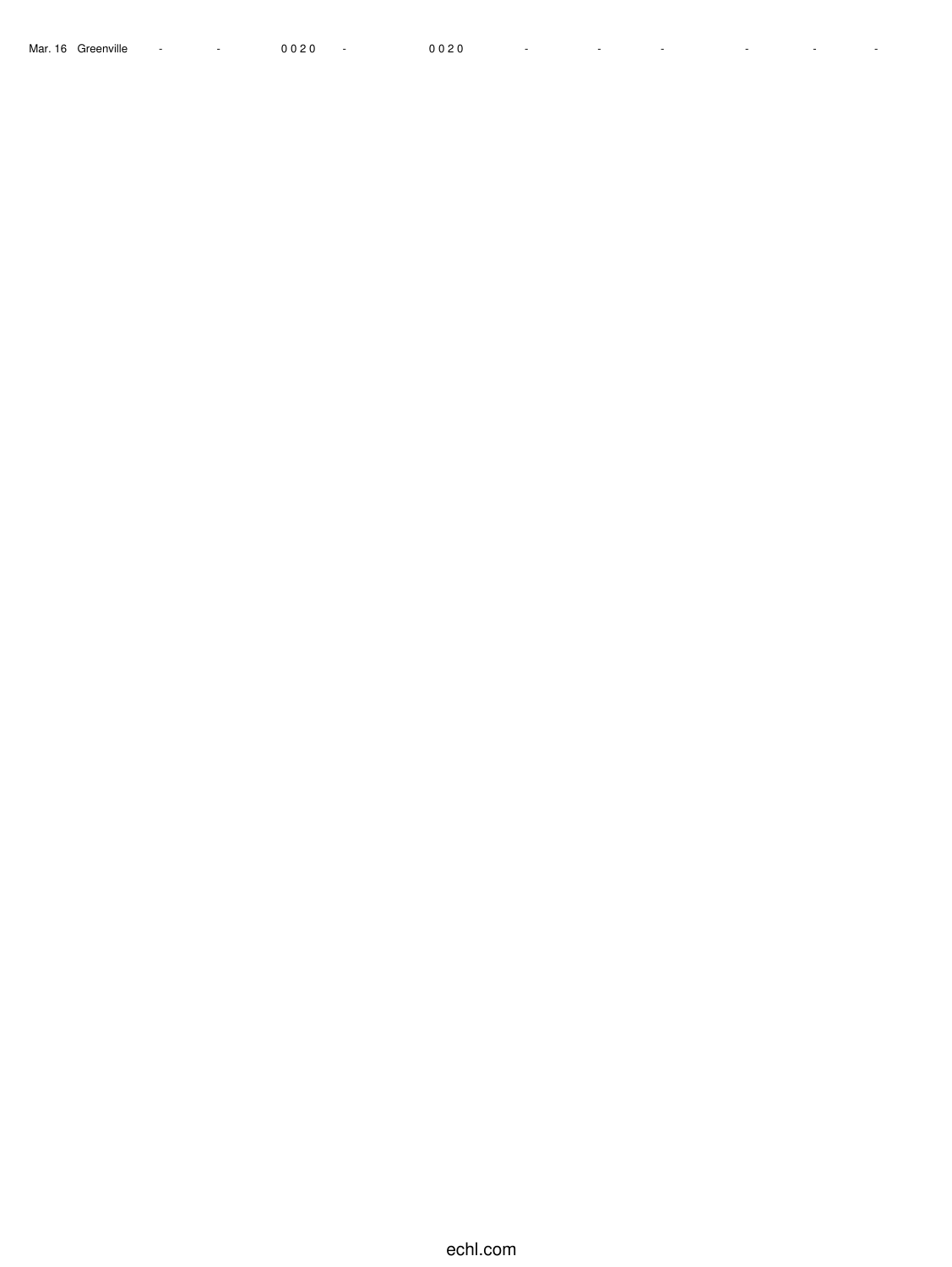# **South Carolina Stingrays Player Game By Game (4/4)**

|                  | Player Game by Game Report  |                          |           |                                                                                    |                                  |                          |        |                          |                         |
|------------------|-----------------------------|--------------------------|-----------|------------------------------------------------------------------------------------|----------------------------------|--------------------------|--------|--------------------------|-------------------------|
| Date<br>Oct. 23  | Opp.<br>Greenville          |                          |           | 39 Evingson 39 Walsh 42 Boudrias 74 Moore 30 Andree 31 Stead 32 Shepard 37 Bednard | 0000                             |                          |        | 2 40 W                   |                         |
|                  |                             | ä,                       |           |                                                                                    |                                  |                          |        | $\overline{\phantom{a}}$ |                         |
| Oct. 30          | at Greenville<br>Greenville |                          |           |                                                                                    | $003 - 2$                        |                          |        |                          | 3 30 L                  |
| Nov. 3           | at Jacksonville             | $\overline{\phantom{a}}$ |           |                                                                                    | 0000<br>$\overline{\phantom{a}}$ | 00                       |        | ÷,                       | 0 24 W<br>$\frac{1}{2}$ |
| Nov. 6<br>Nov. 7 | Jacksonville                |                          |           |                                                                                    | 0010                             |                          |        | 2 28 W<br>÷,             | 3 36 W                  |
| Nov. 12 Atlanta  |                             |                          |           |                                                                                    |                                  |                          |        | ÷,                       | 4 24 L                  |
|                  | Nov. 13 Orlando             |                          |           |                                                                                    | $000 - 1$<br>1041                |                          |        | ٠                        |                         |
|                  | Nov. 14 Orlando             |                          |           |                                                                                    | $001 - 4$                        | 2 36 W                   | ٠      | ٠                        | 5 25 L                  |
|                  | Nov. 17 at Norfolk          |                          |           |                                                                                    | 0000                             |                          |        | 2 31 L                   |                         |
|                  | Nov. 19 at Greenville       |                          |           |                                                                                    |                                  |                          | ٠      |                          | 2 34 L                  |
|                  | Nov. 23 at Jacksonville     | $\sim$                   |           |                                                                                    |                                  |                          | ٠      | 4 26 L                   |                         |
|                  | Nov. 26 Greenville          |                          |           |                                                                                    |                                  |                          | ä,     | 4 25 OTL                 |                         |
|                  | Nov. 27 at Atlanta          |                          |           |                                                                                    |                                  |                          |        |                          | 1 29 W                  |
| Nov. 28 Atlanta  |                             |                          |           |                                                                                    |                                  |                          |        | 3 34 W                   |                         |
| Dec. 3           | Greenville                  |                          |           |                                                                                    | $000 - 2$                        |                          |        | 740 OTL                  |                         |
| Dec. 4           | Greenville                  |                          |           |                                                                                    | 0010                             |                          |        |                          | 3 30 W                  |
| Dec. 5           | at Greenville               |                          |           |                                                                                    | 0110                             |                          |        |                          | 1 38 W                  |
| Dec. 8           | at Idaho                    |                          |           |                                                                                    | 0000                             |                          |        |                          | 3 26 L                  |
|                  | Dec. 10 at Idaho            |                          |           |                                                                                    | 0000                             | 3 27 L                   |        |                          |                         |
|                  | Dec. 11 at Idaho            |                          |           |                                                                                    | 0000                             | 4 30 L                   |        |                          |                         |
| Dec. 17 Toledo   |                             |                          |           |                                                                                    | 0000                             |                          |        | 2 39 L                   |                         |
|                  | Dec. 18 Jacksonville        |                          |           |                                                                                    | $012 - 1$                        | 2 28 L                   |        |                          |                         |
| Dec. 19          | Jacksonville                |                          |           |                                                                                    | 0 1 1 -2                         |                          |        | 5 25 L                   |                         |
|                  | Dec. 26 Jacksonville        |                          |           |                                                                                    | 0010                             |                          |        |                          | 3 20 L                  |
| Dec. 29          | at Jacksonville             |                          |           |                                                                                    | 0010                             | 515L                     |        |                          |                         |
| Dec. 31          | at Orlando                  |                          |           |                                                                                    | 0201                             | 5 30 OTL                 |        |                          |                         |
| Jan. 1           | at Jacksonville             | ٠.                       |           |                                                                                    | 0011                             |                          |        |                          |                         |
| Jan. 2           | Jacksonville                |                          |           |                                                                                    | 0010                             | ä,                       |        |                          |                         |
| Jan. 7           | at Florida                  |                          |           |                                                                                    | 0 1 4 -2                         | ä,                       |        | ÷,                       | 8 25 L                  |
| Jan. 8           | at Florida                  |                          |           |                                                                                    | $001 - 1$                        |                          |        | ÷,                       |                         |
| Jan. 10          | at Orlando                  |                          |           |                                                                                    | 0040                             |                          |        | ÷,                       | 218 L                   |
| Jan. 14          | Norfolk                     |                          |           |                                                                                    | 0112                             |                          |        | ÷,                       | 4 18 W                  |
| Jan. 15          | Norfolk                     | ä,                       |           |                                                                                    | 0100                             |                          |        |                          | 1 21 W                  |
| Jan. 21          | at Jacksonville             | ٠.                       |           |                                                                                    | 0040                             |                          |        |                          | 2 28 L                  |
| Jan. 22          | at Jacksonville             | ٠.                       |           |                                                                                    | 0030                             | ٠                        |        |                          | 1 32 OTL                |
| Jan. 23          | Jacksonville                | ÷,                       | ٠         | $\overline{\phantom{a}}$                                                           | 0221                             | $\overline{\phantom{a}}$ |        | $\blacksquare$           | 3 29 W                  |
| Jan. 26          | at Greenville               |                          |           |                                                                                    | $000 - 1$                        |                          | 17     |                          | 6 20 L                  |
| Jan. 28          | at Norfolk                  |                          |           |                                                                                    | $001 - 1$                        |                          |        |                          | 6 21 L                  |
| Jan. 29          | at Norfolk                  |                          |           |                                                                                    | 0 1 2 -1                         |                          | 431 L  |                          |                         |
| Jan. 30          | at Norfolk                  |                          |           |                                                                                    | 0030                             |                          |        |                          | 1 30 W                  |
| Feb. 5           | at Greenville               |                          | 0020      | 0000                                                                               | 0020                             |                          |        | 1 29 W                   |                         |
| Feb. 11          | Norfolk                     |                          | 0041      | 0011                                                                               | 0011                             |                          |        |                          | 1 19 W                  |
| Feb. 12 Norfolk  |                             |                          | $004 - 1$ | 0010                                                                               | $011 - 1$                        |                          |        |                          |                         |
|                  | Feb. 15 Greenville          |                          | 006-1     | $001 - 2$                                                                          | $000 - 1$                        |                          |        | $\overline{\phantom{m}}$ | 5 18 L                  |
|                  | Feb. 18 at Florida          |                          | 001-1     | $000 - 1$                                                                          | $000 - 1$                        |                          |        |                          | 4 31 OTL                |
|                  | Feb. 19 at Florida          |                          | 0100      | $\overline{\phantom{a}}$                                                           | 1140                             |                          |        |                          |                         |
|                  | Feb. 20 at Jacksonville     | $\sim$                   | 0000      |                                                                                    | 0000                             |                          |        |                          | 4 26 L                  |
|                  | Feb. 23 at Greenville       |                          | 1020      |                                                                                    | ۰                                |                          |        |                          | 1 27 W                  |
|                  | Feb. 24 at Atlanta          |                          |           |                                                                                    | 0010                             |                          | 6 29 L |                          |                         |
| Feb. 26 Florida  |                             |                          |           | 1141                                                                               |                                  |                          |        |                          | 6 41 OTL                |
| Feb. 27 Florida  |                             |                          |           | $003 - 2$                                                                          | ۰                                |                          |        |                          | 3 25 L                  |
| Mar. 4           | Orlando                     |                          |           | 0020                                                                               | 0020                             |                          |        |                          | 4 38 L                  |
| Mar. 5           | Orlando                     |                          |           | 1010                                                                               | 0113                             |                          |        |                          | 2 34 W                  |
| Mar. 6           | Atlanta                     |                          |           | 1042                                                                               | 0110                             |                          | 4 29 L |                          |                         |
|                  | Mar. 11 Greenville          |                          |           | $004 - 1$                                                                          |                                  |                          |        | 4 26 L                   |                         |
| Mar. 12 Norfolk  |                             | 0030                     |           | $\overline{\phantom{0}}$                                                           |                                  |                          |        |                          | 3 18 L                  |
|                  | Mar. 13 at Atlanta          | 0030                     |           | $003 - 1$                                                                          |                                  |                          |        | 2 27 L                   |                         |
|                  | Mar. 16 Greenville          | 0020                     |           | 1021                                                                               | 0121                             |                          |        | 0 30 W                   |                         |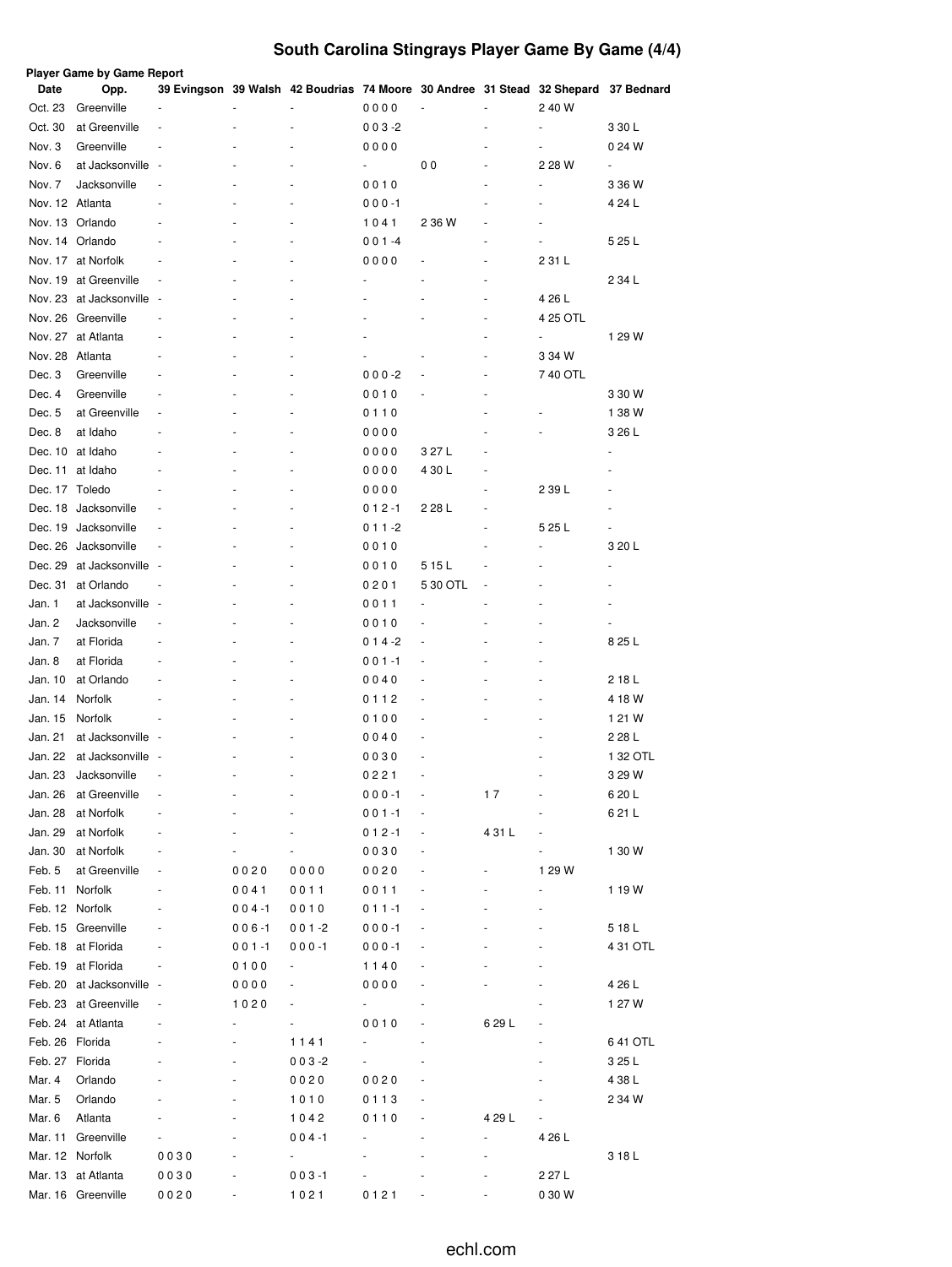# **Worcester Railers Player Game By Game (1/5)**

| Date            | Opp.                      |                          |      |                          |                              |           |                          |                          |                          |                  | 4 Osmanski 4 Selman 5 Verrier 6 Cornell 7 Coughlin 8 Butler 8 Gaudreau 8 Hart 9 Spetz 10 Christensen 11 Vesey |                          |
|-----------------|---------------------------|--------------------------|------|--------------------------|------------------------------|-----------|--------------------------|--------------------------|--------------------------|------------------|---------------------------------------------------------------------------------------------------------------|--------------------------|
| Oct. 22         | at Maine                  |                          |      |                          | $105 - 1$                    | ÷,        |                          |                          |                          |                  |                                                                                                               | $003 - 1$                |
| Oct. 23         | Maine                     |                          |      |                          | 0011                         |           |                          |                          |                          |                  | 0021                                                                                                          | 2042                     |
| Oct. 27         | at Adirondack             | $\ddot{\phantom{1}}$     |      | $\overline{a}$           | 0130                         |           |                          |                          |                          | $\overline{a}$   | 0050                                                                                                          | 0010                     |
| Nov. 6          | Florida                   |                          |      | $\overline{a}$           | $005 - 3$                    | $002 - 2$ |                          |                          | $\ddot{\phantom{1}}$     | $003 - 3$        | $104 - 2$                                                                                                     | 0 1 2 -2                 |
| Nov. 7          | Florida                   |                          |      | $\overline{\phantom{a}}$ | $000 - 1$                    | $000 - 1$ |                          |                          | ٠                        | 1010             | $000 - 2$                                                                                                     | $001 - 1$                |
|                 | Nov. 12 at Newfoundland - |                          |      | $\overline{\phantom{a}}$ | 0001                         | ÷,        |                          |                          | $\overline{a}$           | 0110             | 0050                                                                                                          | 0000                     |
|                 | Nov. 13 at Newfoundland - |                          |      | $\overline{\phantom{a}}$ | $001 - 1$                    | 1224      |                          |                          | ä,                       | 0000             | 1050                                                                                                          | $\overline{\phantom{0}}$ |
|                 | Nov. 14 at Newfoundland - |                          |      | $\overline{\phantom{a}}$ | 0000                         | $000 - 2$ | ÷                        |                          | ä,                       | 0121             | ä,                                                                                                            | 1132                     |
| Nov. 17         | at Trois-Rivières         | $\overline{\phantom{a}}$ |      | ٠                        | 0031                         | $\sim$    |                          |                          | $\overline{\phantom{a}}$ | 0001             | 1142                                                                                                          | $000 - 1$                |
| Nov. 19         | Trois-Rivières            | ä,                       |      |                          |                              |           |                          |                          | ä,                       | 0010             | $001 - 1$                                                                                                     | 0011                     |
| Nov. 20         | Trois-Rivières            | $\overline{\phantom{a}}$ |      |                          |                              | 0112      |                          |                          | $\overline{\phantom{a}}$ | $001 - 1$        | 1020                                                                                                          | 0021                     |
|                 | Nov. 24 at Maine          |                          |      |                          |                              | $011 - 1$ |                          |                          | ä,                       | 0011             | 0030                                                                                                          | $002 - 1$                |
|                 | Nov. 26 at Adirondack     |                          |      |                          |                              | 1023      |                          |                          | ÷,                       | 0122             | 0242                                                                                                          | 0031                     |
| Nov. 28         | Newfoundland              |                          |      |                          |                              | 0010      |                          |                          | ÷,                       | $001 - 1$        | 0000                                                                                                          | $005 - 1$                |
| Dec. 1          | Maine                     |                          |      |                          |                              | 1020      |                          |                          | ÷,                       | 0020             |                                                                                                               | 0010                     |
| Dec. 3          | Adirondack                |                          |      |                          |                              | 1020      |                          |                          | ÷,                       | 001-1            | $\sim$                                                                                                        | 0150                     |
| Dec. 8          | Maine                     |                          |      |                          |                              | 1163      |                          |                          | ÷,                       | 0000             |                                                                                                               |                          |
| Dec. 10         | at Maine                  |                          |      |                          |                              | 0110      |                          |                          | $\overline{\phantom{a}}$ | $000 - 1$        | . —                                                                                                           | $014 - 1$                |
| Dec. 11         | Maine                     |                          |      |                          |                              | 0030      |                          |                          | $\overline{a}$           |                  |                                                                                                               | 0030                     |
| Dec. 26         | Adirondack                |                          |      |                          |                              | $001 - 2$ |                          |                          | ÷,                       | $003 - 3$        | $\sim$                                                                                                        | $002 - 2$                |
| Dec. 29         | at Maine                  |                          |      |                          |                              |           |                          | ÷,                       | 0102                     | $001 - 1024 - 2$ |                                                                                                               | ٠                        |
| Dec. 31         | at Reading                |                          | 0030 |                          |                              |           |                          | 0010                     | $\overline{\phantom{a}}$ | $000 - 1$        | $\sim$                                                                                                        |                          |
| Jan. 2          | Reading                   |                          |      |                          |                              | $020 - 1$ | 1223                     |                          | $\overline{\phantom{a}}$ | 0001             | $\sim$                                                                                                        | ä,                       |
| Jan. 7          | at Reading                |                          |      |                          |                              |           |                          |                          | ٠                        | $000-2 -$        |                                                                                                               | 0021                     |
| Jan. 8          | at Reading                |                          |      |                          |                              |           |                          |                          | $\overline{\phantom{a}}$ | $001 - 2 -$      |                                                                                                               | 0010                     |
| Jan. 12         | Maine                     |                          |      |                          |                              |           |                          |                          | ÷,                       | 0001             | $\overline{\phantom{a}}$                                                                                      | 1142                     |
| Jan. 14         | Reading                   | 0010                     |      |                          |                              |           |                          |                          | $\overline{\phantom{a}}$ | 101-2            | . —                                                                                                           | 0101                     |
| Jan. 15         | Reading                   |                          |      |                          |                              |           |                          |                          | ÷,                       | 0021             | $\overline{\phantom{a}}$                                                                                      | 0022                     |
| Jan. 17         | at Reading                |                          |      |                          |                              | $001 - 1$ |                          |                          | $\overline{\phantom{a}}$ | $000 - 1$        | $\overline{\phantom{a}}$                                                                                      | $015 - 2$                |
| Jan. 21         | <b>Trois-Rivières</b>     |                          |      |                          |                              | 0010      | 0210                     |                          | ÷,                       | 0021             | $\overline{\phantom{a}}$                                                                                      | $108 - 1$                |
| Jan. 22         | Adirondack                |                          |      |                          |                              | 0111      | 0031                     |                          | ÷,                       | 0001             |                                                                                                               | 0031                     |
| Jan. 23         | Adirondack                |                          |      |                          |                              | $001 - 1$ | 1011                     |                          | ÷,                       | 0011             | ÷,                                                                                                            | 0222                     |
| Jan. 28         | at Maine                  | $001 - 1$                |      |                          |                              |           |                          |                          | ÷,                       | 0110             | $002 - 1$                                                                                                     | 1113                     |
|                 |                           |                          |      |                          |                              |           |                          |                          | ÷,                       | 0203             | 2051                                                                                                          |                          |
| Jan. 29         | Fort Wayne                | $002 - 1$                |      |                          |                              |           |                          |                          | ٠                        |                  |                                                                                                               | 0324                     |
| Jan. 30         | Fort Wayne                | 0211                     |      |                          |                              | 0000      |                          |                          |                          | 0000             | 0 1 1 -1                                                                                                      | 0010                     |
| Feb. 4          | Kalamazoo                 | 0021                     |      |                          |                              | $003 - 1$ |                          |                          | $\sim$                   | 0002             | 2031                                                                                                          | 0141                     |
| Feb. 5          | Kalamazoo                 | $002 - 1$                |      |                          |                              | $010 - 1$ | $001 - 1$                | $\overline{\phantom{a}}$ |                          | $000 - 1002 - 1$ |                                                                                                               | 0020                     |
| Feb. 6          | Kalamazoo                 | $\blacksquare$           |      |                          |                              | 0000      | 0030                     |                          | ä,                       | $000 - 1 -$      |                                                                                                               | $001 - 1$                |
|                 | Feb. 12 Adirondack        | 0023                     |      |                          | ٠                            | 0122      |                          |                          | $\frac{1}{2}$            | 0010             | $000 - 1$                                                                                                     | 1112                     |
|                 | Feb. 13 Adirondack        | 0030                     |      |                          | $\qquad \qquad \blacksquare$ | 0112      |                          |                          | ÷,                       | 0010             | 0010                                                                                                          | 1150                     |
| Feb. 18 at Utah |                           | 1022                     |      |                          | ٠                            | 0112      |                          |                          | $\frac{1}{2}$            | 0101             | 0010                                                                                                          | 0011                     |
| Feb. 19 at Utah |                           | 0112                     |      |                          | $\qquad \qquad \blacksquare$ | 1111      |                          |                          | ÷,                       | 0003             | 1030                                                                                                          | 0201                     |
| Feb. 21 at Utah |                           | $010 - 2$                |      |                          | ٠                            | $113 - 1$ |                          |                          | $\frac{1}{2}$            | 0110             | 11102                                                                                                         | $000 - 4$                |
|                 | Feb. 23 at Idaho          | 0030                     |      |                          | $\qquad \qquad \blacksquare$ | 0110      |                          |                          | $\blacksquare$           | 0000             | $002 - 1$                                                                                                     | 1010                     |
|                 | Feb. 25 at Idaho          | $004 - 1$                |      |                          | $\blacksquare$               | 0201      |                          |                          | $\blacksquare$           | 0000             | $\overline{\phantom{a}}$                                                                                      | 1130                     |
|                 | Feb. 26 at Idaho          | 0103                     |      |                          | $\blacksquare$               | $001 - 1$ |                          |                          | $\blacksquare$           | 0001             | $002 - 1$                                                                                                     | 1041                     |
| Mar. 2          | at Reading                | $003 - 1$                |      | $\frac{1}{2}$            | $\overline{\phantom{a}}$     | 0020      |                          |                          | $\blacksquare$           | 0141             | $002 - 1$                                                                                                     | 0142                     |
| Mar. 4          | Reading                   | 0010                     |      | $\frac{1}{2}$            | $000 - 4$                    | $001 - 1$ |                          |                          | ÷,                       | 0011             | 2041                                                                                                          | $\sim$                   |
| Mar. 5          | Maine                     | $002 - 2$                |      |                          | $102 - 1$                    | 1120      |                          |                          | ÷,                       | $000 - 1003 - 1$ |                                                                                                               | 0201                     |
| Mar. 6          | Maine                     | 0010                     |      |                          | ÷                            | $001 - 3$ |                          |                          | ÷,                       | $002 - 1 -$      |                                                                                                               | 0021                     |
| Mar. 9          | at Maine                  | 1041                     |      |                          |                              | 0000      | 0131                     |                          | ÷,                       | $0101 -$         |                                                                                                               | 0221                     |
|                 | Mar. 11 Adirondack        | 0121                     |      |                          |                              | 0221      | 0121                     |                          | ÷                        | 0020             | 1151                                                                                                          | 1021                     |
|                 | Mar. 16 at Trois-Rivières | 0101                     |      | $000 - 1$                | $\overline{\phantom{a}}$     | 0110      | $\overline{\phantom{a}}$ |                          | $\blacksquare$           | 0012             | 2033                                                                                                          | $003 - 2$                |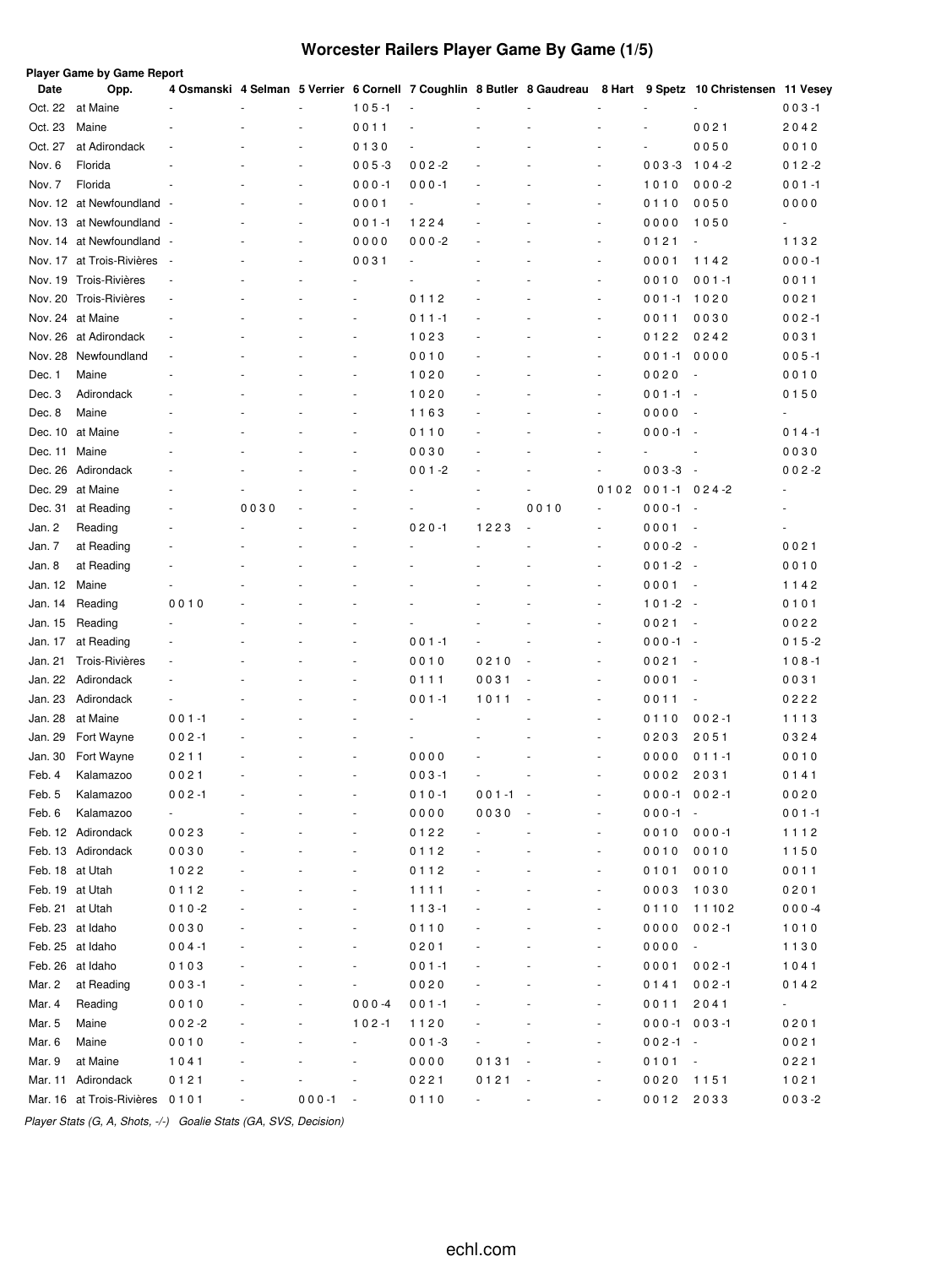# **Worcester Railers Player Game By Game (2/5)**

|  |  | Player Game by Game Report |
|--|--|----------------------------|
|  |  |                            |

| Date    | Opp.                   |           |           |           |           | 12 Beaudoin 13 Gallagher 13 LaFerriere 13 McCarthy 14 Smotherman 15 Thompson 16 Hayhurst |           |           | 17<br><b>Besinger</b> | 17<br>Markell | 17<br>Washkurak | 18<br><b>Block</b> |
|---------|------------------------|-----------|-----------|-----------|-----------|------------------------------------------------------------------------------------------|-----------|-----------|-----------------------|---------------|-----------------|--------------------|
|         | Oct. 22 at Maine       |           |           | $001 - 1$ | 0110      | $003 - 2$                                                                                | $015 - 1$ | $103 - 1$ |                       |               | $006 - 1$       |                    |
| Oct. 23 | Maine                  | 0223      |           |           | 0010      | 0171                                                                                     | $002 - 2$ | 0112      |                       |               |                 |                    |
| Oct. 27 | at Adirondack          | 1020      |           |           | $000 - 1$ | 1030                                                                                     |           | $003 - 1$ |                       |               |                 |                    |
| Nov. 6  | Florida                |           |           |           | 0111      | 0000                                                                                     | 0040      | 0220      |                       |               |                 |                    |
| Nov. 7  | Florida                |           |           |           | 0000      | 0100                                                                                     | 0021      | $001 - 2$ |                       |               |                 |                    |
| Nov. 12 | at<br>Newfoundland     |           |           |           | 0000      | 0040                                                                                     | 1080      | 1121      |                       |               |                 |                    |
| Nov. 13 | at<br>Newfoundland     |           |           |           | 0003      |                                                                                          | 0030      | $102 - 1$ |                       |               |                 |                    |
| Nov. 14 | at<br>Newfoundland     |           |           |           | 0000      | 2051                                                                                     |           | 0060      |                       |               |                 |                    |
| Nov. 17 | at<br>Trois-Rivières   |           |           |           | 0001      | 0121                                                                                     | 1122      | 0031      |                       |               |                 |                    |
|         | Nov. 19 Trois-Rivières |           |           |           | 0001      | 0040                                                                                     | $002 - 2$ | 0021      |                       |               |                 |                    |
|         | Nov. 20 Trois-Rivières |           |           |           |           | $002 - 1$                                                                                | 0151      | 0141      |                       |               |                 |                    |
|         | Nov. 24 at Maine       | 0021      |           |           |           | 0050                                                                                     |           | $001 - 1$ |                       |               |                 |                    |
|         | Nov. 26 at Adirondack  | $003 - 1$ |           |           |           | 1342                                                                                     |           | 1141      |                       |               |                 |                    |
| Nov. 28 | Newfoundland           | $000 - 2$ |           |           |           | $002 - 3$                                                                                |           | $001 - 2$ |                       |               |                 |                    |
| Dec. 1  | Maine                  | 0131      |           |           |           | 0161                                                                                     |           | $004 - 1$ |                       |               |                 |                    |
|         |                        |           |           |           |           |                                                                                          |           |           |                       |               |                 |                    |
| Dec. 3  | Adirondack             | $011 - 1$ |           |           |           | 0020                                                                                     |           | 0130      | 0030                  |               |                 |                    |
| Dec. 8  | Maine                  | $004 - 3$ |           |           |           | 1130                                                                                     |           | 1062      | 0010                  |               |                 |                    |
|         | Dec. 10 at Maine       | 1070      |           |           |           | 0021                                                                                     |           | 0031      | $001 - 2$             |               |                 |                    |
| Dec. 11 | Maine                  | 1143      |           |           |           | 3143                                                                                     | 0010      | 0030      | 0020                  |               |                 |                    |
|         | Dec. 26 Adirondack     | $005 - 1$ |           |           |           | $005 - 2$                                                                                |           | $006 - 3$ |                       |               |                 |                    |
|         | Dec. 29 at Maine       | $014 - 1$ |           |           |           | $206 - 4$                                                                                |           | $026 - 5$ |                       |               |                 |                    |
| Dec. 31 | at Reading             | $002 - 1$ | $001 - 1$ |           |           | $002 - 1$                                                                                |           |           | $001 - 1$             |               |                 |                    |
| Jan. 2  | Reading                | 1133      |           |           |           | 1111                                                                                     |           |           | 0010                  |               |                 | 0001               |
| Jan. 7  | at Reading             | $002 - 2$ |           | 0011      | $001 - 1$ | 2042                                                                                     |           | 0111      |                       |               |                 |                    |
| Jan. 8  | at Reading             | $002 - 3$ |           | $012 - 1$ | $000 - 1$ | $012 - 1$                                                                                |           | 0010      |                       |               |                 |                    |
| Jan. 12 | Maine                  | 1133      |           |           | 0002      |                                                                                          |           |           | 0111                  |               |                 |                    |
| Jan. 14 | Reading                | 1131      |           |           | $001 - 2$ |                                                                                          |           |           | $003 - 3$             |               |                 |                    |
| Jan. 15 | Reading                | 1022      |           |           | $000 - 1$ |                                                                                          |           |           | 0010                  |               |                 |                    |
| Jan. 17 | at Reading             | $001 - 3$ |           |           | $000-2$   |                                                                                          |           | 1221      | $001 - 3$             |               |                 |                    |
| Jan. 21 | Trois-Rivières         | $004 - 3$ |           |           |           | 0130                                                                                     |           | $013 - 2$ |                       |               |                 |                    |
| Jan. 22 | Adirondack             | 0101      |           |           |           | 0121                                                                                     |           | 0031      |                       |               |                 |                    |
|         |                        |           |           |           |           |                                                                                          |           |           |                       |               |                 |                    |
| Jan. 23 | Adirondack             | 1142      |           |           | 0001      | $106 - 2$                                                                                |           | 0353      |                       |               |                 |                    |
|         | Jan. 28 at Maine       | 1042      |           |           | $000 - 1$ | $012 - 1$                                                                                |           | 0253      |                       |               |                 |                    |
| Jan. 29 | Fort Wayne             | 1234      |           |           | $000 - 1$ | 1130                                                                                     |           | $001 - 2$ |                       |               |                 |                    |
| Jan. 30 | Fort Wayne             | 0132      |           |           | 0021      | 2040                                                                                     |           | $003 - 1$ |                       |               |                 |                    |
| Feb. 4  | Kalamazoo              | 0202      |           |           | 0102      | 0040                                                                                     |           | 1141      |                       |               |                 |                    |
| Feb. 5  | Kalamazoo              | 0010      |           |           | $002 - 1$ | $004 - 1$                                                                                |           | 0070      |                       |               |                 |                    |
| Feb. 6  | Kalamazoo              | $002 - 1$ |           |           | 0011      | 0060                                                                                     |           | 0150      |                       |               |                 |                    |
|         | Feb. 12 Adirondack     | 0011      |           |           | 1111      | 2061                                                                                     |           | 0230      |                       |               |                 |                    |
|         | Feb. 13 Adirondack     | 0000      |           |           | 0001      | 0031                                                                                     |           | 1051      |                       |               |                 |                    |
|         | Feb. 18 at Utah        | 0131      |           |           | 0010      | 0242                                                                                     |           | 0030      |                       |               |                 |                    |
|         | Feb. 19 at Utah        | 0120      |           |           | 0100      | 20101                                                                                    |           | 1051      |                       |               |                 |                    |
|         | Feb. 21 at Utah        | $002 - 3$ |           |           | 0010      | 1060                                                                                     |           | 1152      |                       |               |                 |                    |
|         | Feb. 23 at Idaho       | 0121      |           |           | 0011      | 0020                                                                                     |           | 0150      |                       |               |                 |                    |
|         | Feb. 25 at Idaho       | $002 - 1$ |           |           | $001 - 1$ | 0010                                                                                     |           | 0000      |                       |               |                 |                    |
|         |                        |           |           |           |           |                                                                                          |           |           |                       |               |                 |                    |
|         | Feb. 26 at Idaho       | 0010      |           |           |           | $002 - 1$                                                                                |           | 0123      |                       |               |                 |                    |
| Mar. 2  | at Reading             | 1042      |           |           |           | 0030                                                                                     |           | $001 - 2$ |                       |               |                 |                    |
| Mar. 4  | Reading                | $001 - 1$ |           |           |           | $002 - 1$                                                                                |           | $002 - 2$ |                       |               |                 |                    |
| Mar. 5  | Maine                  | 0020      |           |           |           | $013 - 1$                                                                                |           | $105 - 3$ |                       |               |                 |                    |
| Mar. 6  | Maine                  | 1020      |           |           |           | 0080                                                                                     |           | $011 - 1$ |                       |               |                 |                    |
| Mar. 9  | at Maine               | 1010      |           |           |           | 1111                                                                                     |           | 1143      |                       |               |                 |                    |
|         | Mar. 11 Adirondack     | 0011      |           |           |           | 2051                                                                                     |           | $003 - 1$ |                       |               |                 |                    |
| Mar. 16 | at<br>Trois-Rivières   | 0130      |           |           |           | 0022                                                                                     |           | 0101      |                       | $000 - 1 -$   |                 |                    |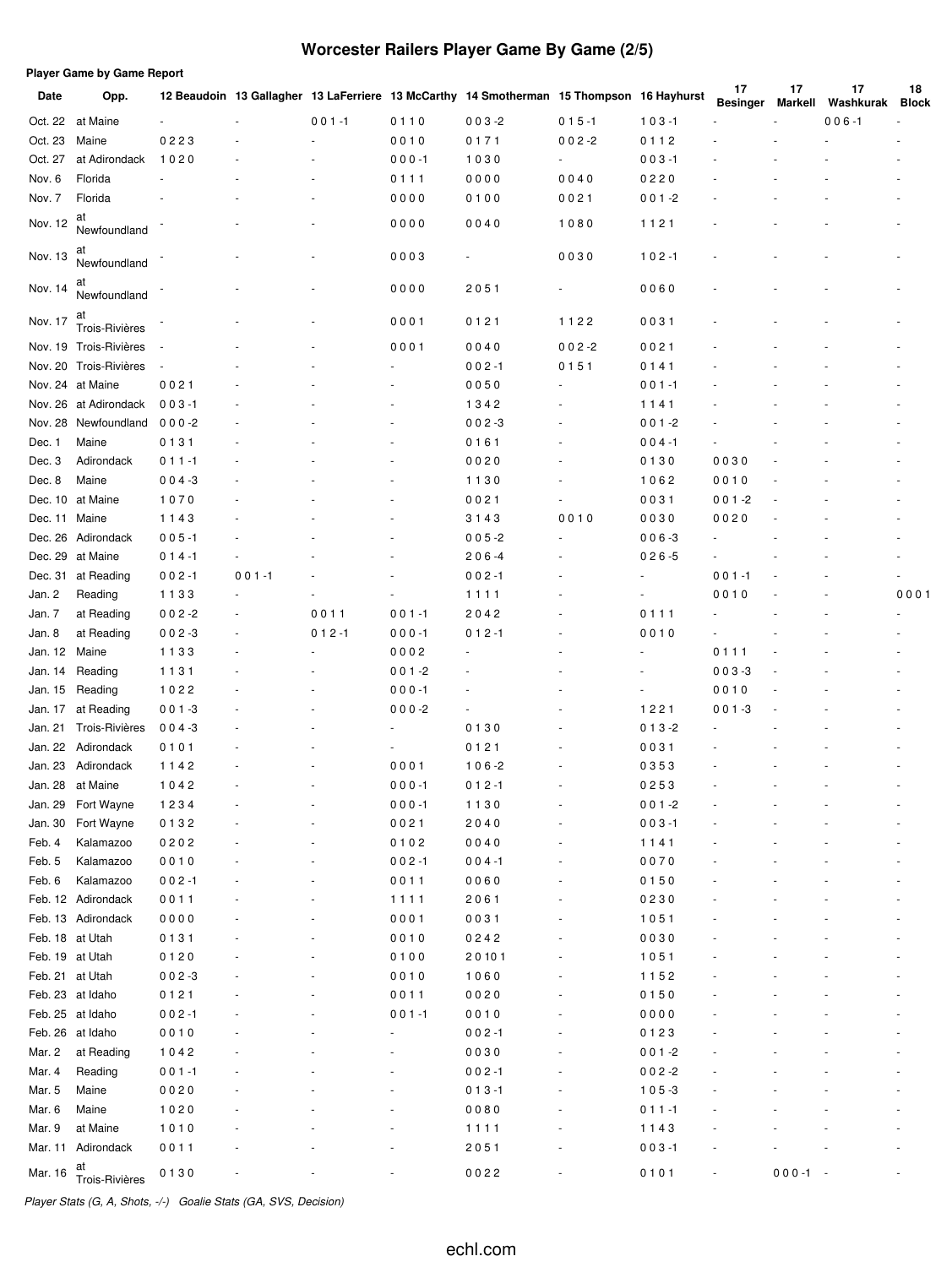# **Worcester Railers Player Game By Game (3/5)**

|                 | Player Game by Game Report         |                          |                          |                |           |        |                                                                                                                      |                |             |                          |           |                          |
|-----------------|------------------------------------|--------------------------|--------------------------|----------------|-----------|--------|----------------------------------------------------------------------------------------------------------------------|----------------|-------------|--------------------------|-----------|--------------------------|
| Date            | Opp.                               |                          |                          |                |           | ÷,     | 18 Newkirk 18 Procopio 19 Adams 19 Bibeau 20 Cloonan 20 Ordoobadi 20 Roche 22 Price 22 Salvaggio 23 Olsson 24 Coskey |                |             |                          |           |                          |
| Oct. 22         | at Maine                           |                          |                          | $002 - 1$      | $014 - 1$ |        |                                                                                                                      |                |             |                          |           |                          |
| Oct. 23         | Maine                              |                          |                          | $000 - 2$      | 1010      | ä,     |                                                                                                                      |                |             |                          |           |                          |
| Oct. 27         | at Adirondack                      |                          |                          |                | 0010      |        |                                                                                                                      |                |             |                          |           |                          |
| Nov. 6          | Florida                            |                          |                          |                | $005 - 2$ | $\sim$ |                                                                                                                      |                |             |                          | $000 - 2$ | $\overline{a}$           |
| Nov. 7          | Florida                            |                          |                          |                | 0120      | ÷,     |                                                                                                                      |                |             |                          | 0010      |                          |
|                 | Nov. 12 at Newfoundland            | . .                      |                          | 0000           | 0010      |        |                                                                                                                      |                |             |                          |           |                          |
|                 | Nov. 13 at Newfoundland -          |                          |                          | $004 - 1$      | 0121      |        |                                                                                                                      |                |             |                          | 1121      | ÷,                       |
|                 | Nov. 14 at Newfoundland -          |                          |                          | $021 - 1$      | ä,        |        |                                                                                                                      |                |             |                          | $000 -4$  | ÷,                       |
|                 | Nov. 17 at Trois-Rivières          | $\overline{\phantom{a}}$ |                          | 0122           | 2141      |        |                                                                                                                      |                |             |                          |           |                          |
|                 | Nov. 19 Trois-Rivières             | $\overline{\phantom{a}}$ |                          | 0030           | 0010      |        |                                                                                                                      |                |             |                          |           |                          |
|                 | Nov. 20 Trois-Rivières             | ÷,                       | $\overline{\phantom{a}}$ | 1020           |           |        |                                                                                                                      |                |             |                          | 1051      | ٠                        |
|                 | Nov. 24 at Maine                   | ÷.                       | $001 - 1$                |                |           |        |                                                                                                                      |                |             |                          | 0121      | ٠                        |
|                 | Nov. 26 at Adirondack              | $\overline{\phantom{a}}$ | 0010                     |                |           |        |                                                                                                                      |                |             |                          | 3141      |                          |
|                 | Nov. 28 Newfoundland               | $\overline{\phantom{a}}$ | 0000                     |                |           |        |                                                                                                                      |                |             |                          | 0000      |                          |
| Dec. 1          | Maine                              |                          |                          |                |           |        |                                                                                                                      |                |             |                          | 0031      |                          |
| Dec. 3          | Adirondack                         |                          |                          |                |           |        |                                                                                                                      |                |             |                          | $106 - 1$ | ä,                       |
| Dec. 8          | Maine                              |                          |                          |                |           |        |                                                                                                                      |                |             |                          | $003 - 1$ |                          |
|                 | Dec. 10 at Maine                   |                          |                          |                |           | 0000   |                                                                                                                      | 0000           |             |                          | 0160      |                          |
| Dec. 11         | Maine                              | 0322                     |                          |                |           |        | ä,                                                                                                                   |                |             |                          | 0040      | ä,                       |
| Dec. 26         | Adirondack                         |                          |                          |                |           |        | 0040                                                                                                                 |                |             | 0020                     | $000 - 2$ | ٠                        |
| Dec. 29         | at Maine                           |                          |                          |                |           |        | 1121                                                                                                                 |                |             |                          |           | ä,                       |
| Dec. 31         | at Reading                         |                          |                          |                |           |        | 0000                                                                                                                 |                |             |                          |           | ä,                       |
| Jan. 2          | Reading                            |                          |                          |                |           |        | 0000                                                                                                                 |                |             |                          | $103 - 1$ | $\overline{\phantom{a}}$ |
| Jan. 7          | at Reading                         | 0110                     |                          |                |           |        |                                                                                                                      |                |             |                          | 0050      | $000 - 1$                |
| Jan. 8          | at Reading                         | $002 - 2$                |                          |                |           |        |                                                                                                                      |                |             |                          | $016 - 3$ | $103 - 1$                |
| Jan. 12         | Maine                              | 0031                     |                          |                |           |        | 0030                                                                                                                 |                |             |                          |           | 0122                     |
| Jan. 14         | Reading                            | $004 - 3$                |                          |                |           |        | $005 - 1$                                                                                                            |                |             |                          | $002 - 2$ | 1222                     |
| Jan. 15         | Reading                            | 0022                     |                          |                |           |        | 0010                                                                                                                 |                |             |                          | $001 - 1$ | ÷,                       |
| Jan. 17         | at Reading                         | $003 -4$                 |                          |                |           |        |                                                                                                                      |                |             |                          | $102 - 2$ | $\blacksquare$           |
| Jan. 21         | Trois-Rivières                     | 0110                     |                          |                |           |        |                                                                                                                      |                |             |                          | $105 - 1$ | $002 - 1$                |
| Jan. 22         | Adirondack                         | 0040                     |                          |                |           |        |                                                                                                                      |                |             |                          | 1021      | 1031                     |
| Jan. 23         | Adirondack                         | 2131                     |                          |                |           |        |                                                                                                                      |                |             |                          | 1020      | 1133                     |
|                 |                                    |                          |                          |                |           |        |                                                                                                                      |                |             |                          |           |                          |
| Jan. 28         | at Maine                           | 1042                     |                          |                |           |        |                                                                                                                      |                | $002 - 1$   |                          | 1020      | 1142                     |
| Jan. 29         | Fort Wayne                         | $002 - 1$                | ÷,                       | 1110           |           |        |                                                                                                                      |                |             |                          | 0111      | $000-3$                  |
| Jan. 30         | Fort Wayne                         |                          |                          | $103 - 1$      |           |        |                                                                                                                      |                |             |                          | $013 - 1$ | 0100                     |
| Feb. 4          | Kalamazoo                          | 0130                     | $\ddot{\phantom{1}}$     | $\overline{a}$ |           |        |                                                                                                                      |                |             |                          | $107 - 1$ | 0241                     |
| Feb. 5          | Kalamazoo                          | $010 - 1$                |                          |                |           |        |                                                                                                                      |                |             |                          | ÷         | 0060                     |
| Feb. 6          | Kalamazoo                          | 0110                     |                          |                |           |        |                                                                                                                      |                |             |                          | 0010      | 0000                     |
|                 | Feb. 12 Adirondack                 | 0030                     |                          |                | 0030      |        |                                                                                                                      |                |             |                          | $002 - 1$ | 0020                     |
|                 | Feb. 13 Adirondack                 | ÷                        |                          |                | 0120      |        |                                                                                                                      |                |             |                          | 1020      | 0020                     |
| Feb. 18 at Utah |                                    | 2142                     |                          |                |           |        |                                                                                                                      |                |             |                          | 0010      | 0100                     |
| Feb. 19 at Utah |                                    | 0242                     | ٠                        |                |           |        |                                                                                                                      |                |             |                          | $001 - 2$ | $002 - 1$                |
| Feb. 21 at Utah |                                    | 0071                     |                          |                |           |        | 0000                                                                                                                 |                |             |                          | 0121      | $\sigma_{\rm{max}}$      |
|                 | Feb. 23 at Idaho                   | 0122                     |                          |                |           |        | ÷,                                                                                                                   |                | 0000        | $\overline{\phantom{a}}$ | ÷         | 1131                     |
|                 | Feb. 25 at Idaho                   | $104 - 1$                |                          |                |           |        | 0000                                                                                                                 | ä,             | $001 - 1 -$ |                          | ÷         | 1241                     |
|                 | Feb. 26 at Idaho                   |                          |                          |                |           |        | 0001                                                                                                                 | $\frac{1}{2}$  | 0001        | $\sim$                   | 3053      | 0101                     |
| Mar. 2          | at Reading                         | 1071                     |                          |                |           |        | ä,                                                                                                                   | ٠              |             |                          | $001 - 1$ | $003 - 2$                |
| Mar. 4          | Reading                            | 0010                     |                          |                |           |        |                                                                                                                      | ÷,             |             |                          | $001 - 2$ | 0320                     |
| Mar. 5          | Maine                              |                          |                          |                |           |        |                                                                                                                      | ÷              | $001 - 1 -$ |                          | ۰         | $001 - 3$                |
| Mar. 6          | Maine                              |                          |                          |                |           |        | $001 - 1$                                                                                                            |                | 0010        | $\sim$ $\sim$            | $005 - 1$ | $104 - 1$                |
| Mar. 9          | at Maine                           | 0222                     |                          |                |           |        |                                                                                                                      | ÷              | ÷           | $\sim$                   | 1041      | 1110                     |
|                 | Mar. 11 Adirondack                 | $\overline{\phantom{a}}$ |                          |                |           |        |                                                                                                                      | $\overline{a}$ | $002 - 2 -$ |                          | 1141      | 0340                     |
|                 | Mar. 16 at Trois-Rivières 0 1 4 -1 |                          |                          |                |           |        |                                                                                                                      | $\frac{1}{2}$  | $0010 -$    |                          | $\sim$    | 1041                     |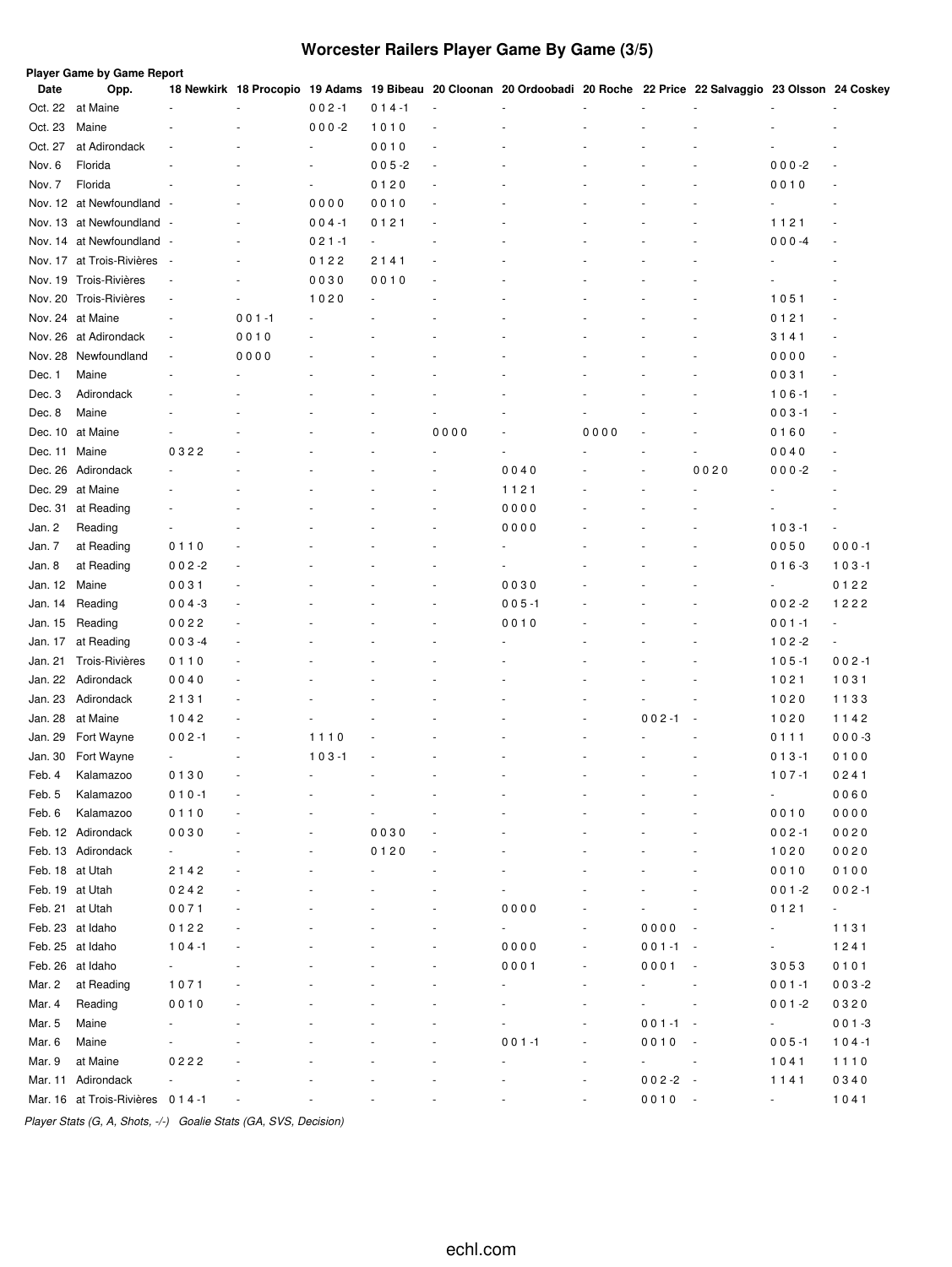# **Worcester Railers Player Game By Game (4/5)**

| Date            | <b>Player Game by Game Report</b><br>Opp. |                          |           | 24 Starrett 25 Jozefek 27 McGurty 44 Burns 61 Leen 61 Pierog 61 Sredl 72 Callin 81 Repaci 86 Balmas 30 Poreda |      |      |           |                          |                          |                |                          |                |
|-----------------|-------------------------------------------|--------------------------|-----------|---------------------------------------------------------------------------------------------------------------|------|------|-----------|--------------------------|--------------------------|----------------|--------------------------|----------------|
| Oct. 22         | at Maine                                  |                          | 0030      | 0030                                                                                                          |      |      |           |                          | 0020                     | 0270           | ÷,                       |                |
| Oct. 23         | Maine                                     |                          | ÷,        | $001 - 1$                                                                                                     |      |      | 1130      | $\overline{\phantom{a}}$ | $002 -2$                 | $\blacksquare$ |                          | ٠              |
| Oct. 27         | at Adirondack                             | $\overline{\phantom{a}}$ | $000 - 3$ | 0101                                                                                                          |      | ä,   | $004 - 2$ | ä,                       | 0000                     |                |                          |                |
| Nov. 6          | Florida                                   |                          | ä,        | 0010                                                                                                          |      |      |           |                          | $000 - 1$                | 0020           | ٠                        |                |
| Nov. 7          | Florida                                   |                          |           | $000 - 1$                                                                                                     |      |      |           |                          |                          | $003 - 2$      | ÷,                       |                |
|                 | Nov. 12 at Newfoundland -                 |                          | 0110      | 0010                                                                                                          |      |      |           |                          | 0121                     | 0021           |                          |                |
|                 | Nov. 13 at Newfoundland                   |                          | $012 - 1$ | 0010                                                                                                          |      |      |           |                          | 1292                     | $001 - 1$      | ÷,                       |                |
|                 | Nov. 14 at Newfoundland -                 |                          | 0020      | 0000                                                                                                          |      |      |           | $\overline{\phantom{a}}$ | 0010                     | 0040           |                          | ä,             |
|                 | Nov. 17 at Trois-Rivières                 | $\overline{\phantom{a}}$ | 0111      | 0001                                                                                                          |      | ٠    | 1131      | $\overline{\phantom{a}}$ | 1041                     | ÷,             |                          |                |
|                 | Nov. 19 Trois-Rivières                    | $\overline{\phantom{a}}$ | $102 - 2$ | $003 - 2$                                                                                                     |      |      | $004 - 1$ | $\frac{1}{2}$            | $002 - 2$                |                |                          |                |
|                 | Nov. 20 Trois-Rivières                    | $\overline{\phantom{a}}$ | 0021      | 0012                                                                                                          |      | ٠    | 0030      | ÷,                       | 0020                     | ÷,             |                          |                |
|                 | Nov. 24 at Maine                          | $\sim$                   | 0011      | 0030                                                                                                          |      |      |           | $\overline{\phantom{a}}$ | $103 - 1$                | 1031           | ٠                        |                |
|                 | Nov. 26 at Adirondack                     | $\overline{\phantom{a}}$ | 0000      | 0023                                                                                                          |      |      |           |                          | 0161                     | 2151           | ٠                        |                |
| Nov. 28         | Newfoundland                              | $\sim$                   | $000 - 2$ | $000-3$                                                                                                       |      |      |           | ä,                       | 0020                     | $001 - 2$      | ٠                        |                |
| Dec. 1          | Maine                                     |                          | $002 - 1$ | 0020                                                                                                          |      |      |           |                          | 0130                     | 0021           |                          |                |
| Dec. 3          | Adirondack                                |                          | 0030      | $001 - 1$                                                                                                     |      |      |           |                          |                          | 0040           |                          |                |
| Dec. 8          | Maine                                     |                          | 0020      |                                                                                                               |      |      |           |                          | 2132                     | 1261           | ٠                        |                |
| Dec. 10         | at Maine                                  |                          |           |                                                                                                               |      |      |           |                          |                          | 0141           | ٠                        | 340L           |
| Dec. 11         | Maine                                     |                          |           |                                                                                                               |      |      |           |                          |                          | 0131           | ٠                        | 2 15 W         |
|                 | Dec. 26 Adirondack                        |                          |           | $001 - 1$                                                                                                     |      |      |           |                          |                          | ÷,             |                          | 5 34 L         |
| Dec. 29         | at Maine                                  |                          |           | $001 - 4$                                                                                                     |      |      |           |                          | $025 - 5$                | $\frac{1}{2}$  |                          |                |
| Dec. 31         | at Reading                                | 0000                     |           | ÷,                                                                                                            | 0000 | 0000 |           |                          |                          | 0010           |                          |                |
| Jan. 2          | Reading                                   |                          |           | 0000                                                                                                          |      |      |           |                          |                          | 1151           |                          |                |
| Jan. 7          | at Reading                                |                          |           | 0010                                                                                                          |      |      |           |                          |                          | $002 - 2$      | $\overline{\phantom{a}}$ |                |
| Jan. 8          | at Reading                                |                          |           |                                                                                                               |      |      |           | $001 - 1$                | $\overline{\phantom{a}}$ | $103 - 3$      | ÷,                       | 5 24 L         |
| Jan. 12         | Maine                                     |                          |           | 0031                                                                                                          |      |      |           | 0000                     | $\overline{\phantom{a}}$ | 1122           | $\overline{a}$           |                |
| Jan. 14         | Reading                                   |                          |           | $\overline{\phantom{a}}$                                                                                      |      |      |           | 0030                     | $\overline{\phantom{a}}$ | $003 - 3$      | ÷,                       | ٠              |
| Jan. 15         | Reading                                   |                          |           | 0000                                                                                                          |      |      |           | 0021                     | $\overline{\phantom{a}}$ | 004-1          | ٠                        |                |
| Jan. 17         | at Reading                                |                          |           | 0020                                                                                                          |      |      |           | 0010                     | $\overline{\phantom{a}}$ | 1251           | ٠                        |                |
| Jan. 21         | Trois-Rivières                            |                          |           | $000 - 2$                                                                                                     |      |      |           | $000 - 2$                | $\overline{\phantom{a}}$ | $003 - 2$      | ٠                        |                |
|                 | Jan. 22 Adirondack                        |                          |           | 0011                                                                                                          |      |      |           | 0021                     | $\overline{\phantom{a}}$ | 1061           | ÷,                       |                |
| Jan. 23         | Adirondack                                |                          |           | 0000                                                                                                          |      |      |           |                          |                          | 0120           | ÷,                       |                |
| Jan. 28         | at Maine                                  |                          |           | 0005                                                                                                          |      |      |           |                          |                          | 1133           | ÷,                       |                |
| Jan. 29         | Fort Wayne                                |                          |           | 0101                                                                                                          |      |      |           |                          |                          | 1243           |                          |                |
| Jan. 30         | Fort Wayne                                |                          |           | 0000                                                                                                          |      |      |           |                          |                          | 1031           |                          |                |
| Feb. 4          | Kalamazoo                                 |                          |           | $003 - 1$                                                                                                     |      |      |           |                          |                          | 1042           |                          |                |
| Feb. 5          | Kalamazoo                                 |                          |           | 0020                                                                                                          |      |      |           |                          |                          | 0030           |                          |                |
| Feb. 6          | Kalamazoo                                 |                          |           | $000 - 1$                                                                                                     |      |      |           |                          | $\overline{\phantom{a}}$ | $001 - 1$      |                          |                |
|                 | Feb. 12 Adirondack                        |                          |           | $\overline{\phantom{a}}$                                                                                      |      |      |           | 0010                     | $\overline{\phantom{a}}$ | 0222           | $\overline{\phantom{a}}$ |                |
|                 | Feb. 13 Adirondack                        |                          |           | 0111                                                                                                          |      |      |           | $010 - 1$                | $\sim$                   | $103 - 1$      | $\overline{a}$           |                |
| Feb. 18 at Utah |                                           |                          |           | 0002                                                                                                          |      |      |           | 0010                     | $\overline{\phantom{a}}$ | 1040           | ÷,                       |                |
| Feb. 19 at Utah |                                           |                          |           | 0010                                                                                                          |      |      |           | ÷,                       |                          | 1052           | $\blacksquare$           |                |
| Feb. 21 at Utah |                                           |                          |           | 0000                                                                                                          |      |      |           | $012 - 1 -$              |                          | $005 - 4$      | $\blacksquare$           |                |
|                 | Feb. 23 at Idaho                          |                          |           | 0001                                                                                                          |      |      |           | $002 - 1$                | $\sim$                   | $104 - 1$      | $\overline{a}$           |                |
|                 | Feb. 25 at Idaho                          |                          |           | 1021                                                                                                          |      |      |           | 0020                     |                          | $002 - 1$      | $\overline{\phantom{a}}$ |                |
|                 | Feb. 26 at Idaho                          |                          |           | 0101                                                                                                          |      |      |           | 0020                     |                          | 0121           | $\blacksquare$           | 2 35 W         |
| Mar. 2          | at Reading                                |                          |           | 0010                                                                                                          |      |      |           | 0030                     |                          | 0131           | ä,                       |                |
| Mar. 4          | Reading                                   |                          |           | 0010                                                                                                          |      |      |           | 0001                     | $\overline{\phantom{a}}$ | $007 - 2$      | 1210                     | 519 L          |
| Mar. 5          | Maine                                     |                          |           | 0010                                                                                                          |      |      |           | $002 - 1$                | $\sim$                   | 0140           | 0040                     |                |
| Mar. 6          | Maine                                     |                          |           | 0212                                                                                                          |      |      |           | $001 - 2$                | $\sim$                   | 1141           | ÷,                       |                |
| Mar. 9          | at Maine                                  |                          |           | 0020                                                                                                          |      |      |           | $001 - 1$                | $\sim$                   | 0222           | $000 - 1$                | $\blacksquare$ |
| Mar. 11         | Adirondack                                |                          |           | 0000                                                                                                          |      |      |           | 0001                     |                          | ÷,             | $000 - 1$                | ÷,             |
|                 | Mar. 16 at Trois-Rivières                 |                          |           | 0032                                                                                                          |      |      |           | 0011                     |                          | $\frac{1}{2}$  | 1062                     | ÷,             |
|                 |                                           |                          |           |                                                                                                               |      |      |           |                          |                          |                |                          |                |